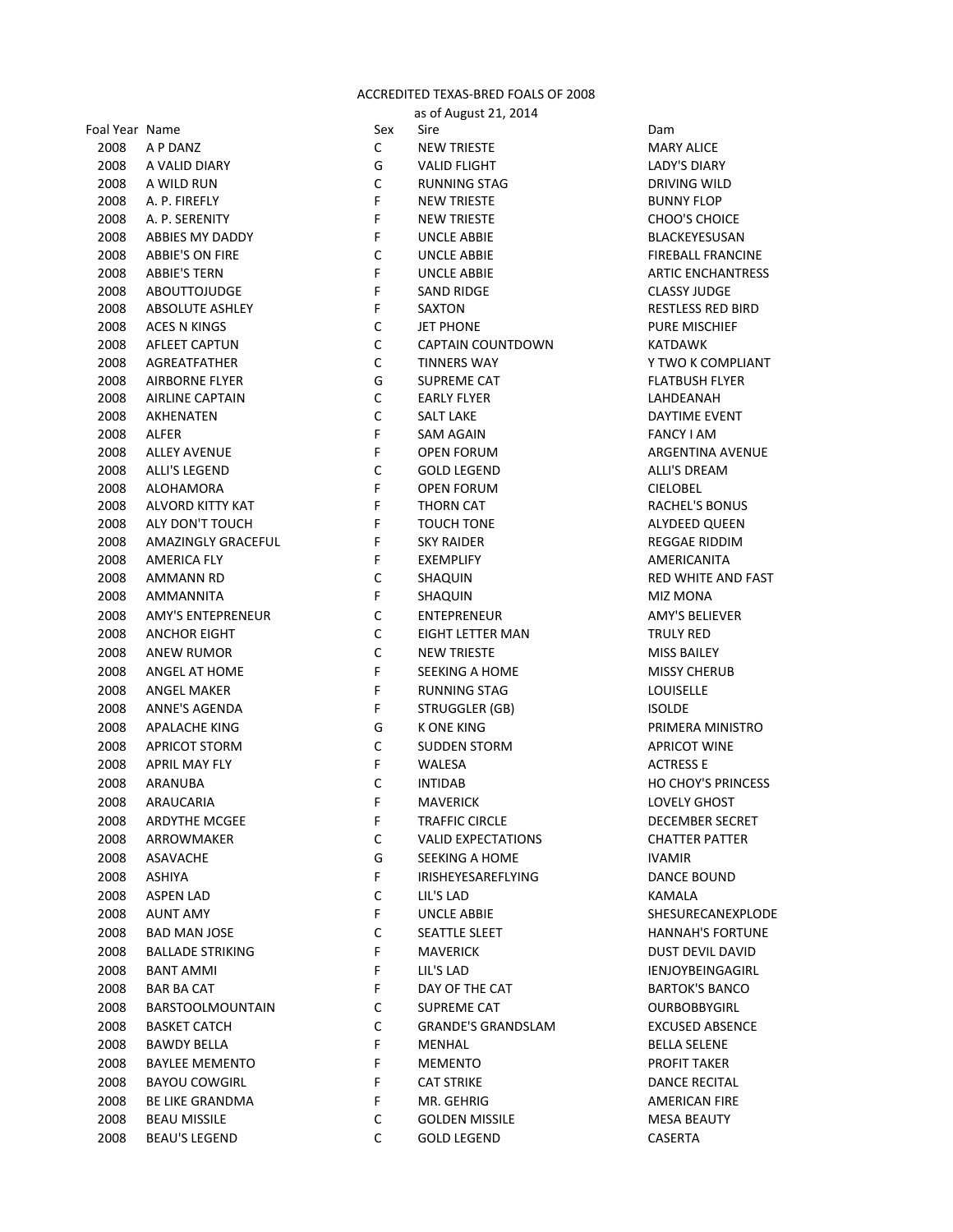| 2008 | BECKY'S IZZY              | F, | <b>FINCHER BRANCH</b>     | TIZ WIZ KID          |
|------|---------------------------|----|---------------------------|----------------------|
| 2008 | <b>BEEN THERE BEFORE</b>  | С  | DYNAMEAUX                 | SPIN JAZZ BAI        |
| 2008 | <b>BELLA RACHEL</b>       | F  | <b>UNCLE ABBIE</b>        | BELLASLEW            |
| 2008 | <b>BELLA'S QUEST</b>      | F  | <b>VOYAGERS QUEST</b>     | <b>BELLA'S SHINI</b> |
| 2008 | <b>BELLVILLE</b>          | C  | <b>CLOSING ARGUMENT</b>   | <b>JOBELLE</b>       |
| 2008 | <b>BELTRONA MIA</b>       | F  | SIBERIAN SUMMER           | <b>BELTRONA</b>      |
| 2008 | <b>BEST BET BETTY</b>     | F  | <b>MALTHUS</b>            | <b>ALLA BET</b>      |
| 2008 | <b>BET ON SUNDAY</b>      | C  | SUNDAY BREAK (JPN)        | BET ME UP            |
| 2008 | <b>BETTY SUNDAY NIGHT</b> | F  | KIMO KROGFOSS             | LOTS OF NIGH         |
| 2008 | BETWEEN YOU AND ME        | F  | <b>UNCLE ABBIE</b>        | THE WAY SHE          |
| 2008 | <b>BID ME GRAY</b>        | С  | <b>HECKLE</b>             | <b>GRAYTFULNE:</b>   |
| 2008 | <b>BIG CITY DUDE</b>      | C  | <b>FAMOUS FOREST</b>      | <b>QUEEN DIVA</b>    |
| 2008 | <b>BIG ROJO</b>           | C  | <b>TRULUCK</b>            | <b>NANCY'S GEN</b>   |
| 2008 | <b>BIG SCRAPE</b>         | G  | KING OF THE HEAP          | <b>EXPENSIVE OF</b>  |
| 2008 | <b>BIG SON OF A GUN</b>   | C  | <b>KAFWAIN</b>            | <b>FLASHDANCE</b>    |
| 2008 | <b>BIG SWEETS</b>         | F  | AMERICAN CHAMP            | <b>MANY MANY</b>     |
| 2008 | BIRD IN THE STREET        | F  | <b>CITY STREET</b>        | PRETTY BIRDI         |
| 2008 | <b>BLAIR'S BLING</b>      | F  | <b>JUSTA RED BIRD</b>     | SMILING GAL          |
| 2008 | <b>BLASTING CHATTER</b>   | C  | <b>OPEN FORUM</b>         | <b>DETONATE</b>      |
| 2008 | <b>BLUE ADIEU</b>         | C  | <b>HECKLE</b>             | <b>BLUEHUE</b>       |
| 2008 | <b>BLUSHING SIS</b>       | F  | <b>GIACOMO</b>            | THREE CITY SI        |
| 2008 | <b>BOBBIE M'S BOY</b>     | C  | <b>NEW TRIESTE</b>        | <b>BOBBIE M.</b>     |
| 2008 | <b>BOLD AND FRESH</b>     | C  | ORO NEGRA                 | <b>AUNTIE ADEL</b>   |
| 2008 | <b>BOLD DELIGHT</b>       | F  | <b>SIR BEDIVERE</b>       | <b>KEEN DELIGHT</b>  |
| 2008 | <b>BONNIE'S CROWN</b>     | F  | <b>GEORGIA CROWN</b>      | <b>CEBOLLA MIS</b>   |
| 2008 | <b>BONNIES JUDGE</b>      | F  | <b>MAVERICK</b>           | <b>REASON FOR</b>    |
| 2008 | <b>BONNIES MILL</b>       | F  | <b>MAVERICK</b>           | <b>TRIMMER SPF</b>   |
| 2008 | <b>BONNIES POCAHONTAS</b> | F  | <b>MAVERICK</b>           | <b>QUITE A DECI</b>  |
| 2008 | <b>BOS COUSIN</b>         | F  | <b>PRECOCITY</b>          | <b>BO'S SISTER</b>   |
| 2008 | <b>BOSS M</b>             | G  | <b>ENTEPRENEUR</b>        | GOLD M.              |
| 2008 | BOTTOM TO TOP             | G  | <b>SUPREME CAT</b>        | <b>PRIVATE RESE</b>  |
| 2008 | <b>BOUGE A LOUGE</b>      | C  | <b>FINCHER BRANCH</b>     | <b>CROWNING C</b>    |
| 2008 | BOX N GO                  | C  | <b>TWENTYEIGHTTWELVE</b>  | <b>NIRVANAR</b>      |
| 2008 | <b>BRAZOS FLEET</b>       | F  | <b>CITY STREET</b>        | <b>FLEETA DIF</b>    |
| 2008 | <b>BREAKAWAY BOY</b>      | C  | BREAKAWAY                 | <b>WILD PARTY O</b>  |
| 2008 | <b>BRIDGE FLOWER</b>      | F  | <b>MAVERICK</b>           | CAT'S M.D.           |
| 2008 | <b>BRILLIANTINI</b>       | F  | <b>MARINO MARINI</b>      | <b>BRILLIANT LAI</b> |
| 2008 | <b>BROOKDANCING</b>       | F  | <b>VAPOR</b>              | <b>TISHANEE</b>      |
| 2008 | <b>BROOKS OPEN GOLD</b>   | G  | OPEN FORUM                | ALPHABET GC          |
| 2008 | <b>BRUTE</b>              | С  | <b>SWAMP</b>              | ARPEGE               |
| 2008 | <b>BUCK IN VERMONT</b>    | С  | THATS OUR BUCK            | PERFECT VERI         |
| 2008 | <b>BUCKS EXECUTIVE</b>    | C  | THATS OUR BUCK            | BALLANTYNE           |
| 2008 | <b>BUCKS GOLD DIGGER</b>  | С  | THATS OUR BUCK            | <b>GOLD DIGGIN</b>   |
| 2008 | <b>BUCKS PRINCESS</b>     | F  | THATS OUR BUCK            | <b>FANCY JAMAR</b>   |
| 2008 | <b>BUMBLEBEE GULCH</b>    | С  | <b>SLEW GULCH</b>         | <b>BOLD RITA</b>     |
| 2008 | <b>BUNKROLL</b>           | C  | <b>CENTURY CITY (IRE)</b> | <b>EXPECTING A</b>   |
| 2008 | <b>BUNTDOWNTHIRD</b>      | С  | <b>GRANDE'S GRANDSLAM</b> | DARSHANA             |
| 2008 | <b>BYARS ANGEL</b>        | F  | <b>BYARS</b>              | VICIOUS CRO          |
| 2008 | <b>BYARS BABY</b>         | F  | <b>BYARS</b>              | <b>BABY BODGIT</b>   |
| 2008 | <b>BYARS BISCUIT</b>      | F  | <b>BYARS</b>              | <b>CROOK'S STIN</b>  |
| 2008 | <b>BYARS CLASS</b>        | F  | <b>BYARS</b>              | <b>KISSIN MARY</b>   |
| 2008 | <b>BYARS DANCER</b>       | F  | <b>BYARS</b>              | AJ'S DANCIN I        |
| 2008 | <b>BYARS STAR</b>         | F  | <b>BYARS</b>              | <b>STAR EMBLEN</b>   |
| 2008 | C BUCK RUN                | С  |                           | <b>CURVACIOUS</b>    |
|      |                           | F  | RUNNING STAG              |                      |
| 2008 | <b>CAJUN FRENCH</b>       |    | DYNAMEAUX                 | <b>GOOF PROOF</b>    |
| 2008 | CALCULATED MOVE           | G  | <b>VALID EXPECTATIONS</b> | <b>CLEVER ACT</b>    |

| 2008 | <b>BECKY'S IZZY</b>       | F           | <b>FINCHER BRANCH</b>     | TIZ WIZ KID        |
|------|---------------------------|-------------|---------------------------|--------------------|
| 2008 | <b>BEEN THERE BEFORE</b>  | $\mathsf C$ | <b>DYNAMEAUX</b>          | SPIN JAZZ B        |
| 2008 | <b>BELLA RACHEL</b>       | F           | UNCLE ABBIE               | <b>BELLASLEW</b>   |
| 2008 | <b>BELLA'S QUEST</b>      | F           | <b>VOYAGERS QUEST</b>     | <b>BELLA'S SHI</b> |
| 2008 | <b>BELLVILLE</b>          | C           | <b>CLOSING ARGUMENT</b>   | <b>JOBELLE</b>     |
| 2008 | <b>BELTRONA MIA</b>       | $\mathsf F$ | SIBERIAN SUMMER           | <b>BELTRONA</b>    |
| 2008 | <b>BEST BET BETTY</b>     | F           | <b>MALTHUS</b>            | ALLA BET           |
| 2008 | <b>BET ON SUNDAY</b>      | C           | SUNDAY BREAK (JPN)        | <b>BET ME UP</b>   |
| 2008 | <b>BETTY SUNDAY NIGHT</b> | F           | <b>KIMO KROGFOSS</b>      | LOTS OF NI         |
| 2008 | BETWEEN YOU AND ME        | F           | <b>UNCLE ABBIE</b>        | THE WAY SI         |
| 2008 | <b>BID ME GRAY</b>        | С           | <b>HECKLE</b>             | <b>GRAYTFULM</b>   |
| 2008 | <b>BIG CITY DUDE</b>      | $\mathsf C$ | <b>FAMOUS FOREST</b>      | <b>QUEEN DIV</b>   |
| 2008 | <b>BIG ROJO</b>           | $\mathsf C$ | <b>TRULUCK</b>            | <b>NANCY'S GI</b>  |
| 2008 | <b>BIG SCRAPE</b>         | G           | KING OF THE HEAP          | <b>EXPENSIVE</b>   |
| 2008 | BIG SON OF A GUN          | $\mathsf C$ | <b>KAFWAIN</b>            | <b>FLASHDAN</b>    |
| 2008 | <b>BIG SWEETS</b>         | $\mathsf F$ | AMERICAN CHAMP            | <b>MANY MAN</b>    |
| 2008 | BIRD IN THE STREET        | F           | <b>CITY STREET</b>        | <b>PRETTY BIR</b>  |
| 2008 | <b>BLAIR'S BLING</b>      | F           | <b>JUSTA RED BIRD</b>     | SMILING GA         |
| 2008 | <b>BLASTING CHATTER</b>   | C           | <b>OPEN FORUM</b>         | <b>DETONATE</b>    |
| 2008 | <b>BLUE ADIEU</b>         | $\mathsf C$ | <b>HECKLE</b>             | <b>BLUEHUE</b>     |
| 2008 | <b>BLUSHING SIS</b>       | $\mathsf F$ | <b>GIACOMO</b>            | <b>THREE CITY</b>  |
| 2008 | <b>BOBBIE M'S BOY</b>     | С           | <b>NEW TRIESTE</b>        | BOBBIE M.          |
| 2008 | <b>BOLD AND FRESH</b>     | $\mathsf C$ | ORO NEGRA                 | <b>AUNTIE AD</b>   |
| 2008 | <b>BOLD DELIGHT</b>       | $\mathsf F$ | SIR BEDIVERE              | <b>KEEN DELIG</b>  |
| 2008 | <b>BONNIE'S CROWN</b>     | F           | <b>GEORGIA CROWN</b>      | <b>CEBOLLA M</b>   |
| 2008 | <b>BONNIES JUDGE</b>      | F           | <b>MAVERICK</b>           | <b>REASON FO</b>   |
| 2008 | <b>BONNIES MILL</b>       | F           | <b>MAVERICK</b>           | <b>TRIMMERS</b>    |
| 2008 | <b>BONNIES POCAHONTAS</b> | F           | <b>MAVERICK</b>           | <b>QUITE A DE</b>  |
| 2008 | <b>BOS COUSIN</b>         | F           | <b>PRECOCITY</b>          | <b>BO'S SISTEF</b> |
| 2008 | <b>BOSS M</b>             | G           | ENTEPRENEUR               | GOLD M.            |
| 2008 | <b>BOTTOM TO TOP</b>      | G           | SUPREME CAT               | <b>PRIVATE RE</b>  |
| 2008 | <b>BOUGE A LOUGE</b>      | $\mathsf C$ | <b>FINCHER BRANCH</b>     | <b>CROWNING</b>    |
| 2008 | <b>BOX N GO</b>           | $\mathsf C$ | TWENTYEIGHTTWELVE         | NIRVANAR           |
| 2008 | <b>BRAZOS FLEET</b>       | F           | <b>CITY STREET</b>        | <b>FLEETA DIF</b>  |
| 2008 | <b>BREAKAWAY BOY</b>      | C           | BREAKAWAY                 | <b>WILD PART</b>   |
| 2008 | <b>BRIDGE FLOWER</b>      | $\mathsf F$ | <b>MAVERICK</b>           | CAT'S M.D.         |
| 2008 | <b>BRILLIANTINI</b>       | $\mathsf F$ | <b>MARINO MARINI</b>      | <b>BRILLIANT L</b> |
|      | <b>BROOKDANCING</b>       |             |                           |                    |
| 2008 |                           | F.          | VAPOR                     | TISHANEE           |
| 2008 | <b>BROOKS OPEN GOLD</b>   | G           | OPEN FORUM                | <b>ALPHABET</b>    |
| 2008 | <b>BRUTE</b>              | C           | SWAMP                     | ARPEGE             |
| 2008 | <b>BUCK IN VERMONT</b>    | C           | THATS OUR BUCK            | PERFECT VE         |
| 2008 | <b>BUCKS EXECUTIVE</b>    | C           | THATS OUR BUCK            | <b>BALLANTYN</b>   |
| 2008 | <b>BUCKS GOLD DIGGER</b>  | C           | THATS OUR BUCK            | <b>GOLD DIGG</b>   |
| 2008 | <b>BUCKS PRINCESS</b>     | F.          | <b>THATS OUR BUCK</b>     | <b>FANCY JAM</b>   |
| 2008 | <b>BUMBLEBEE GULCH</b>    | C           | <b>SLEW GULCH</b>         | <b>BOLD RITA</b>   |
| 2008 | <b>BUNKROLL</b>           | C           | <b>CENTURY CITY (IRE)</b> | <b>EXPECTING</b>   |
| 2008 | <b>BUNTDOWNTHIRD</b>      | C           | <b>GRANDE'S GRANDSLAM</b> | DARSHANA           |
| 2008 | <b>BYARS ANGEL</b>        | F           | <b>BYARS</b>              | <b>VICIOUS CR</b>  |
| 2008 | <b>BYARS BABY</b>         | F           | <b>BYARS</b>              | <b>BABY BODG</b>   |
| 2008 | <b>BYARS BISCUIT</b>      | F           | <b>BYARS</b>              | <b>CROOK'S ST</b>  |
| 2008 | <b>BYARS CLASS</b>        | F           | <b>BYARS</b>              | <b>KISSIN MAR</b>  |
| 2008 | <b>BYARS DANCER</b>       | F           | <b>BYARS</b>              | AJ'S DANCII        |
| 2008 | <b>BYARS STAR</b>         | F           | <b>BYARS</b>              | <b>STAR EMBL</b>   |
| 2008 | C BUCK RUN                | C           | RUNNING STAG              | CURVACIOL          |
| 2008 | <b>CAJUN FRENCH</b>       | F.          | DYNAMEAUX                 | <b>GOOF PROO</b>   |
|      | 2008 CALCULATED MOVE      | G           | <b>VALID EXPECTATIONS</b> | <b>CLEVER ACT</b>  |

SPIN JAZZ BABY BELLA'S SHINE LOTS OF NIGHT THE WAY SHE MOVES **GRAYTFULNESS** QUEEN DIVA **NANCY'S GEM EXPENSIVE ONE** FLASHDANCE MISSY **MANY MANY SWEETS** PRETTY BIRDIE SMILING GAL THREE CITY SISTERS AUNTIE ADELE KEEN DELIGHT **CEBOLLA MISS** REASON FOR JUSTICE **TRIMMER SPRINGS** QUITE A DECISION PRIVATE RESEARCH CROWNING QUEST WILD PARTY GIRL BRILLIANT LADY ALPHABET GOLD PERFECT VERMONT **GOLD DIGGIN MARIE** FANCY JAMAR EXPECTING A LADY **VICIOUS CROOK** CROOK'S STINKER KISSIN MARY AJ'S DANCIN EMBLEM **STAR EMBLEM CURVACIOUS CUTIE** GOOF PROOF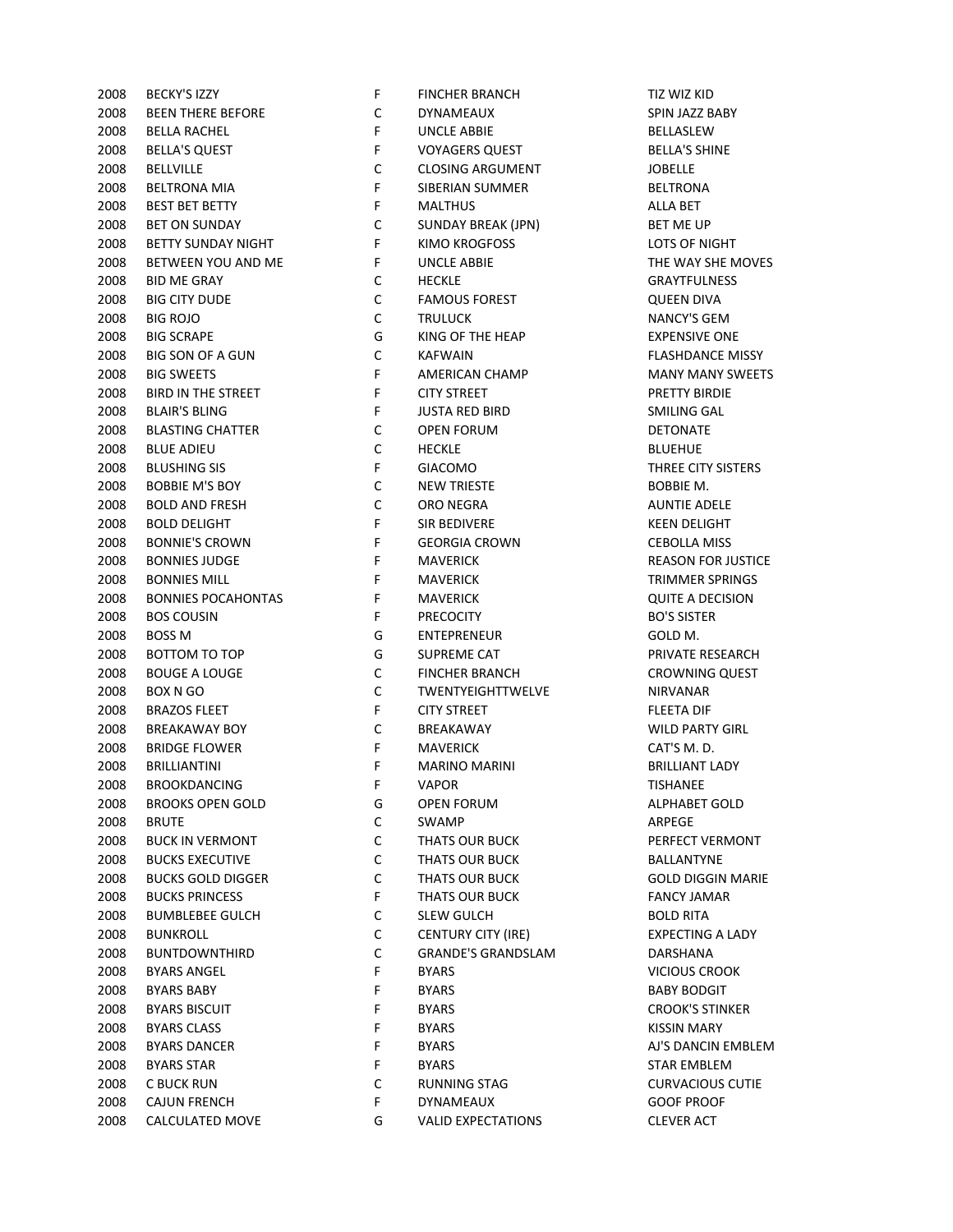CALF CREEK ANGEL F CALF CREEK DANCER BLUE CABIN CALF CREEK BROWNIE F SILKY SLEW DHABI'S ROSE CALF CREEK DIAMOND G CALF CREEK DANCER BLANK THOUGHTS 2008 CALF CREEK STAR F SILKY SLEW F SILKY SLEW ACCESSABLE 2008 CALF CREEK STREAK F SILKY SLEW F SILKY SLEW F SILKY SLEW F SILKY SLEW 2008 CALL TO THE FRONT C MISSOURI BRAVE YES'M 2008 CANDY JAR F MARQUETRY MANU HOR ROYALTY 2008 CAP DANZER F CAPTAIN COUNTDOWN DANZA FORMEE CAPI KELA F KELA CAPI SUNNIE SUNSET CAPITALIZATION C WALESA CAPTURE THE MARKET CAPTAIN OLSON C CAPTAIN COUNTDOWN MINEISTHESPIRIT CARCAVA'S HUNT F DOVE HUNT CARCAVA CARE TO WIN C KAFWAIN VERY CARELESS CARO SUGAR F RUNNING STAG EXPECTING SUGAR CASTELLI'S GOLD C GOLD LEGEND CASTELLI'S ACE CAT FOUND F FINDER'S GOLD LA GATA 2008 CAT TACTICS CONSERVED CONSERVATIVE CAT CITY TACTICS CATCHMEIFUCAN G GEORGIA CROWN CATCH THE GREENE CAT'S GREAT RETURN C DAY OF THE CAT GREAT RETURN 2008 CAT'S MEMORY MAKER C DAY OF THE CAT **MEMORY CALL**  CATTY JO F JOHAR SO CATTY CAVITATE C UNCLE ABBIE MERIT SCHOLAR 2008 CEDAR CHOPPER C C VALID EXPECTATIONS CRAFTY CAUSE CEDAR CREEK LAKE C MEMENTO STATIC FREE CERTAIN GOLD C CERTAIN SERENITY CHAD WOULD C ORO NEGRA DIAZO SPORT CHARLAN SUE F CAPTAIN COUNTDOWN BRAZOS SHUFFLER CHARLIE'S PHANTASY C CHIEF THREE SOX WINDOW TO THE SOUL 2008 CHARMEDBYTHEKING F SUPREME CAT FOR ECHO'S CHARM CHASEN RYAN G MACABE EXCLUSIVE LOVER CHATOYANT C MAGIC CAT FRISK FOR JADE 2008 CHERRY QUEST THE ROYAGERS QUEST THE ROYAL STATE OF STATE WATCH ME BE ROYAL CHICAGOBLACKSOX C GRANDE'S GRANDSLAM SEATTLE SPENDER CHOCTAW MAIDEN F VALID EXPECTATIONS CHOCTAW LADY CHURCHIL RUHLS F CHURCHHILL RUHLA CHURCHILLAD C CHURCHHILL LADIF CIRCUSTOWN ROSE F WIMBLEDON CATS LEGEND 2008 CITY NAMED GLORY C CITY STREET NO OTHER NAME 2008 CLAIM TAMERETT THE SECRET CLAIM COLD VEIN CLASSOFSIXTYNINE C A.P JETTER HONOR CLASS CLASSOFTHEADMIRAL F GOLDEN MISSILE REGAL BLAST 2008 CLASSY GENES CONVERSCOURT (GB) CAPTIVE SKY CLASSY GOLD DIGGER F SEEKING A HOME CLASSIC DEB CLAUDE H C TIME BANDIT WHO'S RUMOR CLEVER ANN F MIDWAY ROAD TICKLISH COCO DRIVE C MIDDLESEX DRIVE GOLD SUE COME SLEW ME F EVANSVILLE SLEW COMEAWAYWITHME 2008 COMO RAINY SKY FBYARS BY THE STARS MISS MA RE CON ZAP F ZAP CONCE 2008 CONGREES QUEST THE STATE ONGAREE THE SENSEMENTED QUEST 2008 CONSOLIDATA MIA **F** CONSOLIDATOR **PHOTOGRAPHIC**  COOL AND BRAVE C MISSOURI BRAVE PEANUT COLONY COOL FRENCH SAFARI C COOL SANDMAN BLUE SAFARI 2008 COOL HAND WIT C TO WIT C TO WIT SUMMER LOVE COOLMON KITTY F TOUCH TONE COOL MON CORRI DARLING F WINTER GLITTER CORRI LEA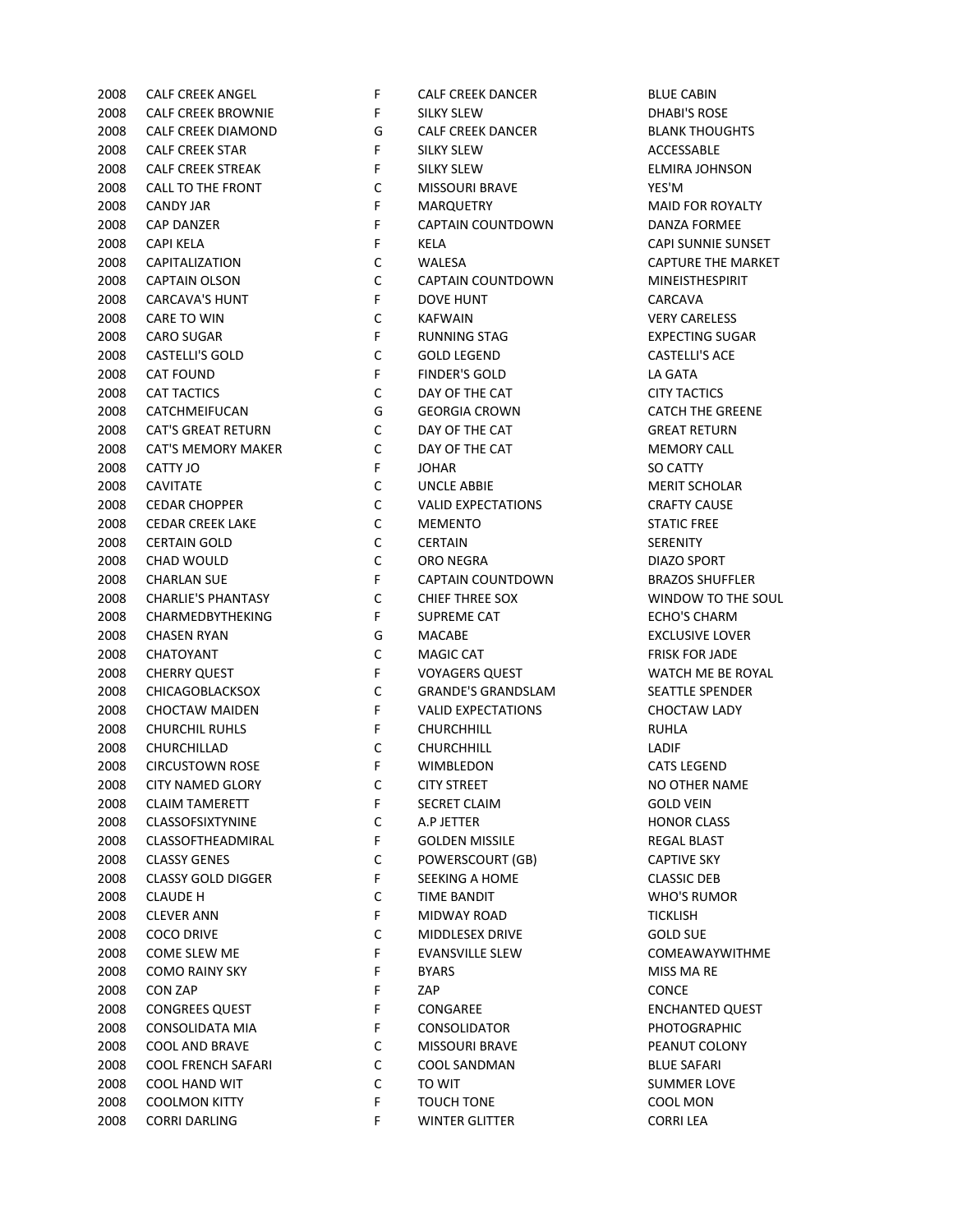COSTAMYINHERITANCE C SEEKING A HOME BRITS GOLD COTCHA'S COUNTDOWN C CAPTAIN COUNTDOWN SILKY SAUCE 2008 COUGAR HOLLOW G CITY STREET STREET STATES ON A LIDLE THOUGHTS COUGAR'S ARROW G PORTO VARAS FLECHA DE ORO 2008 COUNT FLEET BEAT FREET ALL THE GIACOMO COUNT FLEET BEAT COUNTDOWN SHOWDOWN G CAPTAIN COUNTDOWN QUEEN MERLOT 2008 COUNTRY CROWN F GEORGIA CROWN IDLE JOAN 2008 COUNTRY DUDE C FAMOUS FOREST COUNTRY HATCHET COUNTRY NUGGET C MAGIC CAT COUNTRY DIAMOND COUNTY FIREMAN C VALID EXPECTATIONS CAT IN THE TREE 2008 COUSIN BRIAN C CAPTAIN COUNTDOWN ANOTHER DAY COWBOY AND A HALF C STORM AND A HALF LA CERCA 2008 COWBOY TWO STEP C FORTY WON C FORTY WORK PEACEFUL PETESKI 2008 CRAFTY HECKLE C HECKLE C HECKLE CRAFTY CARISSIMA 2008 CRAFTYS CUTIE THE SILENT PICTURE THE CRAFTY CASH TOO CREOLE ROUGHMAN C RAISE A ROUGHHOUSE CREOLE CHICKI CRIMSON BONNIE F MAVERICK PANCHIE DADDY BEN C CITY STREET WILLAILLA DAKOTA ADIEU F HECKLE DAKOTA RUBY 2008 DANCE CATER DANCE THE RUNAWAY CATER CATER CATER THE BANCE MASTER SERVICE OF SERVICE RUNAWAY CATER 2008 DANCE DEEYA DANCE **F** DANCE MASTER **DEEYA MARIA** 2008 DANDELION DUST THE ACCOUNTED FOR THE WOULDN'TDREAMOFIT DANDI E SLEW C MINISTER SLEW DANDIE PROOF 2008 DEALING IN GOLD F POSITIVELY GOLD SHE A DEAL DELTA RUSH C WIMBLEDON DELTA BAND 2008 DENALI MIST **FALPHABET SOUP SEARCH CHERRY** BLACK CHERRY 2008 DENIM N ICE **FRICK ASSESSESSES TO A RESEASE OF TEXAS CITY** A RISS HORATIUS DENK DENK G MUST BE FAIR DINNER IN VEGAS DEREZ MY BOYZ C UNCLE ABBIE SUITABLE DEWAN ADIEU C HECKLE TERRIZER 2008 DIABLO SEVEN FSEVEN RINGS CLOSING DIABLO DIAMONDNGOLDRUSH F TOUCH GOLD DIAMONDS AGAIN DIAMONDOFTHEHILLS F SUNNY'S IRISH HEDIA DIFFUSE A RUHL C AWFULLY RED GOLDEN RUHL 2008 DINAH'S PRINCESS FRIED THE HEAP SUNNE DINAH DIRECT FIRE C VALID EXPECTATIONS RED CELL 2008 DIRTYLILPRINCESS TELLENT SECRET THE MILAMCOUNTYPRINCES DISCUSSIN C OPEN FORUM TIS A BELLE DISTANT INQUIRY C DISTANT MIRAGE (IRE) PERSONAL INQUIRY 2008 DIXIE BRICKS CONSERVED BY DIXIELAND HEAT MISS LADY BRICK DOC BAMBOO C DR. MOJO SIDEWALK SALLY 2008 DOC R U IT GEEKING A HOME THE SEEKING A HOME THAT SAID MY'S GOLD DOCILE C AMICABLE HURON MISS DONI'S IRISH DREAM F IRISHEYESAREFLYING UNSUBDUDE DONTROCTHEBOATBABY F CAPTAIN COUNTDOWN LUNAR PIE 2008 DO'S UNBRIDLED CAT THE PROGENES FOR SALE ON A REVIL CAT DRAW BACK G TEXAS GENT CLASSIC LIA 2008 DREAMALITY **F** TRAFFIC CIRCLE TRACKLE LADY STAR POWER DREAMY DIVA F UNBRIDLED TIME EXPECTANT DIVA DREAMY DYNAMEAUX F DYNAMEAUX ONE HECKOVA DEAL DRILL BABY DRILL C CITY STREET CYNWYD DRIVIN OR FLYIN C MIDWAY ROAD WHITE WING DROVA C SUPREME CAT ANNOINT DRUNK DIAL C TOUCH TONE SPIKED PUNCH DUST 'EM EARLY C EARLY FLYER PIXIE DUST DREAMS

COSTAMUCHO C SEEKING A HOME COASTALOTA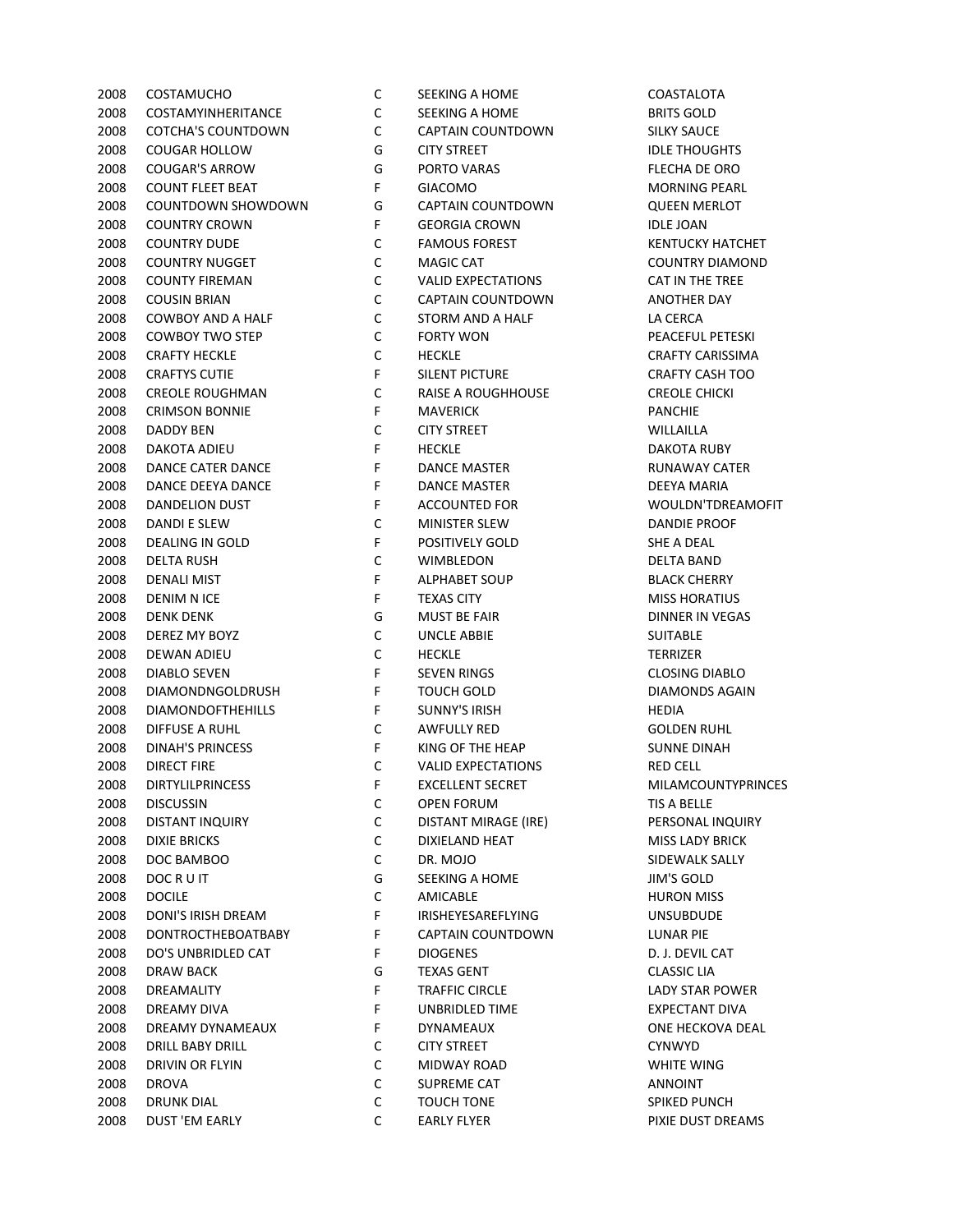| 2008 | <b>DUSTY ROAD</b>         | F.          | <b>MIDWAY ROAD</b>        | VALKYKE              |
|------|---------------------------|-------------|---------------------------|----------------------|
| 2008 | <b>DUSTY'S PLAYER</b>     | F           | <b>INTIMIDATOR</b>        | <b>SUPER ATTRA</b>   |
| 2008 | DYNAMEAUX'S FURY          | G           | <b>DYNAMEAUX</b>          | MY GAMBLIN           |
| 2008 | E. R. TROBAIRITZ          | $\mathsf F$ | <b>TINNERS WAY</b>        | <b>CLEVER EYES</b>   |
| 2008 | <b>EARLS SWEET GLORY</b>  | $\mathsf F$ | <b>RAISE A GOVENOR</b>    | <b>FORBIDDEN G</b>   |
| 2008 | <b>EARLY LARK</b>         | C           | <b>EARLY FLYER</b>        | <b>LEA LARKSPUF</b>  |
| 2008 | <b>EARLY LOVE AFFAIR</b>  | $\mathsf F$ | <b>EARLY FLYER</b>        | LANDINGHAN           |
| 2008 | <b>ECLETO LASS</b>        | $\mathsf F$ | SHAQUIN                   | <b>DANZIGCA</b>      |
| 2008 | <b>EDDIE RICO</b>         | G           | <b>GOLDEN MISSILE</b>     | SENSATIONAL          |
| 2008 | <b>EDS GIFT</b>           | $\mathsf F$ | DOUBLE D. SLEW            | RAISE Z QUEE         |
| 2008 | <b>EIGHTH STREET</b>      | $\mathsf F$ | <b>CITY STREET</b>        | PROPER EIGHT         |
| 2008 | EL BUENO                  | $\mathsf C$ | SEEKING A HOME            | <b>BUFFY LE FLAI</b> |
| 2008 | EL PELICAN                | $\mathsf C$ | <b>TRULUCK</b>            | <b>BELLE VISAGE</b>  |
| 2008 | <b>ELLEN'S FAITH</b>      | $\mathsf F$ | PRIZE CAT                 | <b>SURPRISE FOR</b>  |
| 2008 | <b>ENDLESS WEST</b>       | $\mathsf C$ | <b>INTIMIDATOR</b>        | ANA'S LADY B         |
| 2008 | <b>ENERGETIC SREVA</b>    | $\mathsf C$ | <b>HENNESSY</b>           | SALT CEDAR           |
| 2008 | <b>ENOUGH OF THIS</b>     | $\mathsf C$ | <b>OLMOS</b>              | <b>NOT ENOUGH</b>    |
| 2008 | <b>ENTEPRENEURS DREAM</b> | $\mathsf C$ | ENTEPRENEUR               | <b>HIGH ONA DR</b>   |
| 2008 | <b>ENTRY TWO MY HEART</b> | $\mathsf F$ | <b>CAPTAIN COUNTDOWN</b>  | <b>FOREVER NAE</b>   |
| 2008 | <b>EPIC MATCH</b>         | $\mathsf C$ | WIMBLEDON                 | <b>MAGIC CURE</b>    |
| 2008 | ESPERANZA DEL ALMA        | $\mathsf F$ | <b>MISSOURI BRAVE</b>     | <b>ENDURING HO</b>   |
| 2008 | ETHEREAL FLAME            | $\mathsf C$ | <b>FLAMING QUEST (GB)</b> | <b>MANZOTTIGL</b>    |
| 2008 | <b>ETHEREAL RAINBOW</b>   | G           | FLAMING QUEST (GB)        | MRS. CORLEY          |
| 2008 | EVIL JADE C               | $\mathsf F$ | DAY OF THE CAT            | <b>VIDA SLEW</b>     |
| 2008 | <b>EXPECT A CALL</b>      | $\mathsf C$ | HIGHER CALLING            | THE PEACH QI         |
| 2008 | <b>EXPECT CLASS</b>       | $\mathsf F$ | <b>VALID EXPECTATIONS</b> | <b>ISIT CLASS</b>    |
| 2008 | <b>EXPECT DOBBIN</b>      | $\mathsf C$ | <b>VALID EXPECTATIONS</b> | <b>HAUTE</b>         |
|      |                           | $\mathsf F$ |                           |                      |
| 2008 | <b>FAIRWAYS ZEN</b>       | $\mathsf F$ | A.P JETTER                | <b>FAIRWAYS BO</b>   |
| 2008 | <b>FANCY MEMENTO</b>      |             | <b>MEMENTO</b>            | <b>PROUD PROSE</b>   |
| 2008 | <b>FAR TOO PRIMAL</b>     | $\mathsf F$ | PRIMAL STORM              | <b>FAR TOO CLEV</b>  |
| 2008 | <b>FASTATION</b>          | $\mathsf F$ | <b>VALID EXPECTATIONS</b> | <b>FAST FINGERS</b>  |
| 2008 | <b>FASTERTHANYOUTHINK</b> | C           | <b>KIPLING</b>            | <b>UNUSUAL</b>       |
| 2008 | <b>FESTIVE AL</b>         | $\mathsf C$ | <b>FESTIVE</b>            | MISS ALY             |
| 2008 | <b>FESTIVE FEATHER</b>    | $\mathsf F$ | <b>FESTIVE</b>            | PERSONAL CO          |
| 2008 | <b>FESTIVE SOX</b>        | C           | <b>FESTIVE</b>            | <b>CAPOTE'S NO'</b>  |
| 2008 | <b>FESTIVE TIME</b>       | $\mathsf C$ | <b>FESTIVE</b>            | <b>FOLSOM BELL</b>   |
| 2008 | <b>FINAL LEGEND</b>       | $\mathsf C$ | <b>GOLD LEGEND</b>        | <b>FIRST FINAL</b>   |
| 2008 | <b>FINCHER'S HOPE</b>     | F           | <b>FINCHER BRANCH</b>     | <b>STORM RACER</b>   |
| 2008 | <b>FIRE LORD</b>          | C           | PARADE GROUND             | MISS CALADA          |
| 2008 | <b>FIRY WIT</b>           | C           | TO WIT                    | <b>FLAMING SKY</b>   |
| 2008 | <b>FLAMING ECHO</b>       | F           | <b>FLAMING QUEST (GB)</b> | <b>BIANFAST</b>      |
| 2008 | <b>FLASHY CHURCHILL</b>   | F           | CHURCHHILL                | <b>WILD GRADES</b>   |
| 2008 | <b>FLEETING ROAD</b>      | С           | MIDWAY ROAD               | <b>FLEETING CHA</b>  |
| 2008 | <b>FLOATNPASTYA</b>       | F           | PEACE RULES               | <b>BIG RED FLOA</b>  |
| 2008 | <b>FLOWEROFTHEGRASS</b>   | F           | <b>COMMANCHERO</b>        | PRAIRIE BIRD         |
| 2008 | FLY MR MAN                | C           | <b>EARLY FLYER</b>        | <b>ENOUGH SAL</b>    |
| 2008 | FLY THE RED EYE           | С           | <b>EARLY FLYER</b>        | <b>RARE AND SIX</b>  |
| 2008 | <b>FLYER'S FANTASY</b>    | F           | <b>EARLY FLYER</b>        | <b>MARTYS EXPE</b>   |
| 2008 | <b>FLYER'S SPIRIT</b>     | C           | <b>EARLY FLYER</b>        | <b>SASSY BELLE</b>   |
| 2008 | <b>FORTUNATE FLOWER</b>   | F           | PRIMAL STORM              | <b>FORTUNATE V</b>   |
| 2008 | <b>FOUR FLAGS</b>         | С           | PERSONAL FIVE             | <b>GIRLY WHIRLY</b>  |
| 2008 | <b>FUDGE BROWNIE</b>      | C           | <b>FAMOUS FOREST</b>      | <b>HALO SEEYA</b>    |
| 2008 | <b>FUNNY FOREST</b>       | C           | <b>FAMOUS FOREST</b>      | <b>CHECKING IN</b>   |
| 2008 | <b>FURIOUS ABBIE</b>      | F           | <b>UNCLE ABBIE</b>        | <b>STELLAR CRUI</b>  |
| 2008 | <b>FUTURE FLIGHT</b>      | F           | <b>VALID FLIGHT</b>       | PAPAS MOON           |
| 2008 | <b>FUZZY SCHU</b>         | F           | SCHUMAKER                 | <b>FUZZY LIGHT</b>   |
|      |                           |             |                           |                      |

| 2008 | <b>DUSTY ROAD</b>        | F            | MIDWAY ROAD               | VALKYRE            |
|------|--------------------------|--------------|---------------------------|--------------------|
| 2008 | <b>DUSTY'S PLAYER</b>    | F            | INTIMIDATOR               | SUPER AT           |
| 2008 | DYNAMEAUX'S FURY         | G            | DYNAMEAUX                 | MY GAM             |
| 2008 | E. R. TROBAIRITZ         | F.           | <b>TINNERS WAY</b>        | <b>CLEVER E</b>    |
| 2008 | <b>EARLS SWEET GLORY</b> | F            | RAISE A GOVENOR           | <b>FORBIDD</b>     |
| 2008 | <b>EARLY LARK</b>        | C            | <b>EARLY FLYER</b>        | <b>LEA LARK</b>    |
| 2008 | <b>EARLY LOVE AFFAIR</b> | F            | <b>EARLY FLYER</b>        | <b>LANDING</b>     |
| 2008 | <b>ECLETO LASS</b>       | F            | SHAQUIN                   | <b>DANZIGC</b>     |
| 2008 | <b>EDDIE RICO</b>        | G            | <b>GOLDEN MISSILE</b>     | <b>SENSATIO</b>    |
| 2008 | <b>EDS GIFT</b>          | F            | DOUBLE D. SLEW            | RAISE Z C          |
| 2008 | EIGHTH STREET            | F            | <b>CITY STREET</b>        | <b>PROPER</b>      |
| 2008 | EL BUENO                 | C            | SEEKING A HOME            | <b>BUFFY LE</b>    |
| 2008 | EL PELICAN               | C            | <b>TRULUCK</b>            | <b>BELLE VIS</b>   |
| 2008 | ELLEN'S FAITH            | F            | PRIZE CAT                 | <b>SURPRISI</b>    |
| 2008 | <b>ENDLESS WEST</b>      | C            | INTIMIDATOR               | ANA'S LA           |
| 2008 | <b>ENERGETIC SREVA</b>   | $\mathsf{C}$ | <b>HENNESSY</b>           | <b>SALT CED</b>    |
| 2008 | <b>ENOUGH OF THIS</b>    | $\mathsf{C}$ | <b>OLMOS</b>              | <b>NOT ENC</b>     |
| 2008 | ENTEPRENEURS DREAM       | $\mathsf{C}$ | ENTEPRENEUR               | <b>HIGH ON</b>     |
| 2008 | ENTRY TWO MY HEART       | F            | CAPTAIN COUNTDOWN         | <b>FOREVER</b>     |
| 2008 | <b>EPIC MATCH</b>        | $\mathsf{C}$ | WIMBLEDON                 | MAGIC C            |
| 2008 | ESPERANZA DEL ALMA       | F            | <b>MISSOURI BRAVE</b>     | <b>ENDURIN</b>     |
| 2008 | <b>ETHEREAL FLAME</b>    | C            | FLAMING QUEST (GB)        | <b>MANZOT</b>      |
| 2008 | ETHEREAL RAINBOW         | G            | FLAMING QUEST (GB)        | MRS. CO            |
| 2008 | EVIL JADE C              | F.           | DAY OF THE CAT            | <b>VIDA SLE</b>    |
| 2008 | EXPECT A CALL            | C            | <b>HIGHER CALLING</b>     | THE PEA            |
| 2008 | <b>EXPECT CLASS</b>      | F.           | <b>VALID EXPECTATIONS</b> | <b>ISIT CLAS</b>   |
| 2008 | <b>EXPECT DOBBIN</b>     | C            | VALID EXPECTATIONS        | <b>HAUTE</b>       |
| 2008 | <b>FAIRWAYS ZEN</b>      | F.           | A.P JETTER                | <b>FAIRWAY</b>     |
| 2008 | <b>FANCY MEMENTO</b>     | F            | <b>MEMENTO</b>            | <b>PROUD P</b>     |
| 2008 | FAR TOO PRIMAL           | $\mathsf{F}$ | PRIMAL STORM              | <b>FAR TOO</b>     |
| 2008 | <b>FASTATION</b>         | F.           | <b>VALID EXPECTATIONS</b> | <b>FAST FIN</b>    |
| 2008 | FASTERTHANYOUTHINK       | C            | <b>KIPLING</b>            | <b>UNUSUA</b>      |
| 2008 | <b>FESTIVE AL</b>        | C            | <b>FESTIVE</b>            | MISS ALY           |
| 2008 | <b>FESTIVE FEATHER</b>   | F            | <b>FESTIVE</b>            | <b>PERSONA</b>     |
| 2008 | <b>FESTIVE SOX</b>       | C            | <b>FESTIVE</b>            | <b>CAPOTE'</b>     |
| 2008 | <b>FESTIVE TIME</b>      | C            | <b>FESTIVE</b>            | <b>FOLSOM</b>      |
| 2008 | <b>FINAL LEGEND</b>      | $\mathsf C$  | <b>GOLD LEGEND</b>        | <b>FIRST FIN</b>   |
| 2008 | <b>FINCHER'S HOPE</b>    | F.           | FINCHER BRANCH            | <b>STORM F</b>     |
| 2008 | FIRE LORD                | С            | PARADE GROUND             | MISS CAI           |
| 2008 | <b>FIRY WIT</b>          | C            | TO WIT                    | <b>FLAMING</b>     |
| 2008 | <b>FLAMING ECHO</b>      | F.           | FLAMING QUEST (GB)        | <b>BIANFAS</b>     |
| 2008 | <b>FLASHY CHURCHILL</b>  | F.           | <b>CHURCHHILL</b>         | WILD GR            |
| 2008 | <b>FLEETING ROAD</b>     | C            | MIDWAY ROAD               | <b>FLEETING</b>    |
| 2008 | FLOATNPASTYA             | F.           | PEACE RULES               | <b>BIG RED</b>     |
| 2008 | <b>FLOWEROFTHEGRASS</b>  | F.           | COMMANCHERO               | <b>PRAIRIE</b>     |
|      | <b>FLY MR MAN</b>        | С            | <b>EARLY FLYER</b>        |                    |
| 2008 |                          |              | <b>EARLY FLYER</b>        | <b>ENOUGH</b>      |
| 2008 | FLY THE RED EYE          | С<br>F.      |                           | <b>RARE AN</b>     |
| 2008 | <b>FLYER'S FANTASY</b>   |              | <b>EARLY FLYER</b>        | <b>MARTYS</b>      |
| 2008 | <b>FLYER'S SPIRIT</b>    | C            | <b>EARLY FLYER</b>        | <b>SASSY BE</b>    |
| 2008 | <b>FORTUNATE FLOWER</b>  | F.           | PRIMAL STORM              | <b>FORTUN</b>      |
| 2008 | <b>FOUR FLAGS</b>        | C            | PERSONAL FIVE             | <b>GIRLY WI</b>    |
| 2008 | <b>FUDGE BROWNIE</b>     | C            | <b>FAMOUS FOREST</b>      | <b>HALO SEI</b>    |
| 2008 | <b>FUNNY FOREST</b>      | C            | <b>FAMOUS FOREST</b>      | <b>CHECKIN</b>     |
| 2008 | <b>FURIOUS ABBIE</b>     | F.           | <b>UNCLE ABBIE</b>        | STELLAR            |
| 2008 | <b>FUTURE FLIGHT</b>     | F.           | <b>VALID FLIGHT</b>       | PAPAS <sub>M</sub> |
|      | 2008 FUZZY SCHU          | F.           | SCHUMAKER                 | <b>FUZZY LI</b>    |

SUPER ATTRACTION MY GAMBLIN LADY **CLEVER EYES FORBIDDEN GLORY** LEA LARKSPUR LANDINGHAM'S LOVER SENSATIONAL DIVA RAISE Z QUEEN PROPER EIGHT **BUFFY LE FLAIR BELLE VISAGE** SURPRISE FORTUNE ANA'S LADY BIRD NOT ENOUGH DANCING HIGH ONA DREAM FOREVER NAEVUS ENDURING HOPE MANZOTTIGLORY MRS. CORLEY THE PEACH QUEEN **FAIRWAYS BOBBI** PROUD PROSPECTOR FAR TOO CLEVER PERSONAL CODE CAPOTE'S NOVEL **FOLSOM BELLE** STORM RACER MISS CALADAR FLAMING SKY DANCER WILD GRADES FLEETING CHANCE **BIG RED FLOAT** PRAIRIE BIRD **ENOUGH SAL** RARE AND SIXY MARTYS EXPECTATION FORTUNATE WAY **GIRLY WHIRLY** STELLAR CRUISE PAPAS MOONSHINE **FUZZY LIGHT**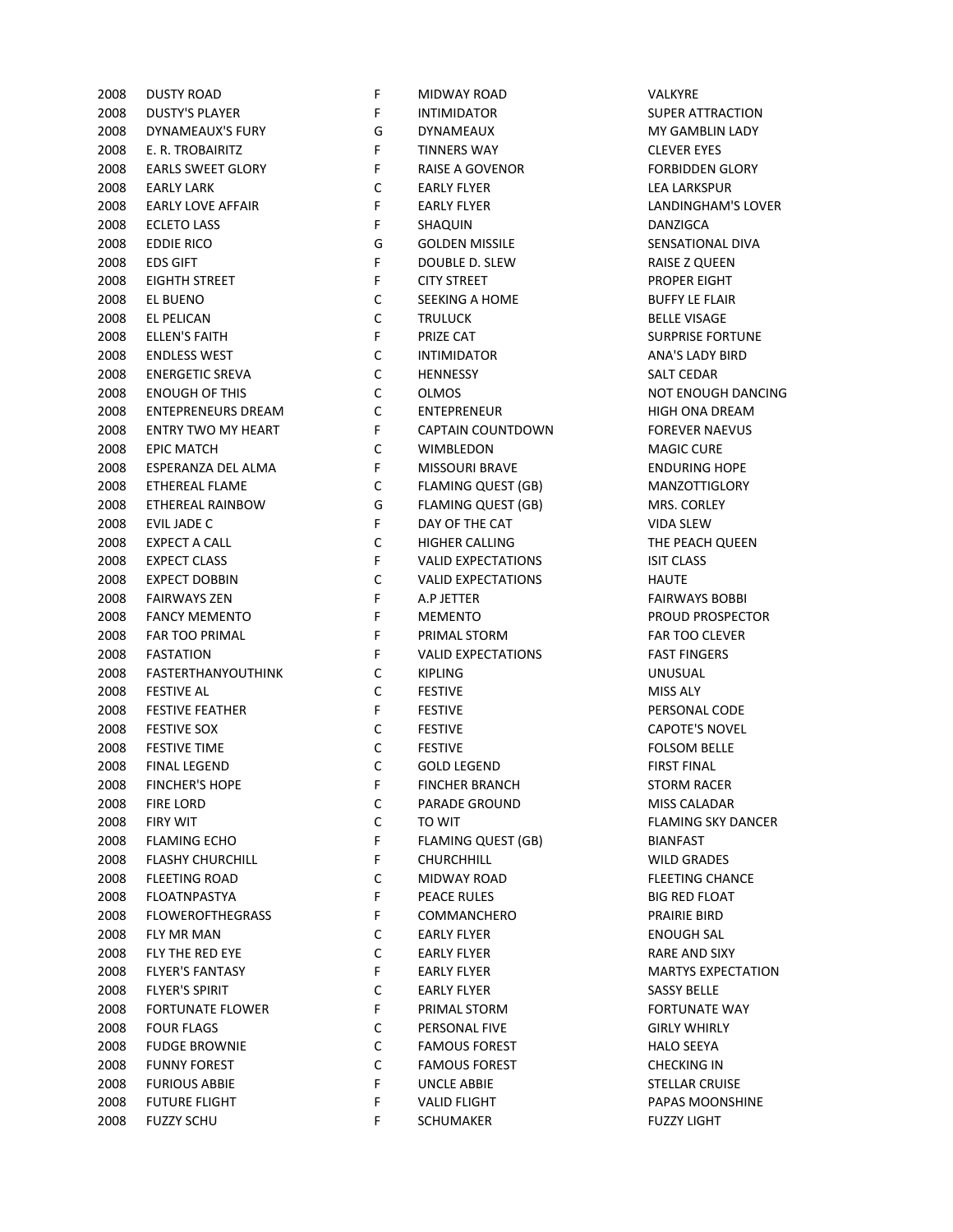| С<br><b>GABINO</b><br>WIMBLEDON<br>RARE SARA<br>F<br><b>GALE</b><br><b>CACTUS RIDGE</b><br><b>VALLEYBROO</b><br>$\mathsf C$<br>MISS PUGY W<br><b>GEOSEB BROS</b><br>OLMOS<br>C<br><b>GET TOUGH OR DIE</b><br><b>FINDER'S GOLD</b><br><b>FRIDAY KNIGI</b><br>F<br><b>SWIFT CREEK</b><br><b>GET WHAT YOU GOT</b><br>MIDWAY ROAD<br>F<br><b>CLEVER CREV</b><br><b>GIRLIE LEGEND</b><br><b>GOLD LEGEND</b><br>F<br><b>STRODES STA</b><br><b>GIRLS TRIP</b><br>TRULUCK<br>$\mathsf C$<br><b>GIVEN POINT</b><br><b>GIVEN TRAPP</b><br>TRAPP MOUNTAIN<br>$\mathsf C$<br><b>GLOUCESTER</b><br><b>STORM PASSAGE</b><br><b>MY DARLING</b><br>C<br>POCKET DE O<br><b>GO POCKET GO</b><br><b>FREE SILK</b><br>F<br><b>SUDDEN ATT</b><br><b>GOING AWAY BABY</b><br><b>VALID EXPECTATIONS</b><br>F<br><b>HADIF CAT</b><br><b>GOLD BELLE</b><br><b>GOLD LEGEND</b><br>C<br><b>GOLDEN FLASHBACK</b><br><b>GOLD LEGEND</b><br><b>FLASHBACK D</b><br>С<br>2008<br><b>GOLDEN RETIREMENT</b><br><b>GOLDEN MISSILE</b><br><b>SOCIALLY CLE</b><br>F<br>2008<br><b>GOMORRAH</b><br><b>TINNERS WAY</b><br><b>QUIET LING</b><br>F<br>2008<br><b>GOOD FAIRY</b><br><b>MAGIC CAT</b><br><b>STALWART SA</b><br>C<br>CONDITIONA<br>2008<br><b>GOOSENECK RON</b><br>TRULUCK<br>2008<br>C<br><b>JACKIES BOLD</b><br><b>GRAND MOVE</b><br><b>GRAND JEWEL</b><br>C<br>2008<br><b>GRAND VIN</b><br><b>GRAND JEWEL</b><br><b>SUGAR LADY</b><br>G<br>2008<br><b>GRANDPA N SAVANNAH</b><br>MIDWAY ROAD<br><b>TUNED IN</b><br>F<br><b>WHITE GRASS</b><br>2008<br><b>GRANNYS VALENTINE</b><br><b>NEXT WAVE</b><br>C<br>2008<br><b>GRANTSTER</b><br><b>PURE PRIZE</b><br>DOCS DEMI<br>F<br>2008<br><b>GRAY CAT</b><br>WIMBLEDON<br><b>CATS MEOW</b><br>F<br>2008<br><b>GREAT AUNT TOM</b><br>UNCLE ABBIE<br><b>LUCKY MART</b><br>C<br>2008<br><b>GREAT IDEA</b><br><b>BEST IDEA</b><br><b>RON DONNA</b><br>C<br><b>FAHRENHEIT</b><br>2008<br><b>GRUENE HALL</b><br>RA RA SUPERSTAR<br>C<br>HI PLAINS CO<br>2008<br><b>HALF COCKED</b><br>DESERT WILDCAT<br>F<br><b>CATHEDRAL F</b><br>2008<br><b>HALFWAY GONE</b><br><b>INTIMIDATOR</b><br>C<br>2008<br><b>HALFWAY HAL</b><br>MIDWAY ROAD<br>SARAJEN<br>G<br>2008<br><b>HALIFAX FLYER</b><br><b>EARLY FLYER</b><br><b>HALIFAX ROS</b><br>F<br><b>WAVY'S HALC</b><br>2008<br><b>HALO CAPTAIN</b><br>CAPTAIN COUNTDOWN<br>C<br>2008<br><b>HALO RATE</b><br><b>SPECIAL RATE</b><br>HALO WACO<br>$\mathsf C$<br><b>VALID EXPECTATIONS</b><br>2008<br><b>HALO WALLS</b><br><b>HALOMATIC</b><br>F<br>2008<br><b>HAPPY ANNY</b><br>SUPREME CAT<br><b>TONE UP</b><br>G<br>2008<br><b>HAPPY TOO STAR</b><br><b>STAR DABBLER</b><br>SARAHSHAPP<br>C<br>2008<br><b>HARD CASE</b><br><b>VALID EXPECTATIONS</b><br><b>DEHERE'S DR</b><br>C<br>WIMBLEDON<br><b>LUCKY TUNN</b><br>2008<br><b>HARPAGE</b><br>2008<br>F<br><b>HASTY STATEMENT</b><br>STATEMENT<br>KATY ROAD<br>2008<br><b>HAWAIIAN DISCO</b><br>С<br><b>DISCOS MY NAME</b><br><b>HAWAIIAN CI</b><br>2008<br>HAYHOMEY<br>С<br>SEEKING A HOME<br>HAY COSTA<br>2008<br><b>HEAP OF GINGER</b><br>F.<br>KING OF THE HEAP<br>LIGHT ON STA<br>2008<br>C<br><b>HEARTLINES DANCER</b><br><b>MAVERICK</b><br><b>GUESS ITS TR</b><br>2008<br>C<br><b>HEAT SURGE</b><br><b>SHOAL CREEK</b><br><b>HAITIAN HEA</b><br>2008<br>C<br><b>HEAVENLY BROTHER</b><br><b>EXCELLENT SECRET</b><br><b>TEXAS ANGEL</b><br>2008<br><b>HEAVY AS METAL</b><br>G<br><b>TRANCUS</b><br><b>HEAVY META</b><br>F.<br><b>HELENSLAST FACTOR</b><br>NINE FACTORS<br><b>HOPEFUL HEI</b><br>HER WILDESS DREAM<br>F<br>AUTHENTICATE<br><b>WILDESS</b><br><b>HERESYOUR PICK</b><br>F<br><b>HERES YOUR TROUBLE</b><br>SHESAPICK<br>C<br><b>HEZA BELFAST</b><br><b>VALID BELFAST</b><br><b>CANDELAGRA</b><br>C<br>HI BALL<br><b>GEN STORMIN' NORMAN</b><br><b>CANDY VALEI</b><br>F.<br>HI JULIE<br><b>HECKLE</b><br>REGAL JULIE<br>C<br>HI TECKNO RUSH<br>HI TECK MAN<br>READABOUTI<br>C<br>HIDDEN BOOT<br>PRIMAL STORM<br><b>HIDDEN GRA</b><br>C<br><b>HIDDEN RECIPE</b><br>TOUCH TONE<br><b>SOUP LINE</b> | 2008 | <b>GABES GIRL</b> | F | COMMANCHERO | VICKS SHUFFI |
|--------------------------------------------------------------------------------------------------------------------------------------------------------------------------------------------------------------------------------------------------------------------------------------------------------------------------------------------------------------------------------------------------------------------------------------------------------------------------------------------------------------------------------------------------------------------------------------------------------------------------------------------------------------------------------------------------------------------------------------------------------------------------------------------------------------------------------------------------------------------------------------------------------------------------------------------------------------------------------------------------------------------------------------------------------------------------------------------------------------------------------------------------------------------------------------------------------------------------------------------------------------------------------------------------------------------------------------------------------------------------------------------------------------------------------------------------------------------------------------------------------------------------------------------------------------------------------------------------------------------------------------------------------------------------------------------------------------------------------------------------------------------------------------------------------------------------------------------------------------------------------------------------------------------------------------------------------------------------------------------------------------------------------------------------------------------------------------------------------------------------------------------------------------------------------------------------------------------------------------------------------------------------------------------------------------------------------------------------------------------------------------------------------------------------------------------------------------------------------------------------------------------------------------------------------------------------------------------------------------------------------------------------------------------------------------------------------------------------------------------------------------------------------------------------------------------------------------------------------------------------------------------------------------------------------------------------------------------------------------------------------------------------------------------------------------------------------------------------------------------------------------------------------------------------------------------------------------------------------------------------------------------------------------------------------------------------------------------------------------------------------------------------------------------------------------------------------------------------------------------------------------------------------------------------------------------------------------------------------------------------------------------------------------------------------------------------------------------------------------------------------------------------------------------------------------------------------------------------------------------------------------------------------------------------------------------------------------------------------------------------------------------------|------|-------------------|---|-------------|--------------|
|                                                                                                                                                                                                                                                                                                                                                                                                                                                                                                                                                                                                                                                                                                                                                                                                                                                                                                                                                                                                                                                                                                                                                                                                                                                                                                                                                                                                                                                                                                                                                                                                                                                                                                                                                                                                                                                                                                                                                                                                                                                                                                                                                                                                                                                                                                                                                                                                                                                                                                                                                                                                                                                                                                                                                                                                                                                                                                                                                                                                                                                                                                                                                                                                                                                                                                                                                                                                                                                                                                                                                                                                                                                                                                                                                                                                                                                                                                                                                                                                                          | 2008 |                   |   |             |              |
|                                                                                                                                                                                                                                                                                                                                                                                                                                                                                                                                                                                                                                                                                                                                                                                                                                                                                                                                                                                                                                                                                                                                                                                                                                                                                                                                                                                                                                                                                                                                                                                                                                                                                                                                                                                                                                                                                                                                                                                                                                                                                                                                                                                                                                                                                                                                                                                                                                                                                                                                                                                                                                                                                                                                                                                                                                                                                                                                                                                                                                                                                                                                                                                                                                                                                                                                                                                                                                                                                                                                                                                                                                                                                                                                                                                                                                                                                                                                                                                                                          | 2008 |                   |   |             |              |
|                                                                                                                                                                                                                                                                                                                                                                                                                                                                                                                                                                                                                                                                                                                                                                                                                                                                                                                                                                                                                                                                                                                                                                                                                                                                                                                                                                                                                                                                                                                                                                                                                                                                                                                                                                                                                                                                                                                                                                                                                                                                                                                                                                                                                                                                                                                                                                                                                                                                                                                                                                                                                                                                                                                                                                                                                                                                                                                                                                                                                                                                                                                                                                                                                                                                                                                                                                                                                                                                                                                                                                                                                                                                                                                                                                                                                                                                                                                                                                                                                          | 2008 |                   |   |             |              |
|                                                                                                                                                                                                                                                                                                                                                                                                                                                                                                                                                                                                                                                                                                                                                                                                                                                                                                                                                                                                                                                                                                                                                                                                                                                                                                                                                                                                                                                                                                                                                                                                                                                                                                                                                                                                                                                                                                                                                                                                                                                                                                                                                                                                                                                                                                                                                                                                                                                                                                                                                                                                                                                                                                                                                                                                                                                                                                                                                                                                                                                                                                                                                                                                                                                                                                                                                                                                                                                                                                                                                                                                                                                                                                                                                                                                                                                                                                                                                                                                                          | 2008 |                   |   |             |              |
|                                                                                                                                                                                                                                                                                                                                                                                                                                                                                                                                                                                                                                                                                                                                                                                                                                                                                                                                                                                                                                                                                                                                                                                                                                                                                                                                                                                                                                                                                                                                                                                                                                                                                                                                                                                                                                                                                                                                                                                                                                                                                                                                                                                                                                                                                                                                                                                                                                                                                                                                                                                                                                                                                                                                                                                                                                                                                                                                                                                                                                                                                                                                                                                                                                                                                                                                                                                                                                                                                                                                                                                                                                                                                                                                                                                                                                                                                                                                                                                                                          | 2008 |                   |   |             |              |
|                                                                                                                                                                                                                                                                                                                                                                                                                                                                                                                                                                                                                                                                                                                                                                                                                                                                                                                                                                                                                                                                                                                                                                                                                                                                                                                                                                                                                                                                                                                                                                                                                                                                                                                                                                                                                                                                                                                                                                                                                                                                                                                                                                                                                                                                                                                                                                                                                                                                                                                                                                                                                                                                                                                                                                                                                                                                                                                                                                                                                                                                                                                                                                                                                                                                                                                                                                                                                                                                                                                                                                                                                                                                                                                                                                                                                                                                                                                                                                                                                          | 2008 |                   |   |             |              |
|                                                                                                                                                                                                                                                                                                                                                                                                                                                                                                                                                                                                                                                                                                                                                                                                                                                                                                                                                                                                                                                                                                                                                                                                                                                                                                                                                                                                                                                                                                                                                                                                                                                                                                                                                                                                                                                                                                                                                                                                                                                                                                                                                                                                                                                                                                                                                                                                                                                                                                                                                                                                                                                                                                                                                                                                                                                                                                                                                                                                                                                                                                                                                                                                                                                                                                                                                                                                                                                                                                                                                                                                                                                                                                                                                                                                                                                                                                                                                                                                                          | 2008 |                   |   |             |              |
|                                                                                                                                                                                                                                                                                                                                                                                                                                                                                                                                                                                                                                                                                                                                                                                                                                                                                                                                                                                                                                                                                                                                                                                                                                                                                                                                                                                                                                                                                                                                                                                                                                                                                                                                                                                                                                                                                                                                                                                                                                                                                                                                                                                                                                                                                                                                                                                                                                                                                                                                                                                                                                                                                                                                                                                                                                                                                                                                                                                                                                                                                                                                                                                                                                                                                                                                                                                                                                                                                                                                                                                                                                                                                                                                                                                                                                                                                                                                                                                                                          | 2008 |                   |   |             |              |
|                                                                                                                                                                                                                                                                                                                                                                                                                                                                                                                                                                                                                                                                                                                                                                                                                                                                                                                                                                                                                                                                                                                                                                                                                                                                                                                                                                                                                                                                                                                                                                                                                                                                                                                                                                                                                                                                                                                                                                                                                                                                                                                                                                                                                                                                                                                                                                                                                                                                                                                                                                                                                                                                                                                                                                                                                                                                                                                                                                                                                                                                                                                                                                                                                                                                                                                                                                                                                                                                                                                                                                                                                                                                                                                                                                                                                                                                                                                                                                                                                          | 2008 |                   |   |             |              |
|                                                                                                                                                                                                                                                                                                                                                                                                                                                                                                                                                                                                                                                                                                                                                                                                                                                                                                                                                                                                                                                                                                                                                                                                                                                                                                                                                                                                                                                                                                                                                                                                                                                                                                                                                                                                                                                                                                                                                                                                                                                                                                                                                                                                                                                                                                                                                                                                                                                                                                                                                                                                                                                                                                                                                                                                                                                                                                                                                                                                                                                                                                                                                                                                                                                                                                                                                                                                                                                                                                                                                                                                                                                                                                                                                                                                                                                                                                                                                                                                                          | 2008 |                   |   |             |              |
|                                                                                                                                                                                                                                                                                                                                                                                                                                                                                                                                                                                                                                                                                                                                                                                                                                                                                                                                                                                                                                                                                                                                                                                                                                                                                                                                                                                                                                                                                                                                                                                                                                                                                                                                                                                                                                                                                                                                                                                                                                                                                                                                                                                                                                                                                                                                                                                                                                                                                                                                                                                                                                                                                                                                                                                                                                                                                                                                                                                                                                                                                                                                                                                                                                                                                                                                                                                                                                                                                                                                                                                                                                                                                                                                                                                                                                                                                                                                                                                                                          | 2008 |                   |   |             |              |
|                                                                                                                                                                                                                                                                                                                                                                                                                                                                                                                                                                                                                                                                                                                                                                                                                                                                                                                                                                                                                                                                                                                                                                                                                                                                                                                                                                                                                                                                                                                                                                                                                                                                                                                                                                                                                                                                                                                                                                                                                                                                                                                                                                                                                                                                                                                                                                                                                                                                                                                                                                                                                                                                                                                                                                                                                                                                                                                                                                                                                                                                                                                                                                                                                                                                                                                                                                                                                                                                                                                                                                                                                                                                                                                                                                                                                                                                                                                                                                                                                          | 2008 |                   |   |             |              |
|                                                                                                                                                                                                                                                                                                                                                                                                                                                                                                                                                                                                                                                                                                                                                                                                                                                                                                                                                                                                                                                                                                                                                                                                                                                                                                                                                                                                                                                                                                                                                                                                                                                                                                                                                                                                                                                                                                                                                                                                                                                                                                                                                                                                                                                                                                                                                                                                                                                                                                                                                                                                                                                                                                                                                                                                                                                                                                                                                                                                                                                                                                                                                                                                                                                                                                                                                                                                                                                                                                                                                                                                                                                                                                                                                                                                                                                                                                                                                                                                                          | 2008 |                   |   |             |              |
|                                                                                                                                                                                                                                                                                                                                                                                                                                                                                                                                                                                                                                                                                                                                                                                                                                                                                                                                                                                                                                                                                                                                                                                                                                                                                                                                                                                                                                                                                                                                                                                                                                                                                                                                                                                                                                                                                                                                                                                                                                                                                                                                                                                                                                                                                                                                                                                                                                                                                                                                                                                                                                                                                                                                                                                                                                                                                                                                                                                                                                                                                                                                                                                                                                                                                                                                                                                                                                                                                                                                                                                                                                                                                                                                                                                                                                                                                                                                                                                                                          |      |                   |   |             |              |
|                                                                                                                                                                                                                                                                                                                                                                                                                                                                                                                                                                                                                                                                                                                                                                                                                                                                                                                                                                                                                                                                                                                                                                                                                                                                                                                                                                                                                                                                                                                                                                                                                                                                                                                                                                                                                                                                                                                                                                                                                                                                                                                                                                                                                                                                                                                                                                                                                                                                                                                                                                                                                                                                                                                                                                                                                                                                                                                                                                                                                                                                                                                                                                                                                                                                                                                                                                                                                                                                                                                                                                                                                                                                                                                                                                                                                                                                                                                                                                                                                          |      |                   |   |             |              |
|                                                                                                                                                                                                                                                                                                                                                                                                                                                                                                                                                                                                                                                                                                                                                                                                                                                                                                                                                                                                                                                                                                                                                                                                                                                                                                                                                                                                                                                                                                                                                                                                                                                                                                                                                                                                                                                                                                                                                                                                                                                                                                                                                                                                                                                                                                                                                                                                                                                                                                                                                                                                                                                                                                                                                                                                                                                                                                                                                                                                                                                                                                                                                                                                                                                                                                                                                                                                                                                                                                                                                                                                                                                                                                                                                                                                                                                                                                                                                                                                                          |      |                   |   |             |              |
|                                                                                                                                                                                                                                                                                                                                                                                                                                                                                                                                                                                                                                                                                                                                                                                                                                                                                                                                                                                                                                                                                                                                                                                                                                                                                                                                                                                                                                                                                                                                                                                                                                                                                                                                                                                                                                                                                                                                                                                                                                                                                                                                                                                                                                                                                                                                                                                                                                                                                                                                                                                                                                                                                                                                                                                                                                                                                                                                                                                                                                                                                                                                                                                                                                                                                                                                                                                                                                                                                                                                                                                                                                                                                                                                                                                                                                                                                                                                                                                                                          |      |                   |   |             |              |
|                                                                                                                                                                                                                                                                                                                                                                                                                                                                                                                                                                                                                                                                                                                                                                                                                                                                                                                                                                                                                                                                                                                                                                                                                                                                                                                                                                                                                                                                                                                                                                                                                                                                                                                                                                                                                                                                                                                                                                                                                                                                                                                                                                                                                                                                                                                                                                                                                                                                                                                                                                                                                                                                                                                                                                                                                                                                                                                                                                                                                                                                                                                                                                                                                                                                                                                                                                                                                                                                                                                                                                                                                                                                                                                                                                                                                                                                                                                                                                                                                          |      |                   |   |             |              |
|                                                                                                                                                                                                                                                                                                                                                                                                                                                                                                                                                                                                                                                                                                                                                                                                                                                                                                                                                                                                                                                                                                                                                                                                                                                                                                                                                                                                                                                                                                                                                                                                                                                                                                                                                                                                                                                                                                                                                                                                                                                                                                                                                                                                                                                                                                                                                                                                                                                                                                                                                                                                                                                                                                                                                                                                                                                                                                                                                                                                                                                                                                                                                                                                                                                                                                                                                                                                                                                                                                                                                                                                                                                                                                                                                                                                                                                                                                                                                                                                                          |      |                   |   |             |              |
|                                                                                                                                                                                                                                                                                                                                                                                                                                                                                                                                                                                                                                                                                                                                                                                                                                                                                                                                                                                                                                                                                                                                                                                                                                                                                                                                                                                                                                                                                                                                                                                                                                                                                                                                                                                                                                                                                                                                                                                                                                                                                                                                                                                                                                                                                                                                                                                                                                                                                                                                                                                                                                                                                                                                                                                                                                                                                                                                                                                                                                                                                                                                                                                                                                                                                                                                                                                                                                                                                                                                                                                                                                                                                                                                                                                                                                                                                                                                                                                                                          |      |                   |   |             |              |
|                                                                                                                                                                                                                                                                                                                                                                                                                                                                                                                                                                                                                                                                                                                                                                                                                                                                                                                                                                                                                                                                                                                                                                                                                                                                                                                                                                                                                                                                                                                                                                                                                                                                                                                                                                                                                                                                                                                                                                                                                                                                                                                                                                                                                                                                                                                                                                                                                                                                                                                                                                                                                                                                                                                                                                                                                                                                                                                                                                                                                                                                                                                                                                                                                                                                                                                                                                                                                                                                                                                                                                                                                                                                                                                                                                                                                                                                                                                                                                                                                          |      |                   |   |             |              |
|                                                                                                                                                                                                                                                                                                                                                                                                                                                                                                                                                                                                                                                                                                                                                                                                                                                                                                                                                                                                                                                                                                                                                                                                                                                                                                                                                                                                                                                                                                                                                                                                                                                                                                                                                                                                                                                                                                                                                                                                                                                                                                                                                                                                                                                                                                                                                                                                                                                                                                                                                                                                                                                                                                                                                                                                                                                                                                                                                                                                                                                                                                                                                                                                                                                                                                                                                                                                                                                                                                                                                                                                                                                                                                                                                                                                                                                                                                                                                                                                                          |      |                   |   |             |              |
|                                                                                                                                                                                                                                                                                                                                                                                                                                                                                                                                                                                                                                                                                                                                                                                                                                                                                                                                                                                                                                                                                                                                                                                                                                                                                                                                                                                                                                                                                                                                                                                                                                                                                                                                                                                                                                                                                                                                                                                                                                                                                                                                                                                                                                                                                                                                                                                                                                                                                                                                                                                                                                                                                                                                                                                                                                                                                                                                                                                                                                                                                                                                                                                                                                                                                                                                                                                                                                                                                                                                                                                                                                                                                                                                                                                                                                                                                                                                                                                                                          |      |                   |   |             |              |
|                                                                                                                                                                                                                                                                                                                                                                                                                                                                                                                                                                                                                                                                                                                                                                                                                                                                                                                                                                                                                                                                                                                                                                                                                                                                                                                                                                                                                                                                                                                                                                                                                                                                                                                                                                                                                                                                                                                                                                                                                                                                                                                                                                                                                                                                                                                                                                                                                                                                                                                                                                                                                                                                                                                                                                                                                                                                                                                                                                                                                                                                                                                                                                                                                                                                                                                                                                                                                                                                                                                                                                                                                                                                                                                                                                                                                                                                                                                                                                                                                          |      |                   |   |             |              |
|                                                                                                                                                                                                                                                                                                                                                                                                                                                                                                                                                                                                                                                                                                                                                                                                                                                                                                                                                                                                                                                                                                                                                                                                                                                                                                                                                                                                                                                                                                                                                                                                                                                                                                                                                                                                                                                                                                                                                                                                                                                                                                                                                                                                                                                                                                                                                                                                                                                                                                                                                                                                                                                                                                                                                                                                                                                                                                                                                                                                                                                                                                                                                                                                                                                                                                                                                                                                                                                                                                                                                                                                                                                                                                                                                                                                                                                                                                                                                                                                                          |      |                   |   |             |              |
|                                                                                                                                                                                                                                                                                                                                                                                                                                                                                                                                                                                                                                                                                                                                                                                                                                                                                                                                                                                                                                                                                                                                                                                                                                                                                                                                                                                                                                                                                                                                                                                                                                                                                                                                                                                                                                                                                                                                                                                                                                                                                                                                                                                                                                                                                                                                                                                                                                                                                                                                                                                                                                                                                                                                                                                                                                                                                                                                                                                                                                                                                                                                                                                                                                                                                                                                                                                                                                                                                                                                                                                                                                                                                                                                                                                                                                                                                                                                                                                                                          |      |                   |   |             |              |
|                                                                                                                                                                                                                                                                                                                                                                                                                                                                                                                                                                                                                                                                                                                                                                                                                                                                                                                                                                                                                                                                                                                                                                                                                                                                                                                                                                                                                                                                                                                                                                                                                                                                                                                                                                                                                                                                                                                                                                                                                                                                                                                                                                                                                                                                                                                                                                                                                                                                                                                                                                                                                                                                                                                                                                                                                                                                                                                                                                                                                                                                                                                                                                                                                                                                                                                                                                                                                                                                                                                                                                                                                                                                                                                                                                                                                                                                                                                                                                                                                          |      |                   |   |             |              |
|                                                                                                                                                                                                                                                                                                                                                                                                                                                                                                                                                                                                                                                                                                                                                                                                                                                                                                                                                                                                                                                                                                                                                                                                                                                                                                                                                                                                                                                                                                                                                                                                                                                                                                                                                                                                                                                                                                                                                                                                                                                                                                                                                                                                                                                                                                                                                                                                                                                                                                                                                                                                                                                                                                                                                                                                                                                                                                                                                                                                                                                                                                                                                                                                                                                                                                                                                                                                                                                                                                                                                                                                                                                                                                                                                                                                                                                                                                                                                                                                                          |      |                   |   |             |              |
|                                                                                                                                                                                                                                                                                                                                                                                                                                                                                                                                                                                                                                                                                                                                                                                                                                                                                                                                                                                                                                                                                                                                                                                                                                                                                                                                                                                                                                                                                                                                                                                                                                                                                                                                                                                                                                                                                                                                                                                                                                                                                                                                                                                                                                                                                                                                                                                                                                                                                                                                                                                                                                                                                                                                                                                                                                                                                                                                                                                                                                                                                                                                                                                                                                                                                                                                                                                                                                                                                                                                                                                                                                                                                                                                                                                                                                                                                                                                                                                                                          |      |                   |   |             |              |
|                                                                                                                                                                                                                                                                                                                                                                                                                                                                                                                                                                                                                                                                                                                                                                                                                                                                                                                                                                                                                                                                                                                                                                                                                                                                                                                                                                                                                                                                                                                                                                                                                                                                                                                                                                                                                                                                                                                                                                                                                                                                                                                                                                                                                                                                                                                                                                                                                                                                                                                                                                                                                                                                                                                                                                                                                                                                                                                                                                                                                                                                                                                                                                                                                                                                                                                                                                                                                                                                                                                                                                                                                                                                                                                                                                                                                                                                                                                                                                                                                          |      |                   |   |             |              |
|                                                                                                                                                                                                                                                                                                                                                                                                                                                                                                                                                                                                                                                                                                                                                                                                                                                                                                                                                                                                                                                                                                                                                                                                                                                                                                                                                                                                                                                                                                                                                                                                                                                                                                                                                                                                                                                                                                                                                                                                                                                                                                                                                                                                                                                                                                                                                                                                                                                                                                                                                                                                                                                                                                                                                                                                                                                                                                                                                                                                                                                                                                                                                                                                                                                                                                                                                                                                                                                                                                                                                                                                                                                                                                                                                                                                                                                                                                                                                                                                                          |      |                   |   |             |              |
|                                                                                                                                                                                                                                                                                                                                                                                                                                                                                                                                                                                                                                                                                                                                                                                                                                                                                                                                                                                                                                                                                                                                                                                                                                                                                                                                                                                                                                                                                                                                                                                                                                                                                                                                                                                                                                                                                                                                                                                                                                                                                                                                                                                                                                                                                                                                                                                                                                                                                                                                                                                                                                                                                                                                                                                                                                                                                                                                                                                                                                                                                                                                                                                                                                                                                                                                                                                                                                                                                                                                                                                                                                                                                                                                                                                                                                                                                                                                                                                                                          |      |                   |   |             |              |
|                                                                                                                                                                                                                                                                                                                                                                                                                                                                                                                                                                                                                                                                                                                                                                                                                                                                                                                                                                                                                                                                                                                                                                                                                                                                                                                                                                                                                                                                                                                                                                                                                                                                                                                                                                                                                                                                                                                                                                                                                                                                                                                                                                                                                                                                                                                                                                                                                                                                                                                                                                                                                                                                                                                                                                                                                                                                                                                                                                                                                                                                                                                                                                                                                                                                                                                                                                                                                                                                                                                                                                                                                                                                                                                                                                                                                                                                                                                                                                                                                          |      |                   |   |             |              |
|                                                                                                                                                                                                                                                                                                                                                                                                                                                                                                                                                                                                                                                                                                                                                                                                                                                                                                                                                                                                                                                                                                                                                                                                                                                                                                                                                                                                                                                                                                                                                                                                                                                                                                                                                                                                                                                                                                                                                                                                                                                                                                                                                                                                                                                                                                                                                                                                                                                                                                                                                                                                                                                                                                                                                                                                                                                                                                                                                                                                                                                                                                                                                                                                                                                                                                                                                                                                                                                                                                                                                                                                                                                                                                                                                                                                                                                                                                                                                                                                                          |      |                   |   |             |              |
|                                                                                                                                                                                                                                                                                                                                                                                                                                                                                                                                                                                                                                                                                                                                                                                                                                                                                                                                                                                                                                                                                                                                                                                                                                                                                                                                                                                                                                                                                                                                                                                                                                                                                                                                                                                                                                                                                                                                                                                                                                                                                                                                                                                                                                                                                                                                                                                                                                                                                                                                                                                                                                                                                                                                                                                                                                                                                                                                                                                                                                                                                                                                                                                                                                                                                                                                                                                                                                                                                                                                                                                                                                                                                                                                                                                                                                                                                                                                                                                                                          |      |                   |   |             |              |
|                                                                                                                                                                                                                                                                                                                                                                                                                                                                                                                                                                                                                                                                                                                                                                                                                                                                                                                                                                                                                                                                                                                                                                                                                                                                                                                                                                                                                                                                                                                                                                                                                                                                                                                                                                                                                                                                                                                                                                                                                                                                                                                                                                                                                                                                                                                                                                                                                                                                                                                                                                                                                                                                                                                                                                                                                                                                                                                                                                                                                                                                                                                                                                                                                                                                                                                                                                                                                                                                                                                                                                                                                                                                                                                                                                                                                                                                                                                                                                                                                          |      |                   |   |             |              |
|                                                                                                                                                                                                                                                                                                                                                                                                                                                                                                                                                                                                                                                                                                                                                                                                                                                                                                                                                                                                                                                                                                                                                                                                                                                                                                                                                                                                                                                                                                                                                                                                                                                                                                                                                                                                                                                                                                                                                                                                                                                                                                                                                                                                                                                                                                                                                                                                                                                                                                                                                                                                                                                                                                                                                                                                                                                                                                                                                                                                                                                                                                                                                                                                                                                                                                                                                                                                                                                                                                                                                                                                                                                                                                                                                                                                                                                                                                                                                                                                                          |      |                   |   |             |              |
|                                                                                                                                                                                                                                                                                                                                                                                                                                                                                                                                                                                                                                                                                                                                                                                                                                                                                                                                                                                                                                                                                                                                                                                                                                                                                                                                                                                                                                                                                                                                                                                                                                                                                                                                                                                                                                                                                                                                                                                                                                                                                                                                                                                                                                                                                                                                                                                                                                                                                                                                                                                                                                                                                                                                                                                                                                                                                                                                                                                                                                                                                                                                                                                                                                                                                                                                                                                                                                                                                                                                                                                                                                                                                                                                                                                                                                                                                                                                                                                                                          |      |                   |   |             |              |
|                                                                                                                                                                                                                                                                                                                                                                                                                                                                                                                                                                                                                                                                                                                                                                                                                                                                                                                                                                                                                                                                                                                                                                                                                                                                                                                                                                                                                                                                                                                                                                                                                                                                                                                                                                                                                                                                                                                                                                                                                                                                                                                                                                                                                                                                                                                                                                                                                                                                                                                                                                                                                                                                                                                                                                                                                                                                                                                                                                                                                                                                                                                                                                                                                                                                                                                                                                                                                                                                                                                                                                                                                                                                                                                                                                                                                                                                                                                                                                                                                          |      |                   |   |             |              |
|                                                                                                                                                                                                                                                                                                                                                                                                                                                                                                                                                                                                                                                                                                                                                                                                                                                                                                                                                                                                                                                                                                                                                                                                                                                                                                                                                                                                                                                                                                                                                                                                                                                                                                                                                                                                                                                                                                                                                                                                                                                                                                                                                                                                                                                                                                                                                                                                                                                                                                                                                                                                                                                                                                                                                                                                                                                                                                                                                                                                                                                                                                                                                                                                                                                                                                                                                                                                                                                                                                                                                                                                                                                                                                                                                                                                                                                                                                                                                                                                                          |      |                   |   |             |              |
|                                                                                                                                                                                                                                                                                                                                                                                                                                                                                                                                                                                                                                                                                                                                                                                                                                                                                                                                                                                                                                                                                                                                                                                                                                                                                                                                                                                                                                                                                                                                                                                                                                                                                                                                                                                                                                                                                                                                                                                                                                                                                                                                                                                                                                                                                                                                                                                                                                                                                                                                                                                                                                                                                                                                                                                                                                                                                                                                                                                                                                                                                                                                                                                                                                                                                                                                                                                                                                                                                                                                                                                                                                                                                                                                                                                                                                                                                                                                                                                                                          |      |                   |   |             |              |
|                                                                                                                                                                                                                                                                                                                                                                                                                                                                                                                                                                                                                                                                                                                                                                                                                                                                                                                                                                                                                                                                                                                                                                                                                                                                                                                                                                                                                                                                                                                                                                                                                                                                                                                                                                                                                                                                                                                                                                                                                                                                                                                                                                                                                                                                                                                                                                                                                                                                                                                                                                                                                                                                                                                                                                                                                                                                                                                                                                                                                                                                                                                                                                                                                                                                                                                                                                                                                                                                                                                                                                                                                                                                                                                                                                                                                                                                                                                                                                                                                          |      |                   |   |             |              |
|                                                                                                                                                                                                                                                                                                                                                                                                                                                                                                                                                                                                                                                                                                                                                                                                                                                                                                                                                                                                                                                                                                                                                                                                                                                                                                                                                                                                                                                                                                                                                                                                                                                                                                                                                                                                                                                                                                                                                                                                                                                                                                                                                                                                                                                                                                                                                                                                                                                                                                                                                                                                                                                                                                                                                                                                                                                                                                                                                                                                                                                                                                                                                                                                                                                                                                                                                                                                                                                                                                                                                                                                                                                                                                                                                                                                                                                                                                                                                                                                                          |      |                   |   |             |              |
|                                                                                                                                                                                                                                                                                                                                                                                                                                                                                                                                                                                                                                                                                                                                                                                                                                                                                                                                                                                                                                                                                                                                                                                                                                                                                                                                                                                                                                                                                                                                                                                                                                                                                                                                                                                                                                                                                                                                                                                                                                                                                                                                                                                                                                                                                                                                                                                                                                                                                                                                                                                                                                                                                                                                                                                                                                                                                                                                                                                                                                                                                                                                                                                                                                                                                                                                                                                                                                                                                                                                                                                                                                                                                                                                                                                                                                                                                                                                                                                                                          |      |                   |   |             |              |
|                                                                                                                                                                                                                                                                                                                                                                                                                                                                                                                                                                                                                                                                                                                                                                                                                                                                                                                                                                                                                                                                                                                                                                                                                                                                                                                                                                                                                                                                                                                                                                                                                                                                                                                                                                                                                                                                                                                                                                                                                                                                                                                                                                                                                                                                                                                                                                                                                                                                                                                                                                                                                                                                                                                                                                                                                                                                                                                                                                                                                                                                                                                                                                                                                                                                                                                                                                                                                                                                                                                                                                                                                                                                                                                                                                                                                                                                                                                                                                                                                          |      |                   |   |             |              |
|                                                                                                                                                                                                                                                                                                                                                                                                                                                                                                                                                                                                                                                                                                                                                                                                                                                                                                                                                                                                                                                                                                                                                                                                                                                                                                                                                                                                                                                                                                                                                                                                                                                                                                                                                                                                                                                                                                                                                                                                                                                                                                                                                                                                                                                                                                                                                                                                                                                                                                                                                                                                                                                                                                                                                                                                                                                                                                                                                                                                                                                                                                                                                                                                                                                                                                                                                                                                                                                                                                                                                                                                                                                                                                                                                                                                                                                                                                                                                                                                                          |      |                   |   |             |              |
|                                                                                                                                                                                                                                                                                                                                                                                                                                                                                                                                                                                                                                                                                                                                                                                                                                                                                                                                                                                                                                                                                                                                                                                                                                                                                                                                                                                                                                                                                                                                                                                                                                                                                                                                                                                                                                                                                                                                                                                                                                                                                                                                                                                                                                                                                                                                                                                                                                                                                                                                                                                                                                                                                                                                                                                                                                                                                                                                                                                                                                                                                                                                                                                                                                                                                                                                                                                                                                                                                                                                                                                                                                                                                                                                                                                                                                                                                                                                                                                                                          | 2008 |                   |   |             |              |
|                                                                                                                                                                                                                                                                                                                                                                                                                                                                                                                                                                                                                                                                                                                                                                                                                                                                                                                                                                                                                                                                                                                                                                                                                                                                                                                                                                                                                                                                                                                                                                                                                                                                                                                                                                                                                                                                                                                                                                                                                                                                                                                                                                                                                                                                                                                                                                                                                                                                                                                                                                                                                                                                                                                                                                                                                                                                                                                                                                                                                                                                                                                                                                                                                                                                                                                                                                                                                                                                                                                                                                                                                                                                                                                                                                                                                                                                                                                                                                                                                          | 2008 |                   |   |             |              |
|                                                                                                                                                                                                                                                                                                                                                                                                                                                                                                                                                                                                                                                                                                                                                                                                                                                                                                                                                                                                                                                                                                                                                                                                                                                                                                                                                                                                                                                                                                                                                                                                                                                                                                                                                                                                                                                                                                                                                                                                                                                                                                                                                                                                                                                                                                                                                                                                                                                                                                                                                                                                                                                                                                                                                                                                                                                                                                                                                                                                                                                                                                                                                                                                                                                                                                                                                                                                                                                                                                                                                                                                                                                                                                                                                                                                                                                                                                                                                                                                                          | 2008 |                   |   |             |              |
|                                                                                                                                                                                                                                                                                                                                                                                                                                                                                                                                                                                                                                                                                                                                                                                                                                                                                                                                                                                                                                                                                                                                                                                                                                                                                                                                                                                                                                                                                                                                                                                                                                                                                                                                                                                                                                                                                                                                                                                                                                                                                                                                                                                                                                                                                                                                                                                                                                                                                                                                                                                                                                                                                                                                                                                                                                                                                                                                                                                                                                                                                                                                                                                                                                                                                                                                                                                                                                                                                                                                                                                                                                                                                                                                                                                                                                                                                                                                                                                                                          | 2008 |                   |   |             |              |
|                                                                                                                                                                                                                                                                                                                                                                                                                                                                                                                                                                                                                                                                                                                                                                                                                                                                                                                                                                                                                                                                                                                                                                                                                                                                                                                                                                                                                                                                                                                                                                                                                                                                                                                                                                                                                                                                                                                                                                                                                                                                                                                                                                                                                                                                                                                                                                                                                                                                                                                                                                                                                                                                                                                                                                                                                                                                                                                                                                                                                                                                                                                                                                                                                                                                                                                                                                                                                                                                                                                                                                                                                                                                                                                                                                                                                                                                                                                                                                                                                          | 2008 |                   |   |             |              |
|                                                                                                                                                                                                                                                                                                                                                                                                                                                                                                                                                                                                                                                                                                                                                                                                                                                                                                                                                                                                                                                                                                                                                                                                                                                                                                                                                                                                                                                                                                                                                                                                                                                                                                                                                                                                                                                                                                                                                                                                                                                                                                                                                                                                                                                                                                                                                                                                                                                                                                                                                                                                                                                                                                                                                                                                                                                                                                                                                                                                                                                                                                                                                                                                                                                                                                                                                                                                                                                                                                                                                                                                                                                                                                                                                                                                                                                                                                                                                                                                                          | 2008 |                   |   |             |              |
|                                                                                                                                                                                                                                                                                                                                                                                                                                                                                                                                                                                                                                                                                                                                                                                                                                                                                                                                                                                                                                                                                                                                                                                                                                                                                                                                                                                                                                                                                                                                                                                                                                                                                                                                                                                                                                                                                                                                                                                                                                                                                                                                                                                                                                                                                                                                                                                                                                                                                                                                                                                                                                                                                                                                                                                                                                                                                                                                                                                                                                                                                                                                                                                                                                                                                                                                                                                                                                                                                                                                                                                                                                                                                                                                                                                                                                                                                                                                                                                                                          | 2008 |                   |   |             |              |
|                                                                                                                                                                                                                                                                                                                                                                                                                                                                                                                                                                                                                                                                                                                                                                                                                                                                                                                                                                                                                                                                                                                                                                                                                                                                                                                                                                                                                                                                                                                                                                                                                                                                                                                                                                                                                                                                                                                                                                                                                                                                                                                                                                                                                                                                                                                                                                                                                                                                                                                                                                                                                                                                                                                                                                                                                                                                                                                                                                                                                                                                                                                                                                                                                                                                                                                                                                                                                                                                                                                                                                                                                                                                                                                                                                                                                                                                                                                                                                                                                          | 2008 |                   |   |             |              |
|                                                                                                                                                                                                                                                                                                                                                                                                                                                                                                                                                                                                                                                                                                                                                                                                                                                                                                                                                                                                                                                                                                                                                                                                                                                                                                                                                                                                                                                                                                                                                                                                                                                                                                                                                                                                                                                                                                                                                                                                                                                                                                                                                                                                                                                                                                                                                                                                                                                                                                                                                                                                                                                                                                                                                                                                                                                                                                                                                                                                                                                                                                                                                                                                                                                                                                                                                                                                                                                                                                                                                                                                                                                                                                                                                                                                                                                                                                                                                                                                                          | 2008 |                   |   |             |              |
| C<br><b>FOUR STAR B</b><br>HIGHBABYBLUE<br><b>HIGH BET</b>                                                                                                                                                                                                                                                                                                                                                                                                                                                                                                                                                                                                                                                                                                                                                                                                                                                                                                                                                                                                                                                                                                                                                                                                                                                                                                                                                                                                                                                                                                                                                                                                                                                                                                                                                                                                                                                                                                                                                                                                                                                                                                                                                                                                                                                                                                                                                                                                                                                                                                                                                                                                                                                                                                                                                                                                                                                                                                                                                                                                                                                                                                                                                                                                                                                                                                                                                                                                                                                                                                                                                                                                                                                                                                                                                                                                                                                                                                                                                               | 2008 |                   |   |             |              |

| F  | COMMANCHERO                | VICKS SHUFFLER           |
|----|----------------------------|--------------------------|
| С  | WIMBLEDON                  | RARE SARA                |
| F  | <b>CACTUS RIDGE</b>        | <b>VALLEYBROOK GAL</b>   |
| С  | <b>OLMOS</b>               | <b>MISS PUGY WEST</b>    |
| C  | <b>FINDER'S GOLD</b>       | <b>FRIDAY KNIGHT'S</b>   |
| F  | <b>MIDWAY ROAD</b>         | <b>SWIFT CREEK</b>       |
| F  | GOLD LEGEND                | <b>CLEVER CREW</b>       |
| F  | <b>TRULUCK</b>             | <b>STRODES STAR</b>      |
| С  | <b>TRAPP MOUNTAIN</b>      | <b>GIVEN POINT</b>       |
| C  | <b>STORM PASSAGE</b>       | <b>MY DARLING BROCC</b>  |
| C  | <b>FREE SILK</b>           | POCKET DE ORO            |
| F  | <b>VALID EXPECTATIONS</b>  | <b>SUDDEN ATTRACTIC</b>  |
| F  | <b>GOLD LEGEND</b>         | <b>HADIF CAT</b>         |
| С  | GOLD LEGEND                | <b>FLASHBACK DANCER</b>  |
| C  |                            | SOCIALLY CLEARED         |
|    | <b>GOLDEN MISSILE</b>      |                          |
| F  | <b>TINNERS WAY</b>         | QUIET LING               |
| F  | <b>MAGIC CAT</b>           | STALWART SAL             |
| С  | <b>TRULUCK</b>             | <b>CONDITIONAL LOVE</b>  |
| C  | <b>GRAND JEWEL</b>         | <b>JACKIES BOLD MOVI</b> |
| C  | <b>GRAND JEWEL</b>         | <b>SUGAR LADY</b>        |
| G  | MIDWAY ROAD                | <b>TUNED IN</b>          |
| F  | <b>NEXT WAVE</b>           | <b>WHITE GRASS</b>       |
| C  | <b>PURE PRIZE</b>          | <b>DOCS DEMI</b>         |
| F  | WIMBLEDON                  | CATS MEOW                |
| F  | <b>UNCLE ABBIE</b>         | LUCKY MARTHA             |
| С  | <b>BEST IDEA</b>           | <b>RON DONNA</b>         |
| C  | RA RA SUPERSTAR            | <b>FAHRENHEIT</b>        |
| C  | <b>DESERT WILDCAT</b>      | <b>HI PLAINS COUNTES</b> |
| F  | <b>INTIMIDATOR</b>         | <b>CATHEDRAL ROCK</b>    |
| С  | <b>MIDWAY ROAD</b>         | SARAJEN                  |
| G  | <b>EARLY FLYER</b>         | <b>HALIFAX ROSE</b>      |
| F  | <b>CAPTAIN COUNTDOWN</b>   | WAVY'S HALO              |
| С  | <b>SPECIAL RATE</b>        | <b>HALO WACO</b>         |
| C  | <b>VALID EXPECTATIONS</b>  | <b>HALOMATIC</b>         |
| F  | <b>SUPREME CAT</b>         | <b>TONE UP</b>           |
| G  | <b>STAR DABBLER</b>        | SARAHSHAPPYTOO           |
| C  | <b>VALID EXPECTATIONS</b>  | <b>DEHERE'S DREAM</b>    |
|    | <b>WIMBLEDON</b>           |                          |
| С  |                            | LUCKY TUNNEL             |
| F  | STATEMENT                  | <b>KATY ROAD</b>         |
| C  | <b>DISCOS MY NAME</b>      | <b>HAWAIIAN CRANE</b>    |
| C  | <b>SEEKING A HOME</b>      | <b>HAY COSTA</b>         |
| F  | KING OF THE HEAP           | <b>LIGHT ON STARCH</b>   |
| C  | <b>MAVERICK</b>            | <b>GUESS ITS TRUE</b>    |
| C  | <b>SHOAL CREEK</b>         | <b>HAITIAN HEAT</b>      |
| C  | <b>EXCELLENT SECRET</b>    | TEXAS ANGEL BABY         |
| G  | <b>TRANCUS</b>             | <b>HEAVY METAL MISS</b>  |
| F. | <b>NINE FACTORS</b>        | <b>HOPEFUL HELEN</b>     |
| F  | <b>AUTHENTICATE</b>        | <b>WILDESS</b>           |
| F  | <b>HERES YOUR TROUBLE</b>  | SHESAPICK                |
| С  | <b>VALID BELFAST</b>       | CANDELAGRA               |
| C  | <b>GEN STORMIN' NORMAN</b> | <b>CANDY VALENTINE</b>   |
| F  | <b>HECKLE</b>              | <b>REGAL JULIE</b>       |
| C  | <b>HI TECK MAN</b>         | READABOUTRUSH            |
| C  | PRIMAL STORM               | <b>HIDDEN GRACE</b>      |
| C  | <b>TOUCH TONE</b>          | <b>SOUP LINE</b>         |
| C  | <b>HIGH BET</b>            | <b>FOUR STAR BLUE</b>    |
|    |                            |                          |

**VICKS SHUFFLER VALLEYBROOK GAL FRIDAY KNIGHT'S** SWIFT CREEK **CLEVER CREW** STRODES STAR MY DARLING BROCCO SUDDEN ATTRACTION **FLASHBACK DANCER** STALWART SAL CONDITIONAL LOVE JACKIES BOLD MOVE WHITE GRASS CATS MEOW LUCKY MARTHA RON DONNA HI PLAINS COUNTESS CATHEDRAL ROCK WAVY'S HALO **HALOMATIC** SARAHSHAPPYTOO HAWAIIAN CRANE LIGHT ON STARCH **GUESS ITS TRUE** TEXAS ANGEL BABY HOPEFUL HELEN CANDELAGRA READABOUTRUSH HIDDEN GRACE **FOUR STAR BLUE**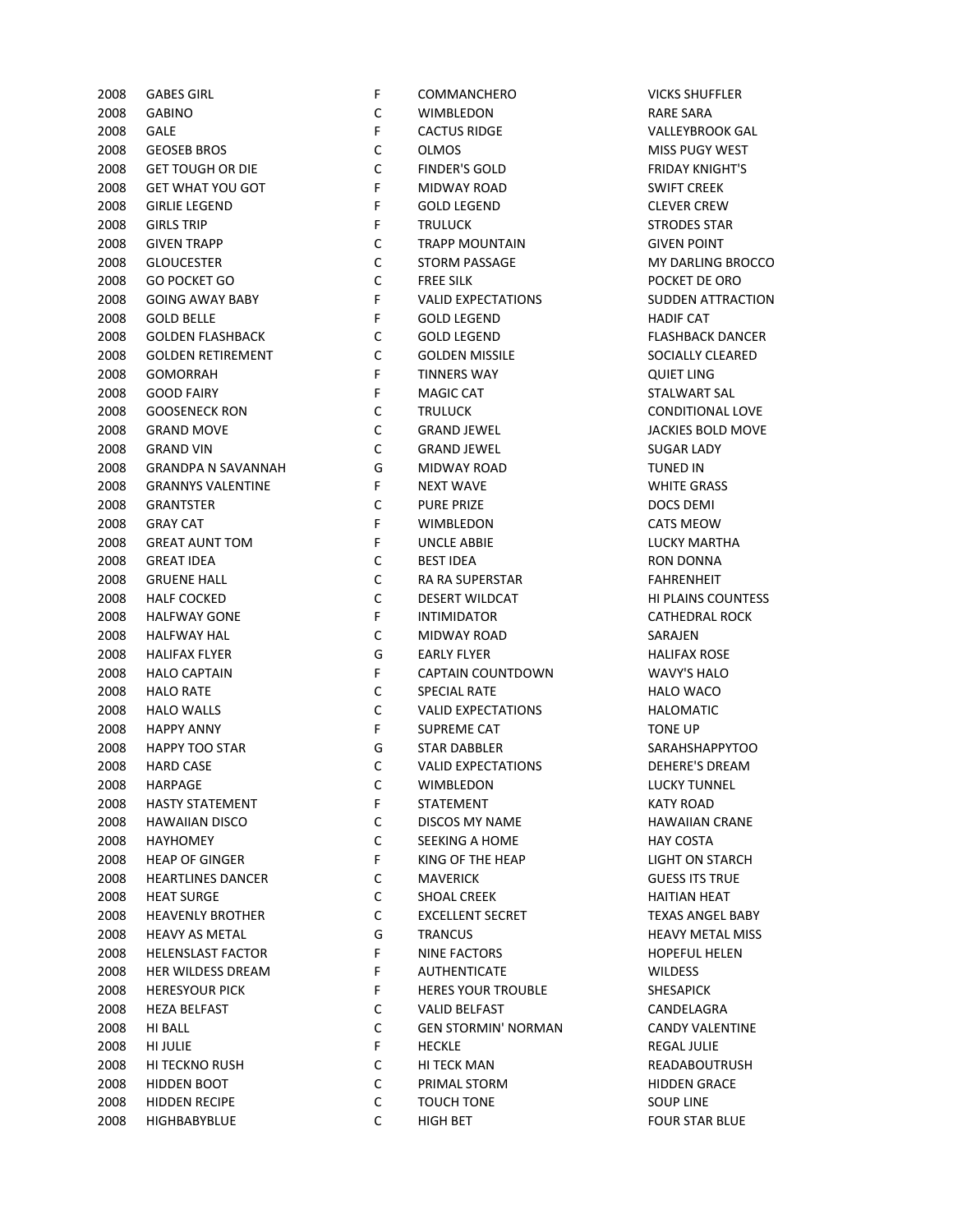| 2008 | HINT OF MAJIC             | С           | R F F EL DORADO           | <b>MYSTIC MINT</b>    |
|------|---------------------------|-------------|---------------------------|-----------------------|
| 2008 | <b>HITECKWITHATTITUDE</b> | $\mathsf C$ | HI TECK MAN               | <b>MARKEDWITH</b>     |
| 2008 | <b>HOLIDAY HIT</b>        | F           | <b>SHOAL CREEK</b>        | MISS HOLIDAY          |
| 2008 | HOLLYCAL                  | C           | <b>GOLD LEGEND</b>        | ELIZABETH G           |
| 2008 | <b>HOLY ADMIRAL</b>       | $\mathsf C$ | <b>OPEN FORUM</b>         | <b>BULL DIVA</b>      |
| 2008 | <b>HOME CREEK</b>         | F           | SEEKING A HOME            | O'FALLON CRI          |
| 2008 | <b>HOME RUN HONEY</b>     | F           | <b>GRANDE'S GRANDSLAM</b> | <b>HULACHERO</b>      |
| 2008 | <b>HONARY REVENGE</b>     | F           | <b>ORBIT'S REVENGE</b>    | <b>HONARY SHYR</b>    |
| 2008 | <b>HONEY DOE</b>          | F           | <b>RUNNING STAG</b>       | <b>HONEYDOON</b>      |
| 2008 | <b>HUEBERT</b>            | G           | <b>TRANCUS</b>            | <b>HULERO</b>         |
| 2008 | <b>HUNTING A BLONDE</b>   | F           | <b>DOVE HUNT</b>          | <b>KATY BLONDE</b>    |
| 2008 | <b>I B AN INTIMIDATOR</b> | С           | <b>INTIMIDATOR</b>        | <b>DARLING DAN</b>    |
| 2008 | I DEAL FLAG               | F           | <b>VOYAGERS QUEST</b>     | I DEAL CAT            |
| 2008 | I SEE UNBRIDLED           | C           | <b>DIOGENES</b>           | <b>RIO RIVER RO</b>   |
| 2008 | <b>ICY BLIZZARD</b>       | G           | CONGAREE                  | <b>FIERY FORUM</b>    |
| 2008 | <b>IDE BET DIXIE</b>      | F           | DIXIELAND HEAT            | <b>IDE BET IT ALL</b> |
| 2008 | <b>IHEARUCALLINGME</b>    | C           | <b>HIGHER CALLING</b>     | CALLIE D.             |
| 2008 | I'LL BE HUNTING           | F           | <b>DOVE HUNT</b>          | I. B. SALTY           |
| 2008 | I'M A LUCKY NICKLE        | F           | <b>NEW TRIESTE</b>        | NICKLE DUST           |
| 2008 | I'M OVER REVENGE          | F           | <b>ORBIT'S REVENGE</b>    | I'M OVER HER          |
| 2008 | I'M SERENDIPITY           | F           | CAPTAIN COUNTDOWN         | <b>CHIEFTAIN'S S</b>  |
| 2008 | <b>IMA'S SCHU</b>         | F           | <b>SCHUMAKER</b>          | I'M FOR AFFIF         |
| 2008 | <b>IMUPPINGTHEANTE</b>    | C           | <b>DIOGENES</b>           | BRAN N BRIT           |
| 2008 | IN A COUNTRY BOY          | C           | <b>MALTHUS</b>            | IN COUNTRY            |
| 2008 | <b>INDY'S SCHU</b>        | F           | <b>SCHUMAKER</b>          | INDEPENDEN            |
| 2008 | INTIMIDATING MONEY        | G           | <b>INTIMIDATOR</b>        | <b>AMERICAN M</b>     |
| 2008 | <b>INTINCTION</b>         | C           | MIDWAY ROAD               | <b>GRIS GRIS GAI</b>  |
| 2008 | INTRIGUING DANCER         | $\mathsf C$ | <b>MAVERICK</b>           | <b>FROM THE HE</b>    |
| 2008 | IRISH ANGEL               | F           | IRISHEYESAREFLYING        | CAPUTA CAT            |
| 2008 | <b>IRISH QUICKSILVER</b>  | C           | <b>EXCELLENT SECRET</b>   | <b>IRISH EMILY</b>    |
| 2008 | <b>ISSUES OF LIFE</b>     | C           | COMMANCHERO               | <b>GOLD N CUTE</b>    |
| 2008 | J T SPECIAL               | C           | KIMO KROGFOSS             | <b>MISS MIRACU</b>    |
| 2008 | JACOB'S STREAM            | C           | <b>SHOAL CREEK</b>        | <b>BOJI BREEZE</b>    |
| 2008 | <b>JADA BO</b>            | C           | <b>JADACUS</b>            | MAHITABELLE           |
| 2008 | <b>JADA STAR STEPPER</b>  | F           | <b>JADACUS</b>            | <b>JOYFUL STEPP</b>   |
| 2008 | JADED ANGEL               | C           | SHAQUIN                   | ANGEL BABY            |
| 2008 | JALOPE JOE                | $\mathsf C$ | <b>VALID EXPECTATIONS</b> | <b>HONEY GOLD</b>     |
| 2008 | JAMIEJ                    | F           | <b>EXCLUSIVE ZONE</b>     | TICKIN                |
| 2008 | JAZZ PARTY                | С           | MIDWAY ROAD               | PARTY DOLL            |
| 2008 | JAZZY NOTES               | F.          | ELUSIVE JAZZ              | SHESA BOOKI           |
| 2008 | <b>JESSICA AFFAIR</b>     | F           | EMERALD AFFAIR            | <b>GO JESSICA</b>     |
| 2008 | JET LAG                   | С           | A.P JETTER                | <b>BANDANNAR</b>      |
| 2008 | JET ON BYE                | F.          | DAY OF THE CAT            | <b>JETABILITY</b>     |
|      | JITTERBUG JODIE           |             |                           | LEO'S SASSY G         |
| 2008 |                           | F           | <b>GOLD LEGEND</b>        |                       |
| 2008 | <b>JODEYE</b>             | F           | DAY OF THE CAT            | <b>MYNEXTHORS</b>     |
| 2008 | JOHN LOUIS CLASSIC        | С           | <b>VALID EXPECTATIONS</b> | <b>KRISTY'S REGE</b>  |
| 2008 | JOHN LOUIS' GOLD          | С           | <b>VALID EXPECTATIONS</b> | <b>GOLDEN HUR</b>     |
| 2008 | JOHN LOUIS' HALO          | F           | SOUTH OF BROAD            | <b>KRISTYS MILL</b>   |
| 2008 | JU JU BEE JANE            | F           | DIXIELAND HEAT            | <b>SMOOTH SMO</b>     |
| 2008 | <b>JUAN LAST TIME</b>     | С           | ZAVATA                    | <b>LADY QUARTE</b>    |
| 2008 | <b>JUBILEE'S PROPHECY</b> | F.          | WARFIELD                  | IMR JUBILEE           |
| 2008 | <b>JUDGE AND JURY</b>     | С           | SEND 'M HOME              | LI'L MISS ZIP         |
| 2008 | <b>JUMP IN LINE</b>       | G           | <b>ERLTON</b>             | <b>JUMP CITY</b>      |
| 2008 | <b>JUMPINJULESJENKINS</b> | C           | <b>TOUCH TONE</b>         | <b>STAR STORMY</b>    |
| 2008 | <b>JUST CATIN</b>         | F.          | <b>KAREN'S CAT</b>        | <b>INNOCENT LA</b>    |
| 2008 | <b>JUSTALITTLETROUBLE</b> | F.          | <b>HERES YOUR TROUBLE</b> | LETSPLAYCAT           |

| C | R F F EL DORADO           |
|---|---------------------------|
| С | HI TECK MAN               |
| F | SHOAL CREEK               |
| С | GOLD LEGEND               |
| C | <b>OPEN FORUM</b>         |
| F | <b>SEEKING A HOME</b>     |
| F | <b>GRANDE'S GRANDSLAM</b> |
| F | <b>ORBIT'S REVENGE</b>    |
| F | <b>RUNNING STAG</b>       |
| G | <b>TRANCUS</b>            |
| F | <b>DOVE HUNT</b>          |
| С | <b>INTIMIDATOR</b>        |
| F | <b>VOYAGERS QUEST</b>     |
| С | <b>DIOGENES</b>           |
| G | CONGAREE                  |
| F | DIXIELAND HEAT            |
| C | <b>HIGHER CALLING</b>     |
| F | <b>DOVE HUNT</b>          |
| F | <b>NEW TRIESTE</b>        |
| F | <b>ORBIT'S REVENGE</b>    |
| F | CAPTAIN COUNTDOWN         |
| F | <b>SCHUMAKER</b>          |
| С | <b>DIOGENES</b>           |
| C | <b>MALTHUS</b>            |
| F | <b>SCHUMAKER</b>          |
| G | <b>INTIMIDATOR</b>        |
| C | <b>MIDWAY ROAD</b>        |
| C | <b>MAVERICK</b>           |
| F | IRISHEYESAREFLYING        |
| C | <b>EXCELLENT SECRET</b>   |
| C | COMMANCHERO               |
| C | KIMO KROGFOSS             |
| C | <b>SHOAL CREEK</b>        |
| C | <b>JADACUS</b>            |
| F | <b>JADACUS</b>            |
| C | SHAQUIN                   |
| C | <b>VALID EXPECTATIONS</b> |
| F | <b>EXCLUSIVE ZONE</b>     |
| с | <b>MIDWAY ROAD</b>        |
| F | <b>ELUSIVE JAZZ</b>       |
| F | <b>EMERALD AFFAIR</b>     |
| C | A.P JETTER                |
| F | DAY OF THE CAT            |
| F | <b>GOLD LEGEND</b>        |
| F | DAY OF THE CAT            |
| C | <b>VALID EXPECTATIONS</b> |
| C | <b>VALID EXPECTATIONS</b> |
| F | <b>SOUTH OF BROAD</b>     |
| F | <b>DIXIELAND HEAT</b>     |
| C | ZAVATA                    |
| F | WARFIELD                  |
| C | <b>SEND 'M HOME</b>       |
| G | <b>ERLTON</b>             |
| C | <b>TOUCH TONE</b>         |
| F | <b>KAREN'S CAT</b>        |
| F | <b>HERES YOUR TROUBLE</b> |

**MYSTIC MINT MARKEDWITHATTITUDE** MISS HOLIDAY ELIZABETH G O'FALLON CREEK HONARY SHYRLENT KATY BLONDE DARLING DAME **RIO RIVER ROSE FIERY FORUM IDE BET IT ALL** NICKLE DUST I'M OVER HER CHIEFTAIN'S SQUAW I'M FOR AFFIRMED BRAN N BRIT IN COUNTRY INDEPENDENT STUFF AMERICAN MONEY **GRIS GRIS GAL** FROM THE HEART IRISH EMILY MISS MIRACULOUS **MAHITABELLE** JOYFUL STEPPER HONEY GOLD SHESA BOOKIN BANDANNARAMA LEO'S SASSY GIRL **MYNEXTHORSE** KRISTY'S REGENCY **GOLDEN HURRICANE** KRISTYS MILL SMOOTH SMOOCHER LADY QUARTERBAG STAR STORMY **INNOCENT LADY** LETSPLAYCATCH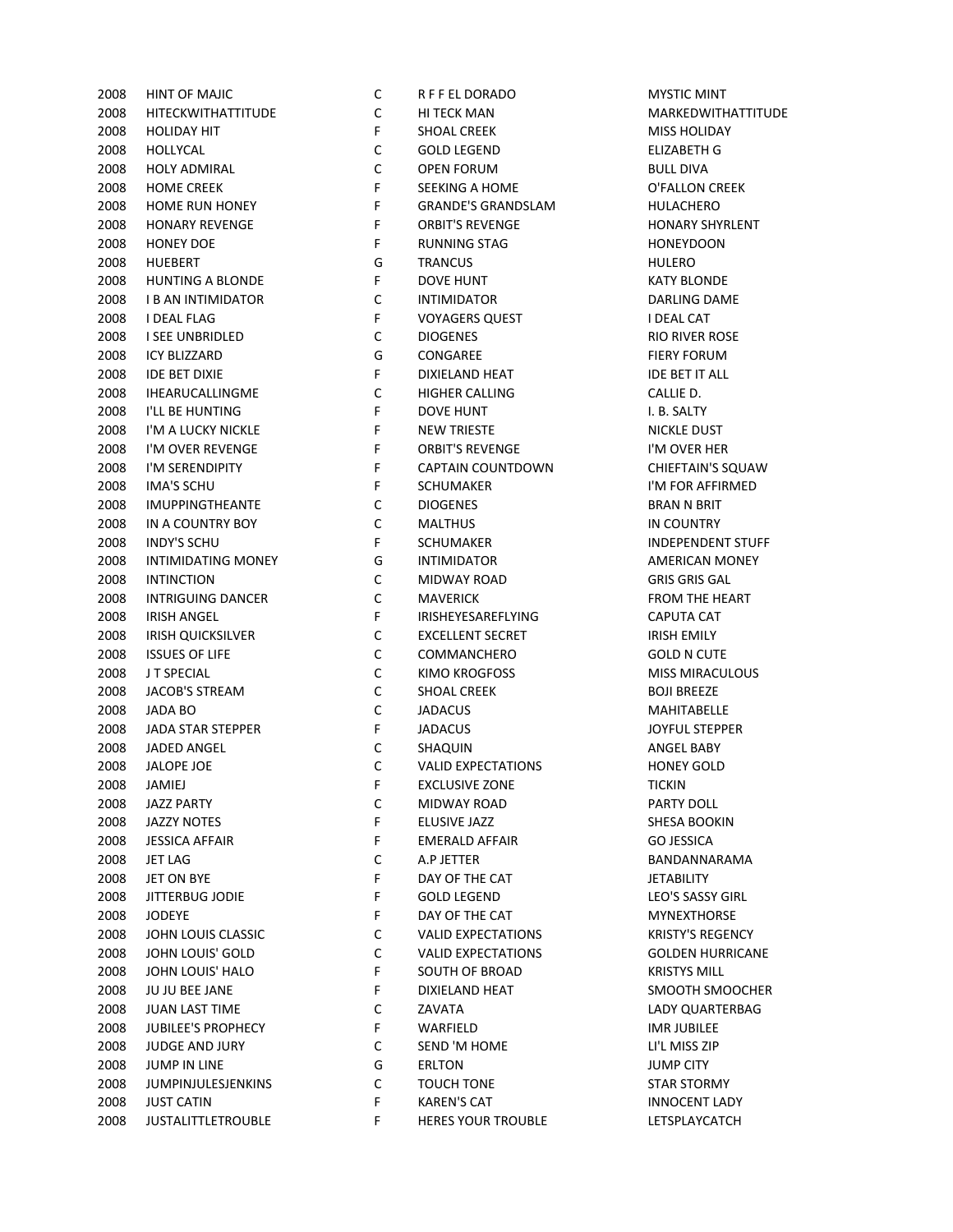| 2008 | <b>JUSTIN TIME ABBIE</b>  | G           | UNCLE ABBIE              | ALEDO AFFAII        |
|------|---------------------------|-------------|--------------------------|---------------------|
| 2008 | <b>KAGEE SCOOPER</b>      | С           | DIXIELAND HEAT           | <b>MISS HATCHE</b>  |
| 2008 | <b>KATES LUCKY STORM</b>  | F           | POWER STORM              | <b>KATE KATE</b>    |
| 2008 | <b>KAT'S APPROVAL</b>     | F           | DAY OF THE CAT           | <b>CLASS APPRO</b>  |
| 2008 | <b>KAYLA B</b>            | F           | <b>ORBIT'S REVENGE</b>   | <b>KAYLA REENA</b>  |
| 2008 | KEELANN                   | F           | <b>EVEN THE SCORE</b>    | <b>RUNABOUT</b>     |
| 2008 | <b>KEEP OF THE HEAP</b>   | С           | KING OF THE HEAP         | <b>IRISH KEEP</b>   |
| 2008 | <b>KELA'S PARADE</b>      | F           | KELA                     | <b>SUNNIE PARA</b>  |
| 2008 | <b>KEN THE AMIGO</b>      | C           | WALESA                   | <b>GAGADEE'S H</b>  |
| 2008 | KID KIOWA                 | C           | <b>SPECIAL RATE</b>      | <b>HEAT FRAME</b>   |
| 2008 | KID SO N' SO              | $\mathsf C$ | LUCKY SO N'SO            | <b>CAROLYN'S KI</b> |
| 2008 | KING JABBIE               | $\mathsf C$ | <b>UNCLE ABBIE</b>       | SHEZA JAZZY :       |
| 2008 | KING POMPO                | С           | MILWAUKEE BREW           | JIRINA              |
| 2008 | <b>KING THOMAS</b>        | С           | <b>MAVERICK</b>          | MISS LADY DI        |
| 2008 | <b>KING ZABBIE</b>        | $\mathsf C$ | <b>UNCLE ABBIE</b>       | <b>HERTIME</b>      |
| 2008 | KISS AT MIDWAY            | F           | MIDWAY ROAD              | <b>KISSIN CYNTH</b> |
| 2008 | KISS C C BYE              | $\mathsf C$ | <b>CRAFTY COURSE</b>     | KISS HER GOC        |
| 2008 | KISS ME KATHRINE          | F           | <b>SAND RIDGE</b>        | PAGIN'PAIGE         |
| 2008 | <b>KISSININTHEPADDOCK</b> | F           | SILENT PICTURE           | <b>VALID FREEZE</b> |
| 2008 | <b>KITTY CARD</b>         | F           | DAY OF THE CAT           | <b>FASHION CAR</b>  |
| 2008 | <b>KITTY SLIPPERS</b>     | F           | DAY OF THE CAT           | <b>BABY SLIPPER</b> |
| 2008 | <b>KOKO EXCEL</b>         | F           | SEEKING A HOME           | KOKO NINA           |
| 2008 | L. J. KATT                | F           | <b>TEXAS CITY</b>        | <b>BARBIE Q.</b>    |
| 2008 |                           | F           |                          |                     |
|      | LA CANNE CAN              |             | WALESA                   | <b>ITISI</b>        |
| 2008 | LA REYNA TORMENTA         | F           | POWER STORM              | <b>VITAMIN ZEE</b>  |
| 2008 | LADY ANTEBELLUM           | F           | <b>SPECIAL RATE</b>      | COOL AND SH         |
| 2008 | <b>LADY FORD</b>          | F           | <b>FORD EVERY STREAM</b> | <b>MADAM GRIN</b>   |
| 2008 | LADY GIACAMO              | F           | <b>GIACOMO</b>           | <b>LADY GALLAP</b>  |
| 2008 | <b>LADY PRIMAL</b>        | F           | PRIMAL STORM             | <b>LADY SENECA</b>  |
| 2008 | <b>LADY TEACUP</b>        | F           | TRAFFIC CIRCLE           | <b>AVENGING LA</b>  |
| 2008 | <b>LAST LEGEND</b>        | F           | <b>GOLD LEGEND</b>       | <b>FINAL TRICK</b>  |
| 2008 | <b>LAST TERM</b>          | С           | <b>CONROE</b>            | <b>TOOSEXY</b>      |
| 2008 | LASTING BUBBLES           | F           | PULLING PUNCHES          | SLIM'S SECRE        |
| 2008 | LAURA'S BO BO             | G           | <b>TRANCUS</b>           | MY DANA             |
| 2008 | <b>LAVERNE</b>            | F           | LIL'S LAD                | <b>TREESOME</b>     |
| 2008 | LAYNIE'S BOY              | С           | <b>DEVILS PULPIT</b>     | <b>MEMORIES BY</b>  |
| 2008 | LE CHOT JOLIE             | F           | <b>SUPREME CAT</b>       | <b>MS ASTAR</b>     |
| 2008 | LETTHEWARBEGIN            | F           | <b>MUST BE WAR</b>       | <b>INDIAN MUSI</b>  |
| 2008 | LEXI'S SMOKEY             | F           | OPEN FORUM               | UNREHEARSE          |
| 2008 | LEYDEN                    | С           | SPECIAL RATE             | <b>LAKE OF SHAD</b> |
| 2008 | <b>LIDLOVE</b>            | F.          | <b>MIDWAY ROAD</b>       | <b>ROCHELLE</b>     |
| 2008 | LIL LONESOME TEE          | С           | TEED OFF                 | <b>TICKLE ME FA</b> |
| 2008 | LIL' MARY JANE            | F.          | <b>SPECIAL RATE</b>      | <b>KEEPMEINYO</b>   |
| 2008 | LIL PROJECT               | C           | <b>LIBERTY EAGLE</b>     | LANKARD             |
| 2008 | LIL RICKY BOB             | C           | <b>EARLY FLYER</b>       | PROUD ZONE          |
| 2008 | LIL ZIPPITEE ZAP          | F.          | ZAP                      | LIL MUSIC           |
| 2008 | LILLIE ABBIE              | F           | <b>UNCLE ABBIE</b>       | I'M A PINE          |
| 2008 | LILLY'S RISK              | F           | SEQUOIA GROVE            | <b>ROSIE'S RISK</b> |
| 2008 | LIL'S ARROW               | F           | LIL'S LAD                | SPECTACIDE          |
| 2008 | LIL'S HALO                | F           | LIL'S LAD                | <b>CELEBRATE TH</b> |
| 2008 | LIL'S SPIRIT              | G           | LIL'S LAD                | <b>SHARE THE SF</b> |
| 2008 | <b>LIME TREE</b>          | F           | <b>SPECIAL RATE</b>      | <b>LOVES A FIGH</b> |
| 2008 | LINDSLEYS GRAY            | F           | ANNOUNCE                 | <b>LADY LINDSLE</b> |
| 2008 | LISTED MINT               | C           | UNLISTED MINT            | <b>HER PLEASUR</b>  |
| 2008 | <b>LITTLE BOOGIE</b>      | С           | <b>MEMENTO</b>           | <b>ERINS KISS</b>   |
|      | 2008 LITTLE GRANDSLAM     | F.          | GRANDE'S GRANDSLAM       | LIL LENA MAE        |
|      |                           |             |                          |                     |

| G           | UNCLE ABBIE               | <b>ALEDO AFFAIF</b>  |
|-------------|---------------------------|----------------------|
| C           | <b>DIXIELAND HEAT</b>     | <b>MISS HATCHE</b>   |
| F           | POWER STORM               | <b>KATE KATE</b>     |
| F           | DAY OF THE CAT            | <b>CLASS APPROY</b>  |
| F           | <b>ORBIT'S REVENGE</b>    | <b>KAYLA REENA</b>   |
| F           | <b>EVEN THE SCORE</b>     | RUNABOUT             |
| C           | KING OF THE HEAP          | IRISH KEEP           |
| F           | KELA                      | <b>SUNNIE PARA</b>   |
| С           | WALESA                    | <b>GAGADEE'S H</b>   |
| C           | <b>SPECIAL RATE</b>       | <b>HEAT FRAME</b>    |
| C           | LUCKY SO N' SO            | <b>CAROLYN'S KI</b>  |
| C           | <b>UNCLE ABBIE</b>        | SHEZA JAZZY S        |
| C           | <b>MILWAUKEE BREW</b>     | JIRINA               |
| C           | <b>MAVERICK</b>           | MISS LADY DI         |
| C           | <b>UNCLE ABBIE</b>        | <b>HERTIME</b>       |
| F           | MIDWAY ROAD               |                      |
|             |                           | <b>KISSIN CYNTH</b>  |
| C           | <b>CRAFTY COURSE</b>      | KISS HER GOO         |
| F           | <b>SAND RIDGE</b>         | <b>PAGIN'PAIGE</b>   |
| F           | <b>SILENT PICTURE</b>     | <b>VALID FREEZE</b>  |
| F           | DAY OF THE CAT            | <b>FASHION CAR</b>   |
| F           | DAY OF THE CAT            | <b>BABY SLIPPER:</b> |
| F           | <b>SEEKING A HOME</b>     | KOKO NINA            |
| F           | <b>TEXAS CITY</b>         | BARBIE Q.            |
| F           | WALESA                    | <b>ITISI</b>         |
| F           | <b>POWER STORM</b>        | <b>VITAMIN ZEE</b>   |
| F           | <b>SPECIAL RATE</b>       | COOL AND SH          |
| F           | <b>FORD EVERY STREAM</b>  | <b>MADAM GRIN</b>    |
| F           | <b>GIACOMO</b>            | <b>LADY GALLAPI</b>  |
| F           | PRIMAL STORM              | <b>LADY SENECA</b>   |
| F           | <b>TRAFFIC CIRCLE</b>     | <b>AVENGING LA</b>   |
| F           | <b>GOLD LEGEND</b>        | <b>FINAL TRICK</b>   |
| C           | <b>CONROE</b>             | TOOSEXY              |
| F           | PULLING PUNCHES           | <b>SLIM'S SECRET</b> |
| G           | <b>TRANCUS</b>            | MY DANA              |
| F           | LIL'S LAD                 | TREESOME             |
| C           | <b>DEVILS PULPIT</b>      | <b>MEMORIES BY</b>   |
| F           | <b>SUPREME CAT</b>        | <b>MS ASTAR</b>      |
| $\mathsf F$ | MUST BE WAR               | <b>INDIAN MUSK</b>   |
| F           | <b>OPEN FORUM</b>         | UNREHEARSEI          |
| C           | <b>SPECIAL RATE</b>       | <b>LAKE OF SHAD</b>  |
| F           | <b>MIDWAY ROAD</b>        | <b>ROCHELLE</b>      |
| С           | <b>TEED OFF</b>           | <b>TICKLE ME FAI</b> |
| F           | <b>SPECIAL RATE</b>       | KEEPMEINYOU          |
| С           | <b>LIBERTY EAGLE</b>      | LANKARD              |
| C           | <b>EARLY FLYER</b>        | PROUD ZONE           |
| F           |                           | LIL MUSIC            |
| F           | ZAP                       | I'M A PINE           |
|             | UNCLE ABBIE               |                      |
| F           | <b>SEQUOIA GROVE</b>      | ROSIE'S RISK         |
| F           | LIL'S LAD                 | SPECTACIDE           |
| F           | LIL'S LAD                 | <b>CELEBRATE TH</b>  |
| G           | LIL'S LAD                 | <b>SHARE THE SP</b>  |
| F           | <b>SPECIAL RATE</b>       | <b>LOVES A FIGHT</b> |
| F           | <b>ANNOUNCE</b>           | <b>LADY LINDSLE</b>  |
| С           | UNLISTED MINT             | <b>HER PLEASURI</b>  |
| С           | <b>MEMENTO</b>            | <b>ERINS KISS</b>    |
| F           | <b>GRANDE'S GRANDSLAM</b> | LIL LENA MAE         |

ALEDO AFFAIR MISS HATCHET CLASS APPROVAL SUNNIE PARADE **GAGADEE'S HONEY** HEAT FRAME CAROLYN'S KID SHEZA JAZZY SLEW KISSIN CYNTHIA KISS HER GOOD BYE PAGIN'PAIGE LEIGH VALID FREEZE **FASHION CARD** BABY SLIPPERS COOL AND SHARP **MADAM GRINDSTONE** LADY GALLAPIAT AVENGING LADY SLIM'S SECRET **MEMORIES BY NIGHT INDIAN MUSIC** UNREHEARSED LAKE OF SHADOWS TICKLE ME FANCY KEEPMEINYOURDREAMS PROUD ZONE ROSIE'S RISK CELEBRATE THE SUN SHARE THE SPIRIT LOVES A FIGHT LADY LINDSLEY HER PLEASURE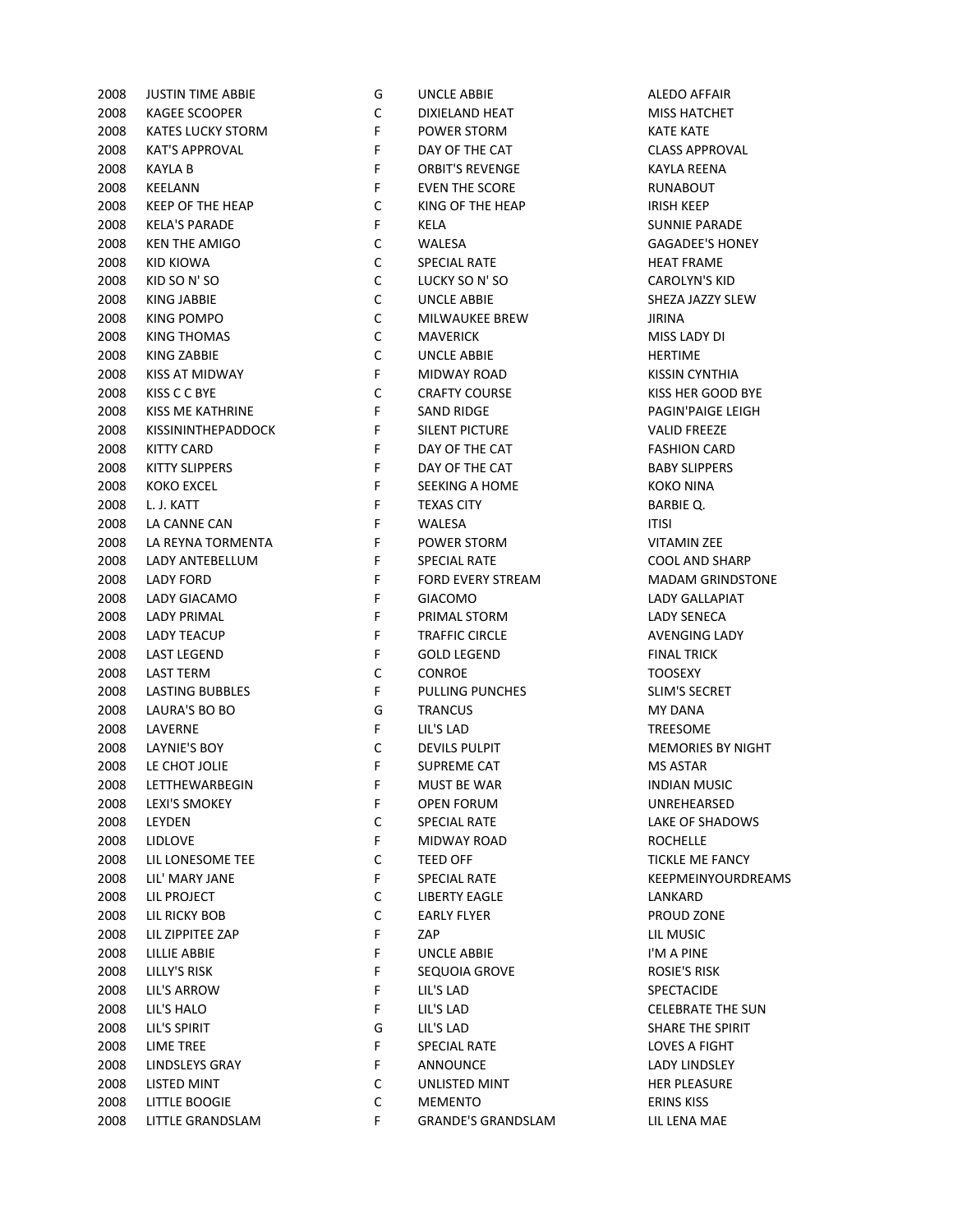2008 LOCAL RAIN F LOCAL TIME X S RAINY DAZE 2008 LOCK N LOLA F PVT. LYNCH FANCY LOCKET 2008 LOGAN'S BLUFF C DEVILS PULPIT CHICA DORADA 2008 LONE STAR TWISTER F GO FOR GIN 2008 LONELY STREET CONTREET CONTREET CONTREET FALFURRIAS 2008 LONESTAR PEPPER C JOLIE'S WILD AGAIN PRECIOUS FANCY 2008 LOOK AWAY C SEDITION GOOD LONG LOOK 2008 LOOKIN FOR A HOME F SEQUOIA GROVE THE MARKED COW 2008 LOOSE PLAY F INTIMIDATOR LOOSE ARROW 2008 LOVE IT TAPIT FTAPIT TAPIT WORLD OF THANKS 2008 LOVE ME ALL UP THE REALL WHYWHYWHY THE SERVICE OF SALL MOTORIOUS GALL 2008 LUCKY A. C. G TRULUCK RACHELSMILES 2008 LUCKY ADIEU F HECKLE LOOKIN LUCKY 2008 LUCKY JUSTICE C TRULUCK A LADY'S CARESS 2008 LUKE SHANE C DEVILS PULPIT FOB GOBLIN 2008 LUNAR SWING F OPEN FORUM LUNAR BAY 2008 MAGIC INTERLUDE C MACABE MYSTERY OF LOVE 2008 MAGIC OKIE COMAGIC CAT BOSSIE D J 2008 MAHOGANY BELLE F DIXIELAND HEAT POLISHED PENNY 2008 MAKE A FUSS GOOD GOOD MENACE THE STATE OF STATE ON THE STATE OF STATE A WINNER 2008 MALORIE'S FIRST F TOTAL COMMAND PYRITE HONOR 2008 MARCHTOTHEBRAZOS C HIGHER CALLING DIXIE WHEAT 2008 MARIANNA AGAIN F MAVERICK MISS M SU 2008 MASON LANE C DEVILS PULPIT ADORNED CASTELLI 2008 MASTER CRYTO C DANCE MASTER VANAN 2008 MASTER TIME C DANCE MASTER TRINITY BLUFFS 2008 MAVERICK PRINCE **COLLARS** COTTON DOLLARS 2008 MAVERICKS CADILLAC C MAVERICK AMBLE 2008 MAXUM MEMENTO C MEMENTO SPORTS PROSPECTOR 2008 MAYTIDE JET FBOBBY'S RED JET MAYTIDE IDE 2008 MCKAYSTEX C TEXAS CITY MCKAY 2008 MEAN NICK C RUNNING STAG KRYSTAL TEARS 2008 MEGALI F CHAMPALI OUR HENIU **2008 MENHOGG COMENTAL SOUVENIR DOLL** 2008 MEPACHE MANTLE C VALID EXPECTATIONS LADY'S MANTLE 2008 MERCY CITY CONSUMING GUITY STREET SOCIAL BETTY ANN 2008 MIDNIGHT IRISH C IRISHEYESAREFLYING LUCKY SECRET 2008 MIDWAY BLUES F MIDWAY ROAD EVENING BLUES 2008 MIGUEL CAN TOO C MIGUEL CERVANTES FRANNIE MACKADOO 2008 MIKE'S HOPE C MAVERICK BEST OFFENSE 2008 MILE HI INDY C BEST IDEA MILE HIGH LOVER 2008 MILES ABLAZE C DESERT DARBY BERRY BRICK 2008 MIRACLE ON HIGH F HI TECK MAN MIRACLESDOCOMETRUE 2008 MIRSKOFENS MIRACLE THE RUNNING STAG SEXIANO 2008 MISS BOSS F SUPREME CAT LITTLE RILEY 2008 MISS IRALEE FOOMMANCHERO MILLENIAL PIONEER 2008 MISS ME YET G SCRIMSHAW BANDIT GIRL 2008 MISS SECRET HEART FINNERS WAY FINDERS WAY MARKETEER MISS 2008 MISWAKI DREAMCHILD F SUPREME CAT MISWAKI DREAM 2008 MO MOVE F OLMOS MO MO 2008 MOMENT OF GLORY C ETBAUER HONOUR THE MOMENT 2008 MONARCH LAMAR C OLD TOPPER LADYOFQUATORZE 2008 MOON WOLF G RUNNING STAG MISS MASERTI 2008 MOSCOW MILL C MAVERICK SELENA FOREVER 2008 MOVIE MOGUL C SILENT PICTURE SHE'S GENTLE

2008 LITTLE IRISH ANGEL F IRISHEYESAREFLYING LITTLE ANGEL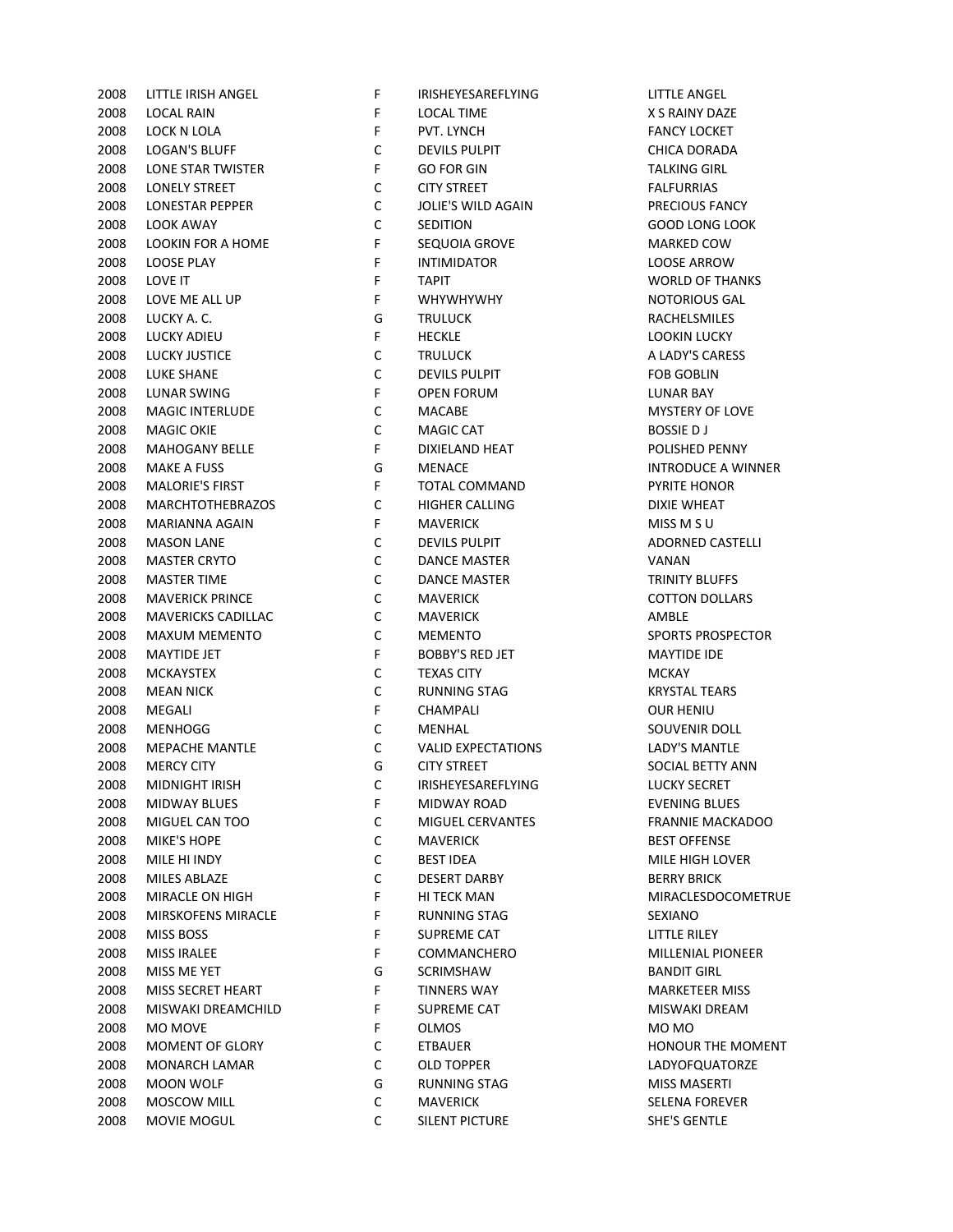| 2008 | <b>MOVING MAMA</b>     | F           | SERAZZO                   | <b>REGAL MOVE</b>    |
|------|------------------------|-------------|---------------------------|----------------------|
| 2008 | MR HOLY WIT            | С           | TO WIT                    | <b>TEXAS PROSPI</b>  |
| 2008 | <b>MR MEMENTO</b>      | $\mathsf C$ | <b>MEMENTO</b>            | <b>GLAMOR JET</b>    |
| 2008 | MR. WOODROW            | $\mathsf C$ | <b>WANDO</b>              | <b>GARDEN GIRL</b>   |
| 2008 | MS CLASSIC HECKLE      | F           | <b>HECKLE</b>             | MS CLASSIC R         |
| 2008 | <b>MY ANN</b>          | F           | <b>VALID EXPECTATIONS</b> | <b>MY MICHELLE</b>   |
| 2008 | MY BOMBASTIC           | $\mathsf C$ | <b>VOYAGERS QUEST</b>     | <b>TALIA</b>         |
| 2008 | MY M. T. POCKETS       | C           | THE PRIME MINISTER        | THE LADY TRI         |
| 2008 | <b>MY RIKELY</b>       | $\mathsf C$ | DAY OF THE CAT            | <b>CATCH THE JC</b>  |
| 2008 | <b>MYMICHELLEGO</b>    | F           | <b>HIGH DEMAND</b>        | <b>BRADBURY GI</b>   |
| 2008 | MYSTERY BLESSING       | F           | <b>UNCLE ABBIE</b>        | <b>MYSTERIOUS</b>    |
| 2008 | MYSTERY WHIZ           | F           | <b>HECKLE</b>             | <b>BUTTERCUP V</b>   |
| 2008 | <b>MYSTIQUE GIRL</b>   | F           | LITTLEEXPECTATIONS        | A. J. ECHO           |
| 2008 | NAKY ALAI MELODY       | F           | ASSAULT CAT               | <b>VENGEFUL GA</b>   |
| 2008 | NATIONAL COLOUR        | C           | <b>OPEN FORUM</b>         | ANNIHILATOR          |
| 2008 | NEW DAWN FAWN          | F           | <b>RUNNING STAG</b>       | OLGA                 |
| 2008 | NICE AND WINDY         | F           | <b>BEST DEPUTY</b>        | SHES MUCH N          |
| 2008 | NIGHT SCOUT            | C           | <b>MISSOURI BRAVE</b>     | <b>ADRIANO'S GI</b>  |
| 2008 | <b>NOBLE SOCRATES</b>  | C           | ZAP                       | LIVEN ON A PI        |
| 2008 | NODOUBT ABOUTIT        | $\mathsf C$ | DR. MOJO                  | PRIZED STARL         |
| 2008 | <b>NOTED MISTRESS</b>  | F           | <b>WELL NOTED</b>         | <b>SECRET MISTR</b>  |
| 2008 | NOTHING BUT CURVES     | F           | MR. GEHRIG                | <b>SUORA NOTTI</b>   |
| 2008 | <b>NURSE RATCHED</b>   | F           | SEFAPIANO                 | <b>JOELLE'S BON</b>  |
| 2008 | <b>ONE FANCY BUCK</b>  | F           | THATS OUR BUCK            | <b>FANCY VERM</b>    |
| 2008 | <b>ONE SMILE</b>       | C           | ZAP                       | <b>PINK STRAWB</b>   |
| 2008 | ORPHAN SISTER RITA     | F           | <b>JAVI SUERVO</b>        | <b>CAL'S CHOICE</b>  |
| 2008 | <b>OTIS HILL</b>       | G           | <b>VICTORY GALLOP</b>     | <b>DANCE WITH</b>    |
| 2008 | <b>OUR DIVA FACTOR</b> | С           | <b>NINE FACTORS</b>       | <b>OUR DIVA</b>      |
| 2008 | <b>OWHATATIME</b>      | $\mathsf C$ | <b>EXEMPLIFY</b>          | <b>ASSEMBLY TIM</b>  |
| 2008 | PACHECO                | G           | SUPREME CAT               | RAYOFSUNSH           |
| 2008 | PACK YOUR P J'S        | F           | <b>GOLD LEGEND</b>        | <b>DEEP FINESSE</b>  |
| 2008 | PADRE MIO              | $\mathsf C$ | <b>EXCELLENT SECRET</b>   | <b>BUBBLY BROC</b>   |
| 2008 | <b>PASION QUEST</b>    | F           | <b>VOYAGERS QUEST</b>     | <b>PASION PASIC</b>  |
| 2008 | PAT'S PIC              | $\mathsf C$ | SILENT PICTURE            | <b>TRACI'S LOCKI</b> |
| 2008 | PATTY'S PRIDE          | F           | <b>SPECIAL RATE</b>       | SOLO ROLO            |
| 2008 | PAVYTAN BROS           | C           | <b>OLMOS</b>              | MAE WEST (P          |
| 2008 | PEACEABLE              | $\mathsf C$ | PASS THE PEACE            | <b>BOOGIE ON D</b>   |
| 2008 | PEARL SNAP SHIRT       | С           | RAISE A GOVENOR           | <b>INDYDAR'S RA</b>  |
| 2008 | PEPPERSMILLIE          | F           | <b>BOONE'S MILL</b>       | <b>OCEANA MISS</b>   |
| 2008 | PERSONAL MISSILE       | С           | <b>GOLDEN MISSILE</b>     | PERSONAL DE          |
| 2008 | PERSONAL WAR           | F           | PERSONAL FIVE             | <b>JULI'S WAR</b>    |
| 2008 | PHARME LEGEND          | C           | <b>EARLY FLYER</b>        | <b>SHANNON LEI</b>   |
| 2008 | PHONE SPEED            | C           | <b>MAVERICK</b>           | <b>SET THE TONE</b>  |
| 2008 | <b>PLAXICO</b>         | C           | <b>CITY STREET</b>        | <b>SHADES OF PI</b>  |
| 2008 | PLAYGIRL PROSPECT      | F           | <b>RUNNING STAG</b>       | <b>GOLDEN DAY</b>    |
| 2008 | PLUMP PEACH            | F           | IRISHEYESAREFLYING        | LIL PEACHES          |
| 2008 | <b>POKERS SECRET</b>   | С           | <b>MAVERICK</b>           | <b>DESERT NEIGH</b>  |
| 2008 | POWER SPORT            | F           | POWERSCOURT (GB)          | I HEAR YOU KI        |
| 2008 | POWERED BY CAT         | G           | POWER STORM               | <b>ROYAL REBELI</b>  |
|      |                        | C           |                           |                      |
| 2008 | POWERFULLY             |             | <b>INTIMIDATOR</b>        | POWERFUL LA          |
| 2008 | <b>POWERS PRIDE</b>    | C           | <b>GEORGIA CROWN</b>      | <b>ROSE GLITTER</b>  |
| 2008 | PRANCY FANCY           | F           | <b>FINCHER BRANCH</b>     | <b>FANCY FORBE</b>   |
| 2008 | PREACHER'S ANGEL       | F           | <b>EARLY FLYER</b>        | <b>BRITT'S HONC</b>  |
| 2008 | PRECIOUS FAITH         | F           | <b>DEVILS PULPIT</b>      | <b>RAJA'S TRIPLE</b> |
| 2008 | PRECIOUS HECKLE        | F           | <b>HECKLE</b>             | <b>MY PRECIOUS</b>   |
| 2008 | PRETTY PEARL           | F           | WIMBLEDON                 | COASTAL'S CA         |

| F  | SERAZZO                         | <b>REGAL MOVER</b>                                |
|----|---------------------------------|---------------------------------------------------|
| C  | TO WIT                          | <b>TEXAS PROSPECTOR</b>                           |
| C  | <b>MEMENTO</b>                  | <b>GLAMOR JET</b>                                 |
| C  | <b>WANDO</b>                    | <b>GARDEN GIRL</b>                                |
| F  | <b>HECKLE</b>                   | <b>MS CLASSIC ROCK</b>                            |
| F  | <b>VALID EXPECTATIONS</b>       | <b>MY MICHELLE</b>                                |
| C  | <b>VOYAGERS QUEST</b>           | TALIA                                             |
| C  | THE PRIME MINISTER              | THE LADY TRIUMPHS                                 |
| C  | DAY OF THE CAT                  | CATCH THE JOY                                     |
| F  | <b>HIGH DEMAND</b>              | <b>BRADBURY GIRL</b>                              |
| F  | <b>UNCLE ABBIE</b>              | <b>MYSTERIOUS LIGHT</b>                           |
| F  | <b>HECKLE</b>                   | <b>BUTTERCUP WHIZ</b>                             |
| F  | <b>LITTLEEXPECTATIONS</b>       | A. J. ECHO                                        |
| F  | <b>ASSAULT CAT</b>              | <b>VENGEFUL GAL</b>                               |
| С  | OPEN FORUM                      | <b>ANNIHILATOR</b>                                |
| F  | <b>RUNNING STAG</b>             | OLGA                                              |
| F  | <b>BEST DEPUTY</b>              | <b>SHES MUCH MORE</b>                             |
| C  | <b>MISSOURI BRAVE</b>           | <b>ADRIANO'S GIRL</b>                             |
| C  | ZAP                             | LIVEN ON A PRAYER                                 |
| C  |                                 | PRIZED STARLET                                    |
| F  | DR. MOJO                        |                                                   |
| F  | <b>WELL NOTED</b><br>MR. GEHRIG | <b>SECRET MISTRESS</b><br><b>SUORA NOTTE (FR)</b> |
|    |                                 |                                                   |
| F  | <b>SEFAPIANO</b>                | <b>JOELLE'S BONUS</b>                             |
| F  | <b>THATS OUR BUCK</b>           | <b>FANCY VERMONT</b>                              |
| C  | ZAP                             | PINK STRAWBERRY                                   |
| F  | <b>JAVI SUERVO</b>              | <b>CAL'S CHOICE</b>                               |
| G  | <b>VICTORY GALLOP</b>           | DANCE WITH A KAT                                  |
| C  | <b>NINE FACTORS</b>             | OUR DIVA                                          |
| C  | EXEMPLIFY                       | <b>ASSEMBLY TIME</b>                              |
| G  | SUPREME CAT                     | RAYOFSUNSHINE                                     |
| F  | GOLD LEGEND                     | <b>DEEP FINESSE</b>                               |
| C  | <b>EXCELLENT SECRET</b>         | <b>BUBBLY BROOKE</b>                              |
| F  | <b>VOYAGERS QUEST</b>           | <b>PASION PASION</b>                              |
| С  | SILENT PICTURE                  | <b>TRACI'S LOCKETT</b>                            |
| F  | <b>SPECIAL RATE</b>             | SOLO ROLO                                         |
| С  | <b>OLMOS</b>                    | MAE WEST (PER)                                    |
| C  | <b>PASS THE PEACE</b>           | <b>BOOGIE ON DOWN</b>                             |
| С  | RAISE A GOVENOR                 | <b>INDYDAR'S RACE CAR</b>                         |
| F  | <b>BOONE'S MILL</b>             | OCEANA MISS                                       |
| C  | <b>GOLDEN MISSILE</b>           | PERSONAL DEVIL                                    |
| F  | PERSONAL FIVE                   | <b>JULI'S WAR</b>                                 |
| С  | <b>EARLY FLYER</b>              | SHANNON LEE                                       |
| C  | <b>MAVERICK</b>                 | <b>SET THE TONE</b>                               |
| C  | <b>CITY STREET</b>              | <b>SHADES OF PINK</b>                             |
| F  | RUNNING STAG                    | <b>GOLDEN DAYJUR</b>                              |
| F  | <b>IRISHEYESAREFLYING</b>       | LIL PEACHES                                       |
| С  | <b>MAVERICK</b>                 | DESERT NEIGHBOR                                   |
| F. | POWERSCOURT (GB)                | I HEAR YOU KNOCKIN                                |
| G  | POWER STORM                     | ROYAL REBELLION                                   |
| C  | <b>INTIMIDATOR</b>              | POWERFUL LAD                                      |
| C  | <b>GEORGIA CROWN</b>            | <b>ROSE GLITTER</b>                               |
| F  | <b>FINCHER BRANCH</b>           | <b>FANCY FORBES</b>                               |
| F  | EARLY FLYER                     | <b>BRITT'S HONOR</b>                              |
| F  | <b>DEVILS PULPIT</b>            | RAJA'S TRIPLE DIP                                 |
| F  | <b>HECKLE</b>                   | <b>MY PRECIOUS TRICK</b>                          |
| F. | <b>WIMBLEDON</b>                | COASTAL'S CARESS                                  |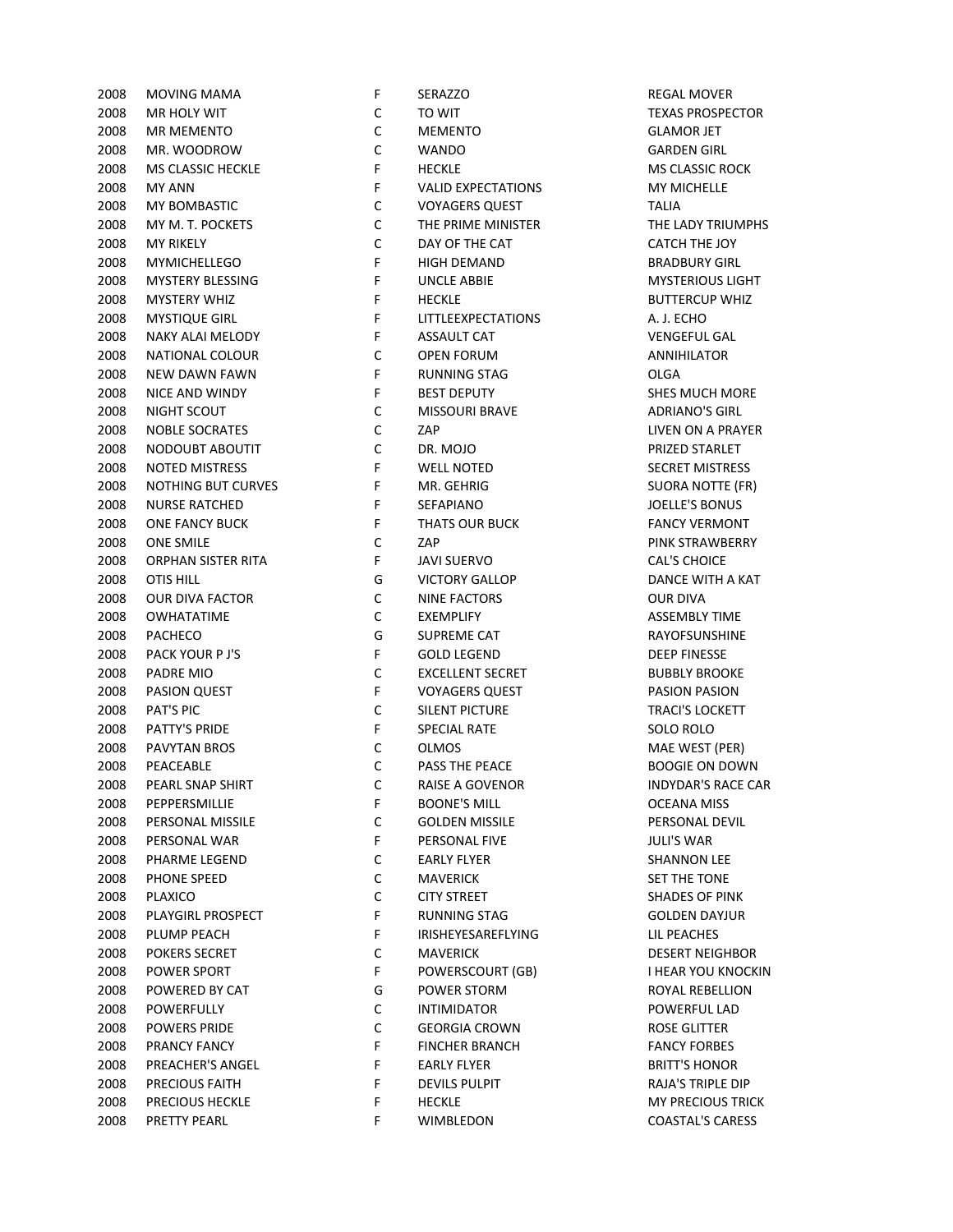| 2008 | PRIMAL EXPLOSION        | C           | PRIMAL STORM              | <b>CATTY MISS CAT</b>  |
|------|-------------------------|-------------|---------------------------|------------------------|
| 2008 | PRIMAL FEVER            | C           | PRIMAL STORM              | <b>OFELIA FEVER</b>    |
| 2008 | PRIMAL FUSS             | F           | PRIMAL STORM              | <b>MISS FLUTTERBY</b>  |
|      |                         | F           |                           |                        |
| 2008 | PRIMAL LASSIE           |             | PRIMAL STORM              | <b>ADIOS LASSIE</b>    |
| 2008 | PRIMAL MAN              | $\mathsf C$ | PRIMAL STORM              | WOMAN OF QU            |
| 2008 | PRIMAL POINT            | F           | PRIMAL STORM              | POINT TO POINT         |
| 2008 | PRIMAL RUNNER           | $\mathsf C$ | PRIMAL STORM              | FIRST RUNNER           |
| 2008 | PRIMALLY WILD           | F           | PRIMAL STORM              | A BIT WILD             |
| 2008 | PRIMATE                 | F           | PRIMAL STORM              | <b>COUNTING HALC</b>   |
| 2008 | PRINCE OF THE CITY      | $\mathsf C$ | SEEKING A HOME            | <b>BE MY PRINCESS</b>  |
| 2008 | PRINCESS AVERY          | F           | WALESA                    | <b>FINAL LEAP</b>      |
| 2008 | PRINCESS FERRARI        | F           | <b>USEDTOBEAFERRARI</b>   | <b>FORTRINI</b>        |
| 2008 | PRINCESS KELA           | F           | SHOTGUN JOHN              | <b>REDECORATIN R</b>   |
| 2008 | PRINCESS TURANDOT       | F           | <b>GOLD LEGEND</b>        | <b>CHIANTI</b>         |
| 2008 | PROMISE ME LOVE         | F           | <b>JADACUS</b>            | <b>NANCE'S PROMI:</b>  |
| 2008 | PROMISINGABBIE          | F           | UNCLE ABBIE               | PROMISING TERI         |
| 2008 | PROSPECT BREWING        | C           | ANNOUNCE                  | <b>REGENT PROSPE</b>   |
| 2008 | PROUD PLAY              | $\mathsf C$ | <b>INTIMIDATOR</b>        | <b>PROUDTOBEAJO</b>    |
| 2008 | Q'BEAR                  | $\mathsf C$ | <b>BROAD AND LOCUST</b>   | MS. PIE                |
| 2008 | QUEENAMEAN              | F           | UNBRIDLED TIME            | SONSEARAY              |
| 2008 | <b>QUEST FOR A KISS</b> | F           | <b>FLAMING QUEST (GB)</b> | <b>KISS A BUCKFIND</b> |
| 2008 | <b>RACKET MAN</b>       | $\mathsf C$ | WIMBLEDON                 | <b>COUNT MY NICH</b>   |
|      |                         | $\mathsf C$ |                           |                        |
| 2008 | RAIN LIKE NO OTHER      |             | SUPREME CAT               | <b>STORM TONE</b>      |
| 2008 | <b>RAPID FLYER</b>      | $\mathsf C$ | <b>IRISHEYESAREFLYING</b> | <b>RAPID STRATEGY</b>  |
| 2008 | RAPID WIND              | F           | <b>NEW TRIESTE</b>        | PERFECT PAROD          |
| 2008 | RAPPINTAPPINGTOM        | $\mathsf C$ | <b>DIOGENES</b>           | <b>TABATHA</b>         |
| 2008 | RARE CAT SHAKEN         | C           | DAY OF THE CAT            | <b>RARE DEE</b>        |
| 2008 | REALLY COOKING NOW      | F           | <b>CAPTAIN COUNTDOWN</b>  | <b>BAR B BID</b>       |
| 2008 | <b>REASON TO COUNT</b>  | $\mathsf C$ | CAPTAIN COUNTDOWN         | MISS SHILOH            |
| 2008 | RED COYOTE              | G           | <b>EARLY FLYER</b>        | <b>COYOTE CAFE</b>     |
| 2008 | RELUCTANT CAT           | G           | <b>MAGIC CAT</b>          | <b>RELUCTANT GUE</b>   |
| 2008 | RHONDA STAR             | F           | <b>STAR DABBLER</b>       | <b>RHONDA RHOND</b>    |
| 2008 | <b>RIDERLESS</b>        | $\mathsf C$ | <b>UNCLE ABBIE</b>        | <b>WACOS RUNAW</b>     |
| 2008 | RIKKI TIKKI             | F           | <b>MONGOOSE</b>           | <b>TURN TO VANNA</b>   |
| 2008 | RIVER BLOOM             | F           | <b>SUPREME CAT</b>        | SEATTLE BLOOM          |
| 2008 | <b>RIVER RIDGE</b>      | G           | <b>TEED OFF</b>           | <b>TASTE IT</b>        |
| 2008 | <b>RIVER WOLF</b>       | F           | <b>AIDE MEMOIRE</b>       | <b>WOLF APPEAL</b>     |
| 2008 | <b>ROAD HAWK</b>        | C           | MIDWAY ROAD               | <b>DAWN'S BLACK 1</b>  |
| 2008 | <b>ROCKIN JONES</b>     | С           | SENECA JONES              | <b>HANNAH'S ROYA</b>   |
| 2008 | <b>ROLL BACK</b>        | $\mathsf C$ | <b>OPEN FORUM</b>         | <b>GEM WEST</b>        |
| 2008 | ROMEOSDANCINJULIET      | F           | PROUDEST ROMEO            | <b>SWING AND DAN</b>   |
| 2008 | ROUNDABOUT LASS         | F           | SENECA JONES              | ROYAL ROUNDAI          |
| 2008 | ROYAL PAIN              | C           | MENHAL                    | <b>AUTUMN SKY</b>      |
| 2008 | ROYAL VALID             | C           | <b>VALID EXPECTATIONS</b> | A. P. PRINCESS         |
|      |                         | C           |                           |                        |
| 2008 | <b>RUFF BOY</b>         |             | CONROE                    | RUFFINADA              |
| 2008 | <b>RUN FOR RAIN</b>     | F           | KING OF THE HEAP          | <b>GOLD DILEMMA</b>    |
| 2008 | RUNAROUND SLEW          | F           | <b>RUNNING STAG</b>       | DRIVING MISS SA        |
| 2008 | RUNNING WITH HEAT       | F           | <b>RUNNING STAG</b>       | <b>TEXAS HEAT</b>      |
| 2008 | <b>RUSH THE NET</b>     | F           | WIMBLEDON                 | ROCKET LAUNCH          |
| 2008 | SAALEM INTENT           | G           | <b>UNCLE ABBIE</b>        | <b>GERI KELLY</b>      |
| 2008 | <b>SAFE RANGE</b>       | C           | <b>VALID EXPECTATIONS</b> | WOOD DUCK              |
| 2008 | SAINTS IN SEATTLE       | F           | <b>GOLD LEGEND</b>        | <b>SAINT BALLAD</b>    |
| 2008 | SAMIRI CASE             | C           | ROYALTY CASE              | MATIMEYEV              |
| 2008 | <b>SAND DUSTY</b>       | G           | ONCE A SAILOR             | <b>PENNY LAKE</b>      |
| 2008 | SAPPHIRENDIAMONDS       | F           | SHANIKO                   | <b>COOKIN'S CAST</b>   |
| 2008 | SARA'S GOLD             | F           | <b>GOLD ALERT</b>         | <b>WILDCAT DANCE</b>   |

| ◡ | <b>FINIVIAL JIUINI</b>    | ורש ככוועו ווורש          |
|---|---------------------------|---------------------------|
| С | PRIMAL STORM              | OFELIA FEVER              |
| F | PRIMAL STORM              | <b>MISS FLUTTERBY</b>     |
| F | PRIMAL STORM              | <b>ADIOS LASSIE</b>       |
| С | PRIMAL STORM              | WOMAN OF QUALITY          |
| F | PRIMAL STORM              | POINT TO POINT            |
| С | PRIMAL STORM              | <b>FIRST RUNNER</b>       |
| F | PRIMAL STORM              | A BIT WILD                |
| F | PRIMAL STORM              | COUNTING HALOS            |
| С | SEEKING A HOME            | <b>BE MY PRINCESS</b>     |
| F | WALESA                    | <b>FINAL LEAP</b>         |
| F | <b>USEDTOBEAFERRARI</b>   | <b>FORTRINI</b>           |
| F | SHOTGUN JOHN              | REDECORATIN ROBYN         |
| F | <b>GOLD LEGEND</b>        | <b>CHIANTI</b>            |
| F | JADACUS                   | <b>NANCE'S PROMISE</b>    |
| F | <b>UNCLE ABBIE</b>        | PROMISING TERMS           |
| С | ANNOUNCE                  | REGENT PROSPECT           |
| С | <b>INTIMIDATOR</b>        | <b>PROUDTOBEAJONES</b>    |
| С | <b>BROAD AND LOCUST</b>   | MS. PIE                   |
| F | UNBRIDLED TIME            | SONSEARAY                 |
| F | FLAMING QUEST (GB)        | KISS A BUCKFINDER         |
| С | WIMBLEDON                 | COUNT MY NICHOLS          |
| С | SUPREME CAT               | <b>STORM TONE</b>         |
| С | <b>IRISHEYESAREFLYING</b> | <b>RAPID STRATEGY</b>     |
| F | <b>NEW TRIESTE</b>        | PERFECT PARODY            |
| С | <b>DIOGENES</b>           | TABATHA                   |
| С | DAY OF THE CAT            | RARE DEE                  |
| F | <b>CAPTAIN COUNTDOWN</b>  | <b>BAR B BID</b>          |
| С | CAPTAIN COUNTDOWN         | MISS SHILOH               |
| G | EARLY FLYER               | COYOTE CAFE               |
| G | MAGIC CAT                 | <b>RELUCTANT GUEST</b>    |
| F | <b>STAR DABBLER</b>       | RHONDA RHONDA             |
| С | <b>UNCLE ABBIE</b>        | <b>WACOS RUNAWAYBRIDE</b> |
| F | <b>MONGOOSE</b>           | TURN TO VANNA             |
| F | SUPREME CAT               | SEATTLE BLOOM             |
| G | TEED OFF                  | TASTE IT                  |
| F | <b>AIDE MEMOIRE</b>       | <b>WOLF APPEAL</b>        |
| C | MIDWAY ROAD               | DAWN'S BLACK TIE          |
| С | SENECA JONES              | <b>HANNAH'S ROYALROCK</b> |
| С | <b>OPEN FORUM</b>         | GEM WEST                  |
| F | PROUDEST ROMEO            | SWING AND DANCE           |
| F | <b>SENECA JONES</b>       | ROYAL ROUNDABOUT          |
| С | MENHAL                    | <b>AUTUMN SKY</b>         |
| С | <b>VALID EXPECTATIONS</b> | A. P. PRINCESS            |
| С | <b>CONROE</b>             | RUFFINADA                 |
| F | KING OF THE HEAP          | <b>GOLD DILEMMA</b>       |
| F | <b>RUNNING STAG</b>       | DRIVING MISS SALLY        |
| F | <b>RUNNING STAG</b>       | <b>TEXAS HEAT</b>         |
| F | WIMBLEDON                 | ROCKET LAUNCH             |
| G | UNCLE ABBIE               | <b>GERI KELLY</b>         |
| С | <b>VALID EXPECTATIONS</b> | WOOD DUCK                 |
| F | <b>GOLD LEGEND</b>        | SAINT BALLAD              |
| С | ROYALTY CASE              | <b>MATIMEYEV</b>          |
| G | ONCE A SAILOR             | <b>PENNY LAKE</b>         |
| F | SHANIKO                   | COOKIN'S CAST             |
| F | <b>GOLD ALERT</b>         | <b>WILDCAT DANCER</b>     |
|   |                           |                           |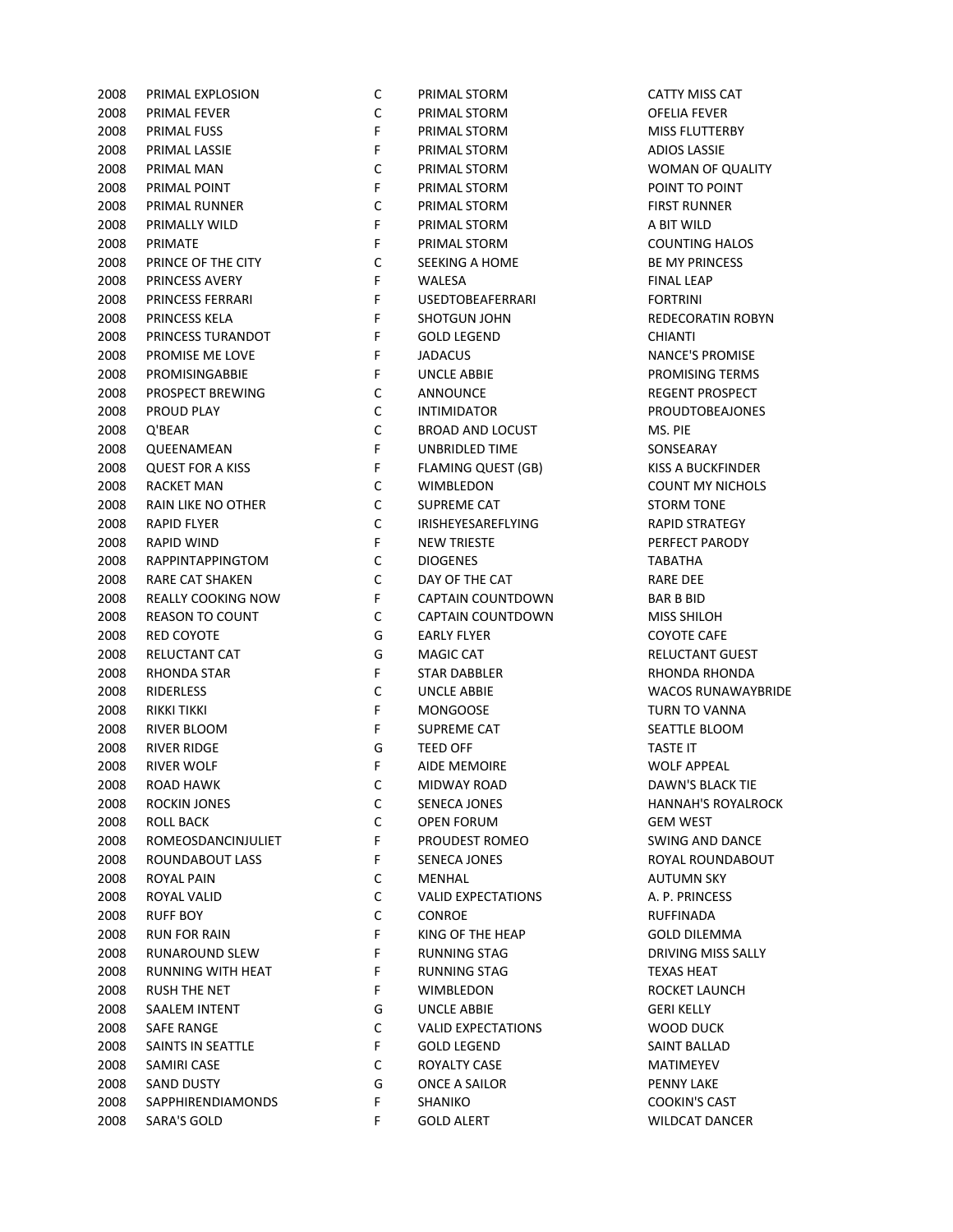| 2008 | <b>SASSY MAVERICK</b>     | G           | <b>MAVERICK</b>           | MOSTLY SASS          |
|------|---------------------------|-------------|---------------------------|----------------------|
| 2008 | SASSYFLY                  | С           | <b>EXEMPLIFY</b>          | PRETTY SASS'         |
| 2008 | SAWYOUINADREAM            | F           | SUPREME CAT               | <b>KISS SEATTLE</b>  |
| 2008 | <b>SCENIC SPOT</b>        | F           | <b>MIDWAY ROAD</b>        | <b>MANY MANY</b>     |
| 2008 | <b>SCOOTEN AROUND</b>     | F           | MENHAL                    | <b>FIRST CANAD</b>   |
| 2008 | <b>SEBASTION</b>          | $\mathsf C$ | <b>UNCLE ABBIE</b>        | SMELLINLIKE.         |
| 2008 | SECRET ADMIRAL            | $\mathsf C$ | <b>MAVERICK</b>           | <b>VEGAS OASIS</b>   |
| 2008 | <b>SECRET EVIL</b>        | F           | <b>TINNERS WAY</b>        | <b>PROMISIN PR</b>   |
| 2008 | <b>SECRET SIDE</b>        | $\mathsf C$ | <b>COUNTRY SIDE</b>       | <b>FROSTY SECR</b>   |
| 2008 | <b>SECRET SPIN</b>        | F           | SUPREME CAT               | <b>SECRET SWEE</b>   |
| 2008 | <b>SECRETFLY</b>          | $\mathsf C$ | <b>EXEMPLIFY</b>          | <b>SECRET BLUF</b>   |
| 2008 | SEEKING A KISS            | F           | SEEKING A HOME            | SLEW O' KISS         |
| 2008 | SEEKING EASY MONEY        | F           | <b>SEEKING A HOME</b>     | <b>SUM MONEY</b>     |
| 2008 | SEEKING THE TROPHY        | С           | <b>BIRDSTONE</b>          | IRRIDESCENT          |
| 2008 | SEEKING TO RUN            | С           | <b>SEEKING A HOME</b>     | SLAUGHTER /          |
| 2008 | SEGUIN'S LADY             | F.          | <b>VOYAGERS QUEST</b>     | <b>INDIRA BABY</b>   |
| 2008 | <b>SEMICONDUCTOR</b>      | G           | MENHAL                    | <b>NICE MISTAK</b>   |
| 2008 | <b>SENOR BUDDY</b>        | G           | <b>SENOR AMIGO</b>        | <b>SULTRY REAL</b>   |
| 2008 | SERAZZO JAZZ              | F           | SERAZZO                   | MONARDA              |
| 2008 | <b>SERGEANT BO</b>        | $\mathsf C$ | SIR BEDIVERE              | <b>EYES ON THE</b>   |
| 2008 | <b>SEXY RUNNER</b>        | $\mathsf C$ | <b>SKIMMING</b>           | <b>SEXY SAINT</b>    |
| 2008 | <b>SHA GREER</b>          | $\mathsf C$ | <b>SAND RIDGE</b>         | PRETTY N' PR         |
| 2008 | SHAMROCK LIL              | F           | <b>SLEW GULCH</b>         | LILLIE DELL          |
| 2008 | <b>SHAQUINS STAR</b>      | $\mathsf C$ | SHAQUIN                   | <b>BIRDIE'S STAI</b> |
| 2008 | <b>SHAWNEE'S KELA</b>     | F           | KELA                      | <b>SUNNIE SHAV</b>   |
| 2008 | SHE IS A OLMOS            | $\mathsf F$ | <b>OLMOS</b>              | <b>SEEK NO FUR</b>   |
| 2008 | SHEFLIESAWAY              | F           | EXEMPLIFY                 | <b>LYDIA MARJC</b>   |
| 2008 | <b>SHERRI'S VETTE</b>     | F           | THE CLIFF'S EDGE          | MARY JO MA           |
| 2008 | SHE'S OLMOS HEAVEN        | F           | <b>OLMOS</b>              | <b>DONA ALEJAI</b>   |
| 2008 | SHESASPECIALSECRET        | F           | <b>SPECIAL RATE</b>       | MUSTABEEN            |
| 2008 | SHESATOP RIDGE            | F           | BEN'S RIDGE (GB)          | SHESATOP SF          |
| 2008 | SHEZA DIXIE BABE          | F           | DIXIELAND HEAT            | SHE'S A SLY C        |
| 2008 | <b>SHOOT THE RAPIDS</b>   | C           | <b>VALID EXPECTATIONS</b> | <b>TOP PADDLEI</b>   |
| 2008 | <b>SHORT STRAW</b>        | F           | STRUGGLER (GB)            | <b>MILLIE THAN</b>   |
| 2008 | SHOWTIME QUEEN            | F           | CONROE                    | SHOWTIME G           |
| 2008 | <b>SHUS MIDNITEDANCER</b> | F           | ALYSHU                    | <b>DESERT MERI</b>   |
| 2008 | SHYRLENT'S JET            | $\mathsf C$ | <b>BOBBY'S RED JET</b>    | MISS BETTY E         |
| 2008 | SIC 'EM BEAR              | G           | MAJESTIC TWOELEVEN        | SICKUMSUE            |
| 2008 | <b>SILK BELLE</b>         | F           | SEMORAN                   | <b>BELLE OF THE</b>  |
| 2008 | SILK COWBOY               | С           | <b>FREE SILK</b>          | SEC C COWG           |
| 2008 | <b>SILVER DRAWERS</b>     | F.          | <b>GOLD LEGEND</b>        | <b>SUPER SAN S.</b>  |
| 2008 | SILVERSLEGO               | F           | SUPREME CAT               | <b>SILVER RIBBC</b>  |
| 2008 | SIMPLY GONE               | C           | <b>INTIMIDATOR</b>        | <b>SIMPS</b>         |
| 2008 | SING IT SISTER            | F.          | <b>MINISTER SLEW</b>      | <b>VAUX DE VIR</b>   |
| 2008 | <b>SIP</b>                | F.          | <b>PIONEERING</b>         | RESPECTABLE          |
| 2008 | <b>SIR JAIME</b>          | G           | <b>OLMOS</b>              | <b>RAINY WEAT</b>    |
| 2008 | SIS' SILENT PIC           | C           | <b>SILENT PICTURE</b>     | SISBOOMBA            |
| 2008 | <b>SKY TRAIN</b>          | C           | <b>ALPHABET SOUP</b>      | <b>SKYLINE</b>       |
| 2008 | <b>SKYS DOWN</b>          | C           | <b>TOUCH TONE</b>         | <b>GLORIFY</b>       |
| 2008 | SLEW OF BLOSSOMS          | F.          | <b>ALPHABET SOUP</b>      | <b>ILARO COURT</b>   |
| 2008 | <b>SLEWITA'S CHURCHY</b>  | F           | CHURCHHILL                | SLEWITA              |
| 2008 | SMILEYBALL                | F           | <b>GRANDE'S GRANDSLAM</b> | SMOOCHEN I           |
| 2008 | SMOKE'M BOOT              | F           | <b>CONSCIENCE CLEAR</b>   | LUKE'S BOOT          |
| 2008 | <b>SMOKIN MOKEY</b>       | С           | ZAP                       | SHE'S THE FU         |
| 2008 | SMOOTH JEWEL              | F           | <b>GRAND JEWEL</b>        | SMOOTH JUD           |
| 2008 | <b>SMOOTHASBUTTA</b>      | F           | <b>FAMOUS FOREST</b>      | MYSTERYOLC           |
|      |                           |             |                           |                      |

|                | MAVERICK                  |
|----------------|---------------------------|
|                | <b>EXEMPLIFY</b>          |
|                | SUPREME CAT               |
|                | MIDWAY ROAD               |
|                | MENHAL                    |
|                | <b>UNCLE ABBIE</b>        |
|                | <b>MAVERICK</b>           |
|                | <b>TINNERS WAY</b>        |
|                | <b>COUNTRY SIDE</b>       |
|                | <b>SUPREME CAT</b>        |
|                | <b>EXEMPLIFY</b>          |
|                | <b>SEEKING A HOME</b>     |
|                | <b>SEEKING A HOME</b>     |
|                | <b>BIRDSTONE</b>          |
|                | <b>SEEKING A HOME</b>     |
|                |                           |
|                | <b>VOYAGERS QUEST</b>     |
|                | MENHAL                    |
|                | <b>SENOR AMIGO</b>        |
|                | <b>SERAZZO</b>            |
|                | SIR BEDIVERE              |
|                | SKIMMING                  |
|                | SAND RIDGE                |
|                | SLEW GULCH                |
|                | SHAQUIN                   |
|                | <b>KELA</b>               |
|                | OLMOS                     |
|                | <b>EXEMPLIFY</b>          |
| $\overline{a}$ | THE CLIFF'S EDGE          |
| $\overline{a}$ | <b>OLMOS</b>              |
|                | <b>SPECIAL RATE</b>       |
|                | <b>BEN'S RIDGE (GB)</b>   |
|                | DIXIELAND HEAT            |
|                | <b>VALID EXPECTATIONS</b> |
|                | STRUGGLER (GB)            |
|                | <b>CONROE</b>             |
|                | ALYSHU                    |
|                | <b>BOBBY'S RED JET</b>    |
|                | <b>MAJESTIC TWOELEVEN</b> |
|                | SEMORAN                   |
|                | <b>FREE SILK</b>          |
|                | GOLD LEGEND               |
|                | SUPREME CAT               |
|                | INTIMIDATOR               |
|                | <b>MINISTER SLEW</b>      |
|                | PIONEERING                |
|                | <b>OLMOS</b>              |
|                | <b>SILENT PICTURE</b>     |
|                | <b>ALPHABET SOUP</b>      |
|                | TOUCH TONE                |
|                | <b>ALPHABET SOUP</b>      |
|                | <b>CHURCHHILL</b>         |
|                | <b>GRANDE'S GRANDSLAM</b> |
|                | <b>CONSCIENCE CLEAR</b>   |
|                | ZAP                       |
|                | <b>GRAND JEWEL</b>        |
|                | <b>FAMOUS FOREST</b>      |
|                |                           |

MOSTLY SASSY PRETTY SASSY MANY MANY PEARLS **FIRST CANADIAN** SMELLINLIKEAROSE VEGAS OASIS PROMISIN PREFORMER FROSTY SECRETARY SECRET SWEEP **SECRET BLUFF** SLEW O' KISSES SUM MONEY BAG SLAUGHTER AND RUN **NICE MISTAKE** SULTRY REALITY **EYES ON THE WORLD** PRETTY N' PROUD **BIRDIE'S STAR** SUNNIE SHAWNEE SEEK NO FURTHER LYDIA MARJORIE MARY JO MARY JO DONA ALEJANDRA (MEX) MUSTABEENASECRET SHESATOP SPENDER SHE'S A SLY ONE TOP PADDLER **MILLIE THANE** SHOWTIME GAL DESERT MERMAID MISS BETTY B BELLE OF THE BALL SEC C COWGIRL SUPER SAN SAN SILVER RIBBON VAUX DE VIRE RESPECTABLE GAL RAINY WEATHER **ILARO COURT** SMOOCHEN DANCER SHE'S THE FUTURE SMOOTH JUDGEMENT MYSTERYOLOGY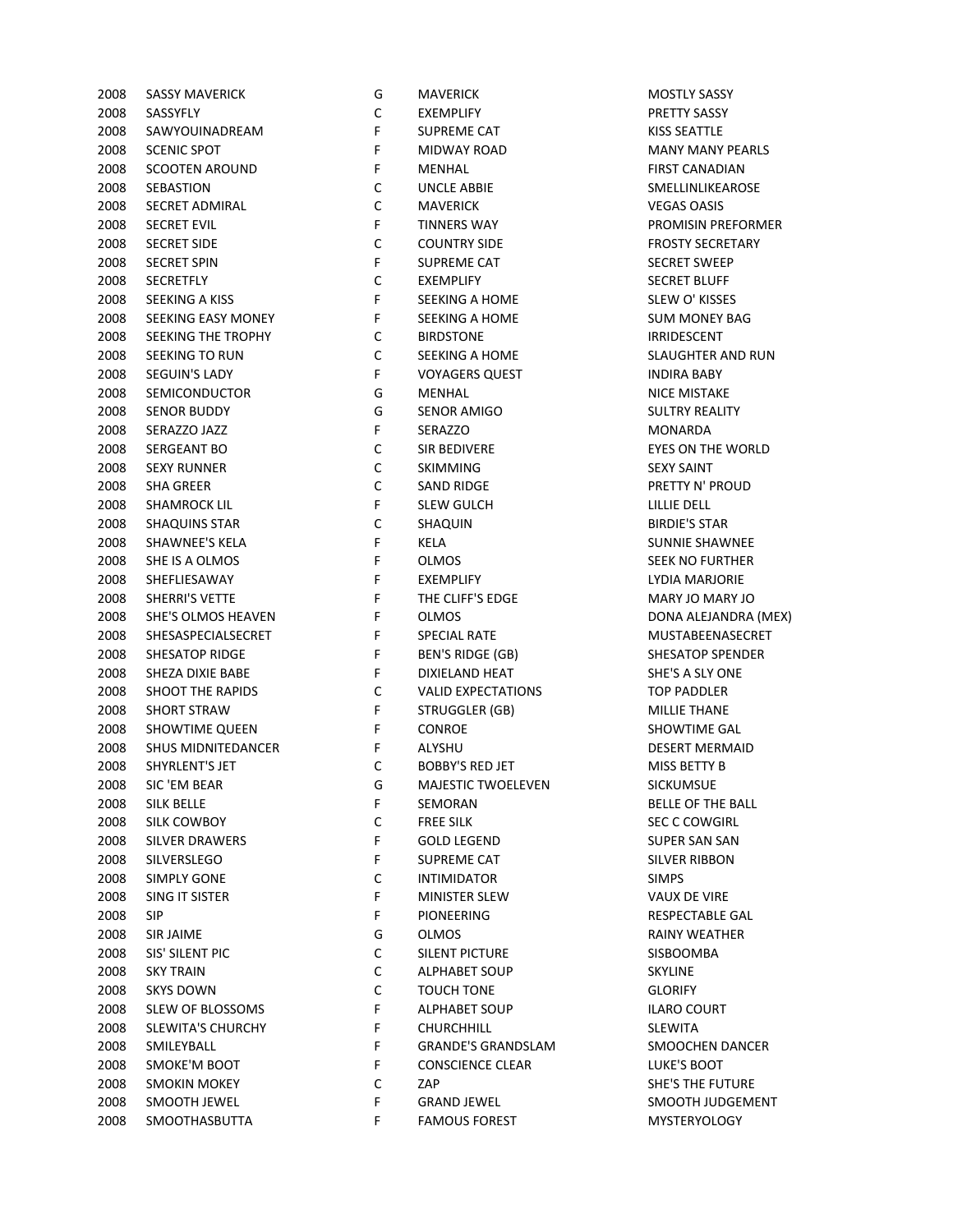| 2008 | SMOOTH NSEATTLE           | Н,          | BANDERAS                      | SMOOTH N E/          |
|------|---------------------------|-------------|-------------------------------|----------------------|
| 2008 | <b>SNOW BIRD FLY</b>      | F           | EXEMPLIFY                     | MISS SNOW E          |
| 2008 | SOARING NATIVE            | $\mathsf C$ | <b>EARLY FLYER</b>            | <b>CHYLA TEK</b>     |
| 2008 | SONATA TO AVENGE          | F           | LOTS TO AVENGE                | <b>CORAZON DE</b>    |
| 2008 | SOUTH EAST DANCE          | F           | <b>PARADE GROUND</b>          | <b>BEAM BEAM</b>     |
| 2008 | <b>SPARKLING MOON</b>     | $\mathsf C$ | <b>ORBIT'S REVENGE</b>        | <b>MORE TO THE</b>   |
| 2008 | SPECIAL ABBY              | F           | <b>CONROE</b>                 | <b>ABBY DEAR</b>     |
| 2008 | SPECIAL BLUSHING          | G           | <b>SPECIAL RATE</b>           | <b>WACO BLUSH</b>    |
| 2008 | <b>SPECIAL ROSES</b>      | F           | <b>SPECIAL RATE</b>           | <b>WACO ROSES</b>    |
| 2008 | <b>SPECIAL TREE</b>       | $\mathsf C$ | <b>SPECIAL RATE</b>           | <b>FAKE PLASTIC</b>  |
| 2008 | <b>SPECIAL WINTER</b>     | $\mathsf C$ | <b>SPECIAL RATE</b>           | <b>WACO WINTE</b>    |
| 2008 | <b>SPEECH</b>             | $\mathsf C$ | <b>OPEN FORUM</b>             | <b>TOUCH TONE</b>    |
| 2008 | SPEEDFACTORSIN            | $\mathsf C$ | <b>NINE FACTORS</b>           | <b>BEAUTIFUL SF</b>  |
| 2008 | SPINSTOPSHERE             | $\mathsf C$ | FINAL ROW (GB)                | WON TON WI           |
| 2008 | <b>SPOKEN FOX</b>         | $\mathsf C$ | TOUCH TONE                    | <b>FOXY JILL</b>     |
| 2008 | <b>SPOKEN IN TONES</b>    | $\mathsf C$ | <b>TOUCH TONE</b>             | UNDECLARED           |
| 2008 | SPRINGTIME AFFAIR         | $\mathsf C$ | <b>BLACK TIE AFFAIR (IRE)</b> | ST. PATTY'S L        |
| 2008 | SQUANDERED HALO           | F           | ALL GONE                      | PATSY'S HALC         |
| 2008 | <b>STAG PARTY</b>         | $\mathsf C$ | RUNNING STAG                  | <b>FREE AND FO</b>   |
| 2008 | <b>STAG PRINCESS</b>      | F           | <b>RUNNING STAG</b>           | PRINCESS CAP         |
| 2008 | <b>STALWARTS BUCKPASS</b> | $\mathsf C$ | <b>MAVERICK</b>               | <b>HOT DREAMS</b>    |
| 2008 | <b>STAR MASTER</b>        | F           | <b>DANCE MASTER</b>           | <b>NAVASTAR</b>      |
| 2008 | STILL RUNNING STAG        | $\mathsf C$ | <b>RUNNING STAG</b>           | <b>APRIL CASTEL</b>  |
|      | STORM BLOSSOM             | F           |                               |                      |
| 2008 |                           |             | STORM AND A HALF              | PERSONAL LA          |
| 2008 | STORM IN YOUR EYES        | $\mathsf C$ | SUPREME CAT                   | THUNDERFOR           |
| 2008 | <b>STORM ON SUNDAY</b>    | F           | MIDDLESEX DRIVE               | ONCE ON SUP          |
| 2008 | <b>STORMIN MISSILE</b>    | F           | <b>GOLDEN MISSILE</b>         | <b>WEKIVA STOF</b>   |
| 2008 | STORMIN SASSY CAT         | F           | EL LEOPARDO                   | <b>STORMIN SAS</b>   |
| 2008 | <b>STORMIN SUNSHINE</b>   | F           | <b>SUNNY'S IRISH</b>          | <b>ANGEL STORM</b>   |
| 2008 | <b>STORMS GALLORE</b>     | $\mathsf C$ | PRIMAL STORM                  | <b>STARS GALOR</b>   |
| 2008 | STORMY ALLEGATION         | F           | POWER STORM                   | LIVELY MARKI         |
| 2008 | <b>STURDY</b>             | $\mathsf C$ | DIXIELAND HEAT                | DEE DEE'S GIF        |
| 2008 | <b>SUPER SHAN</b>         | F           | <b>MAGIC CAT</b>              | <b>INDIA AMIGA</b>   |
| 2008 | SUPREME FOLLY             | $\mathsf C$ | SUPREME CAT                   | NADEZHDA             |
| 2008 | SURE PERSONAL             | G           | PERSONAL FIVE                 | <b>SURE DAYLIGI</b>  |
| 2008 | <b>SWEET LINDSAY</b>      | F           | WIMBLEDON                     | REZIPPED             |
| 2008 | <b>SWEET WATER'S BOY</b>  | G           | SAXTON                        | <b>SWEET WATE</b>    |
| 2008 | <b>SWEETENED TEE</b>      | F           | <b>FAMOUS FOREST</b>          | MISS MUDVIL          |
| 2008 | SWEETSFORTHESWEET         | F           | PORTO VARAS                   | <b>SWEET RUNN</b>    |
| 2008 | <b>SWIFT FLYER</b>        | С           | WIMBLEDON                     | <b>FLYERS LEGAO</b>  |
| 2008 | <b>TAMTASTIC</b>          | C           | <b>EARLY FLYER</b>            | SALTY TAM            |
| 2008 | <b>TANK'S LETTER</b>      | C           | MENHAL                        | <b>CHAIN LETTER</b>  |
| 2008 | <b>TEDDY'S REVENGE</b>    | C           | <b>ORBIT'S REVENGE</b>        | TEDDY'S ACE          |
| 2008 | TEJANO TOO                | F           | <b>HECKLE</b>                 | <b>STORMY TEJA</b>   |
| 2008 | <b>TELLITTOMESTRAIGHT</b> | F           | TOUCH TONE                    | TAX CAT              |
| 2008 | <b>TENNIS RACKET</b>      | C           | <b>WIMBLEDON</b>              | <b>DEE'S SURPRI</b>  |
| 2008 | <b>TEQUILERO</b>          | G           | SAXTON                        | <b>CLEVER BALLA</b>  |
| 2008 | <b>TESSA'S MAGIC</b>      | С           | <b>MAGIC CAT</b>              | PROM DATE            |
| 2008 | <b>TESTERO</b>            | С           | <b>OPEN FORUM</b>             | <b>TEREE'S SISTE</b> |
| 2008 | <b>TEXAS AIR</b>          | G           | <b>TEXAS CITY</b>             | MALAYSIAN A          |
| 2008 | <b>TEXAS CITY STAR</b>    | F           | <b>TEXAS CITY</b>             | STAR OF TEXA         |
| 2008 | <b>TEXAS CITY THOR</b>    | G           | <b>TEXAS CITY</b>             | OH SO BEAUT          |
| 2008 | <b>TEXAS HONOR</b>        | F           | RUNNING EMPHO                 | <b>BRIANS MOVI</b>   |
| 2008 | <b>TEXAS SAND</b>         | С           | <b>SAND RIDGE</b>             | <b>HOW TRUE</b>      |
| 2008 | <b>TEXT ME TAYLOR</b>     | F           | <b>DOVE HUNT</b>              | <b>JUST EMAIL N</b>  |
| 2008 | THAT NATIVE DANCER        | F           | THATS OUR BUCK                | <b>JAMARS SEAT</b>   |
|      |                           |             |                               |                      |

| 2008 | SMOOTH'NSEATTLE           | F           | <b>BANDERAS</b>               | SMOOTH N EASY            |
|------|---------------------------|-------------|-------------------------------|--------------------------|
| 2008 | SNOW BIRD FLY             | F           | <b>EXEMPLIFY</b>              | <b>MISS SNOW BIRD</b>    |
| 2008 | SOARING NATIVE            | C           | <b>EARLY FLYER</b>            | <b>CHYLA TEK</b>         |
| 2008 | SONATA TO AVENGE          | F           | LOTS TO AVENGE                | <b>CORAZON DE AFRICA</b> |
| 2008 | SOUTH EAST DANCE          | F           | <b>PARADE GROUND</b>          | <b>BEAM BEAM</b>         |
| 2008 | <b>SPARKLING MOON</b>     | $\mathsf C$ | <b>ORBIT'S REVENGE</b>        | MORE TO THE MOON         |
| 2008 | SPECIAL ABBY              | F           | <b>CONROE</b>                 | <b>ABBY DEAR</b>         |
| 2008 | SPECIAL BLUSHING          | G           | <b>SPECIAL RATE</b>           | <b>WACO BLUSHING</b>     |
| 2008 | <b>SPECIAL ROSES</b>      | F           | <b>SPECIAL RATE</b>           | <b>WACO ROSES</b>        |
| 2008 | <b>SPECIAL TREE</b>       | $\mathsf C$ | <b>SPECIAL RATE</b>           | <b>FAKE PLASTIC TREE</b> |
| 2008 | <b>SPECIAL WINTER</b>     | $\mathsf C$ | <b>SPECIAL RATE</b>           | <b>WACO WINTER</b>       |
| 2008 | <b>SPEECH</b>             | $\mathsf C$ | <b>OPEN FORUM</b>             | <b>TOUCH TONE GRAY</b>   |
| 2008 | SPEEDFACTORSIN            | $\mathsf C$ | <b>NINE FACTORS</b>           | <b>BEAUTIFUL SPEED</b>   |
| 2008 | SPINSTOPSHERE             | $\mathsf C$ | FINAL ROW (GB)                | WON TON WIN              |
| 2008 | <b>SPOKEN FOX</b>         | $\mathsf C$ | <b>TOUCH TONE</b>             | <b>FOXY JILL</b>         |
| 2008 | <b>SPOKEN IN TONES</b>    | $\mathsf C$ | <b>TOUCH TONE</b>             | UNDECLARED               |
| 2008 | <b>SPRINGTIME AFFAIR</b>  | $\mathsf C$ | <b>BLACK TIE AFFAIR (IRE)</b> | ST. PATTY'S LASS         |
| 2008 | SQUANDERED HALO           | F           | <b>ALL GONE</b>               | PATSY'S HALO             |
| 2008 | <b>STAG PARTY</b>         | $\mathsf C$ | RUNNING STAG                  | <b>FREE AND FOOLISH</b>  |
| 2008 | <b>STAG PRINCESS</b>      | F           | <b>RUNNING STAG</b>           | PRINCESS CARA            |
| 2008 | <b>STALWARTS BUCKPASS</b> | $\mathsf C$ | <b>MAVERICK</b>               | <b>HOT DREAMS</b>        |
| 2008 | STAR MASTER               | F           | DANCE MASTER                  | <b>NAVASTAR</b>          |
| 2008 | STILL RUNNING STAG        | $\mathsf C$ | <b>RUNNING STAG</b>           | <b>APRIL CASTELLI</b>    |
| 2008 | STORM BLOSSOM             | F           | STORM AND A HALF              | PERSONAL LABEL           |
| 2008 | STORM IN YOUR EYES        | C           | SUPREME CAT                   | THUNDERFORAFANTASY       |
| 2008 | <b>STORM ON SUNDAY</b>    | F           | MIDDLESEX DRIVE               | <b>ONCE ON SUNDAY</b>    |
| 2008 | <b>STORMIN MISSILE</b>    | F           | <b>GOLDEN MISSILE</b>         | <b>WEKIVA STORM</b>      |
| 2008 | STORMIN SASSY CAT         | F           | EL LEOPARDO                   | STORMIN SASSY            |
| 2008 | <b>STORMIN SUNSHINE</b>   | F           | <b>SUNNY'S IRISH</b>          | <b>ANGEL STORM</b>       |
| 2008 | <b>STORMS GALLORE</b>     | C           | PRIMAL STORM                  | <b>STARS GALORE</b>      |
| 2008 | STORMY ALLEGATION         | F           | POWER STORM                   | LIVELY MARKET            |
| 2008 | <b>STURDY</b>             | $\mathsf C$ | DIXIELAND HEAT                | DEE DEE'S GIRL           |
| 2008 | <b>SUPER SHAN</b>         | F           | <b>MAGIC CAT</b>              | <b>INDIA AMIGA</b>       |
| 2008 | SUPREME FOLLY             | $\mathsf C$ | SUPREME CAT                   | NADEZHDA                 |
| 2008 | <b>SURE PERSONAL</b>      | G           | PERSONAL FIVE                 | <b>SURE DAYLIGHT</b>     |
| 2008 | <b>SWEET LINDSAY</b>      | F           | WIMBLEDON                     | REZIPPED                 |
| 2008 | SWEET WATER'S BOY         | G           | SAXTON                        | <b>SWEET WATER COOL</b>  |
| 2008 | <b>SWEETENED TEE</b>      | F           | <b>FAMOUS FOREST</b>          | MISS MUDVILLE            |
| 2008 | SWEETSFORTHESWEET         | F           | PORTO VARAS                   | <b>SWEET RUNNER</b>      |
| 2008 | <b>SWIFT FLYER</b>        | C           | WIMBLEDON                     | <b>FLYERS LEGACY</b>     |
| 2008 | <b>TAMTASTIC</b>          | C           | <b>EARLY FLYER</b>            | SALTY TAM                |
| 2008 | TANK'S LETTER             | C           | MENHAL                        | <b>CHAIN LETTER</b>      |
| 2008 | <b>TEDDY'S REVENGE</b>    | C           | <b>ORBIT'S REVENGE</b>        | TEDDY'S ACE B.           |
| 2008 | TEJANO TOO                | F           | <b>HECKLE</b>                 | STORMY TEJANO            |
| 2008 | <b>TELLITTOMESTRAIGHT</b> | F           | <b>TOUCH TONE</b>             | <b>TAX CAT</b>           |
| 2008 | <b>TENNIS RACKET</b>      | C           | <b>WIMBLEDON</b>              | <b>DEE'S SURPRISE</b>    |
| 2008 | <b>TEQUILERO</b>          | G           | SAXTON                        | <b>CLEVER BALLAD</b>     |
| 2008 | <b>TESSA'S MAGIC</b>      | C           | <b>MAGIC CAT</b>              | PROM DATE                |
| 2008 | <b>TESTERO</b>            | C           | <b>OPEN FORUM</b>             | <b>TEREE'S SISTER</b>    |
| 2008 | <b>TEXAS AIR</b>          | G           | <b>TEXAS CITY</b>             | <b>MALAYSIAN AIR</b>     |
| 2008 | <b>TEXAS CITY STAR</b>    | F           | <b>TEXAS CITY</b>             | STAR OF TEXAS            |
| 2008 | <b>TEXAS CITY THOR</b>    | G           | <b>TEXAS CITY</b>             | OH SO BEAUTIFUL          |
| 2008 | <b>TEXAS HONOR</b>        | F           | <b>RUNNING EMPHO</b>          | <b>BRIANS MOVE</b>       |
| 2008 | <b>TEXAS SAND</b>         | C           | <b>SAND RIDGE</b>             | <b>HOW TRUE</b>          |
| 2008 | TEXT ME TAYLOR            | F           | <b>DOVE HUNT</b>              | JUST EMAIL ME            |
| 2008 | THAT NATIVE DANCER        | F           | <b>THATS OUR BUCK</b>         | <b>JAMARS SEATTLE</b>    |
|      |                           |             |                               |                          |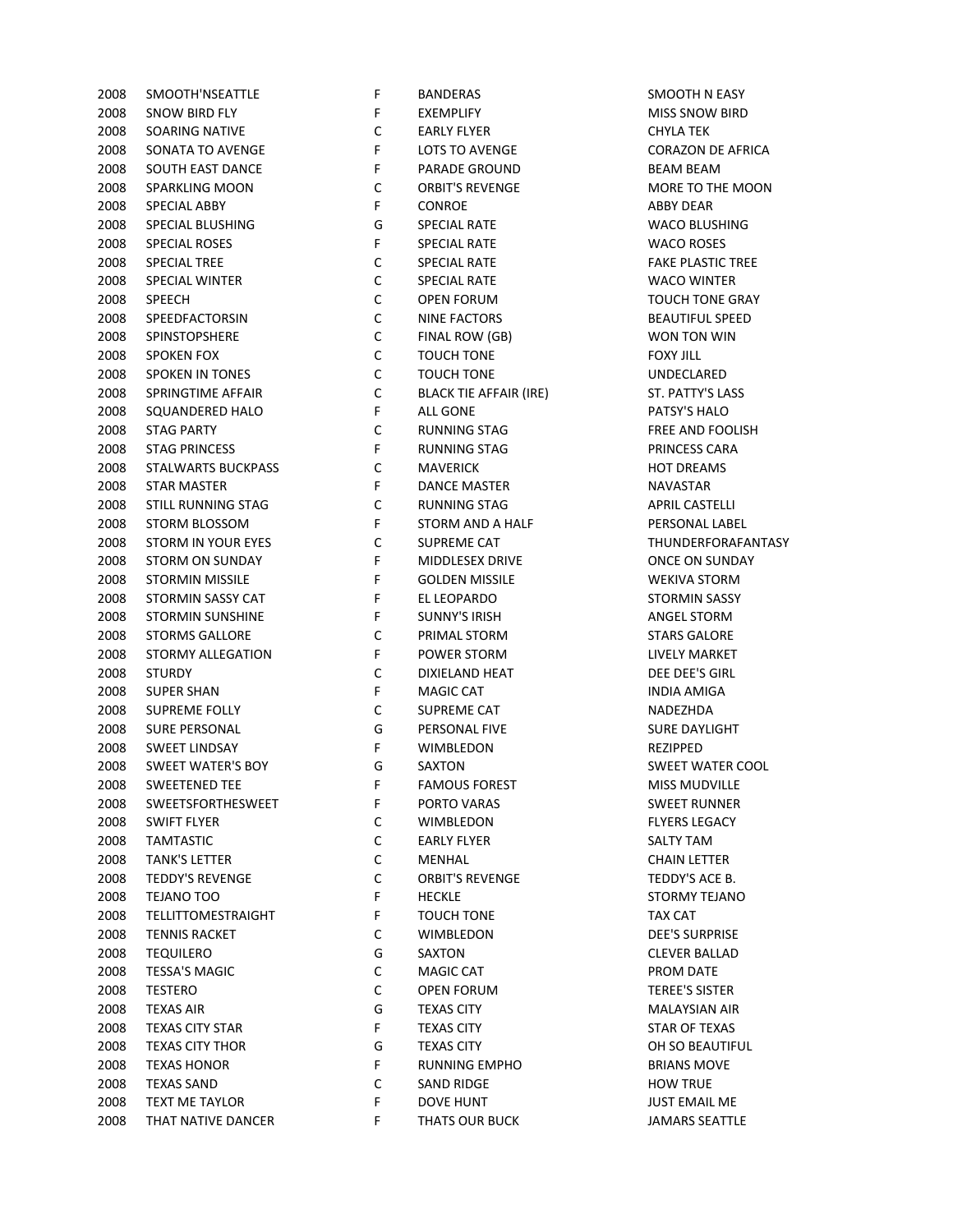| 2008 | THAT'S OUR ROMEO        | G | <b>IHAIS OUR BUCK</b>     | JAZZ PIZZA       |
|------|-------------------------|---|---------------------------|------------------|
| 2008 | THE DIVINE FACTOR       | С | NINE FACTORS              | THE DIVIN        |
| 2008 | THEOSALADIESMAN         | C | CAPTAIN COUNTDOWN         | RUNAWA'          |
| 2008 | THIRTY ONE BLACK        | F | <b>FINANCE THE CAT</b>    | <b>RUHLETTA</b>  |
| 2008 | <b>THUNDER EYES</b>     | C | SUPREME CAT               | <b>STORM CI</b>  |
| 2008 | <b>TIGER MIKE</b>       | C | <b>HOLD THAT TIGER</b>    | <b>BETTYBIG</b>  |
| 2008 | <b>TIGHT SQUEEZE</b>    | F | MR. GEHRIG                | LA BELLE I       |
| 2008 | <b>TIMBER WEST</b>      | C | <b>INTIMIDATOR</b>        | TIMBER JO        |
| 2008 | TIME FOR A FLING        | C | <b>LOCAL TIME</b>         | PETITE FLI       |
| 2008 | TIME FOR TROUBLE        | С | <b>HERES YOUR TROUBLE</b> | <b>RYDER TIN</b> |
| 2008 | TIMPSON TYCOON          | C | <b>HEATHER'S PROSPECT</b> | <b>CRIMSON</b>   |
| 2008 | TIN TOP                 | C | KING OF THE HEAP          | <b>WILD MIS</b>  |
| 2008 | <b>TINNERS RAMPAGE</b>  | C | <b>TINNERS WAY</b>        | LET HER R        |
| 2008 | <b>TIZ SMOKEBUSTER</b>  | C | <b>TIZNOW</b>             | <b>SMOKE BL</b>  |
| 2008 | <b>TOBIN'S CROWN</b>    | F | <b>HECKLE</b>             | <b>PROTOBIN</b>  |
| 2008 | <b>TOMATOE MAGIC</b>    | C | AL TOMATOES               | <b>DEFIANT</b>   |
| 2008 | <b>TOMUCHWHITE</b>      | F | <b>GEORGIA CROWN</b>      | <b>CAREFUL</b>   |
| 2008 | TRADER'S PATH           | F | <b>WESTERN TRADER</b>     | <b>SWEET ES</b>  |
| 2008 | <b>TREETOPPERS CAT</b>  | F | <b>TREETOPPER</b>         | <b>TEXAKOM</b>   |
| 2008 | <b>TREETOPPERS RAIN</b> | F | <b>TREETOPPER</b>         | PURPLE B         |
| 2008 | <b>TREIS SENORITA</b>   | F | <b>JAVI SUERVO</b>        | <b>STATELY E</b> |
| 2008 | <b>TRES KING</b>        | C | KING OF THE HEAP          | <b>MARIAHS</b>   |
| 2008 | TRICKY DIXIE LADY       | F | <b>DIXIELAND HEAT</b>     | <b>TRICKY TE</b> |
| 2008 | <b>TRIKSTA</b>          | F | <b>NEW TRIESTE</b>        | <b>NICHOLEL</b>  |
| 2008 | <b>TRINITY VALLEY</b>   | C | <b>FLYING KRIS</b>        | ALOHA CL         |
| 2008 | <b>TRISKEL</b>          | F | PORTO VARAS               | <b>IRISH FOX</b> |
| 2008 | <b>TROPHY CASE</b>      | С | <b>VALID EXPECTATIONS</b> | <b>MORE SIL</b>  |
| 2008 | <b>TROPICAL CARIBE</b>  | C | <b>SUDDEN STORM</b>       | SIOUX PR/        |
| 2008 | TRU VELOCITY            | C | <b>TRULUCK</b>            | <b>GRACEFUI</b>  |
| 2008 | <b>TRUE TALENT</b>      | C | <b>TRULUCK</b>            | <b>LEADING</b>   |
| 2008 | <b>TRULY TWILIGHT</b>   | F | <b>TRULUCK</b>            | <b>BECKY VIR</b> |
| 2008 | <b>TRUVICTORIA</b>      | F | <b>TRULUCK</b>            | <b>MEAN SCI</b>  |
| 2008 | <b>TUPELO MISS</b>      | F | MR. LISTO                 | LIVELY LO        |
| 2008 | <b>TURF TIGER</b>       | C | <b>NEW TRIESTE</b>        | <b>TEXAS CIT</b> |
| 2008 | <b>TURK'S COUNTDOWN</b> | C | CAPTAIN COUNTDOWN         | <b>TURKOLA</b>   |
| 2008 | TURN TO MAGIC           | C | MAGIC CAT                 | <b>MADRON</b>    |
| 2008 | <b>TURN TO TEXAS</b>    | C | <b>TEXAS CITY</b>         | <b>MISS TRIP</b> |
| 2008 | U R FAMOUS              | F | <b>FAMOUS FOREST</b>      | URMYV            |
| 2008 | <b>UCANONLYIMAGINE</b>  | C | EARLY FLYER               | PURE IMA         |
| 2008 | <b>UNCLE VALENTINE</b>  | С | <b>UNCLE ABBIE</b>        | <b>FUNLOVIN</b>  |
| 2008 | UNNAMED                 | F | HI TECK MAN               | A STAR IN        |
| 2008 | UNNAMED                 | С | <b>OPEN FORUM</b>         | <b>AC'S BLAC</b> |
| 2008 | UNNAMED                 | С | <b>GOLD ALERT</b>         | <b>AGUASCA</b>   |
|      |                         | С | <b>WIMBLEDON</b>          |                  |
| 2008 | UNNAMED                 |   |                           | ALONG CO         |
| 2008 | UNNAMED                 | С | MIDWAY ROAD               | AMAZING          |
| 2008 | UNNAMED                 | F | <b>VALID EXPECTATIONS</b> | <b>AMELIA'S</b>  |
| 2008 | UNNAMED                 | С | DAY OF THE CAT            | <b>ANAFFAIR</b>  |
| 2008 | UNNAMED                 | С | <b>GOLD LEGEND</b>        | <b>ANTOLOG</b>   |
| 2008 | UNNAMED                 | С | SEEKING A HOME            | <b>APRIL CLC</b> |
| 2008 | UNNAMED                 | С | <b>OPEN FORUM</b>         | <b>ARTFUL A</b>  |
| 2008 | UNNAMED                 | С | <b>SLEW GULCH</b>         | <b>BAILEY CC</b> |
| 2008 | UNNAMED                 | С | <b>INEVITABLE HOUR</b>    | <b>BAY STREI</b> |
| 2008 | UNNAMED                 | F | <b>UNCLE ABBIE</b>        | <b>BEFORE Y</b>  |
| 2008 | UNNAMED                 | F | MIDWAY ROAD               | <b>BLACK SP</b>  |
| 2008 | UNNAMED                 | F | MIDWAY ROAD               | <b>BLARNEY</b>   |
| 2008 | UNNAMED                 | С | <b>TRULUCK</b>            | <b>BLOSSUM</b>   |

| 2008 | THAT'S OUR ROMEO       | G           | THATS OUR BUCK            | JAZZ PIZZAZ          |
|------|------------------------|-------------|---------------------------|----------------------|
| 2008 | THE DIVINE FACTOR      | С           | NINE FACTORS              | THE DIVINE M         |
| 2008 | THEOSALADIESMAN        | С           | CAPTAIN COUNTDOWN         | <b>RUNAWAY IN</b>    |
| 2008 | THIRTY ONE BLACK       | F           | <b>FINANCE THE CAT</b>    | RUHLETTA             |
| 2008 | <b>THUNDER EYES</b>    | C           | SUPREME CAT               | <b>STORM CELL</b>    |
| 2008 | <b>TIGER MIKE</b>      | C           | <b>HOLD THAT TIGER</b>    | <b>BETTYBIGBUC</b>   |
| 2008 | <b>TIGHT SQUEEZE</b>   | F           | MR. GEHRIG                | LA BELLE REBI        |
| 2008 | <b>TIMBER WEST</b>     | С           | <b>INTIMIDATOR</b>        | TIMBER JONE          |
| 2008 | TIME FOR A FLING       | C           | <b>LOCAL TIME</b>         | PETITE FLING         |
| 2008 | TIME FOR TROUBLE       | С           | <b>HERES YOUR TROUBLE</b> | RYDER TIME           |
| 2008 | TIMPSON TYCOON         | C           | <b>HEATHER'S PROSPECT</b> | <b>CRIMSONCING</b>   |
| 2008 | TIN TOP                | C           | KING OF THE HEAP          | <b>WILD MIST</b>     |
| 2008 | <b>TINNERS RAMPAGE</b> | C           | <b>TINNERS WAY</b>        | LET HER RUN          |
| 2008 | TIZ SMOKEBUSTER        | C           | <b>TIZNOW</b>             | <b>SMOKE BUSTE</b>   |
| 2008 | <b>TOBIN'S CROWN</b>   | F           | <b>HECKLE</b>             | <b>PROTOBIN</b>      |
| 2008 | <b>TOMATOE MAGIC</b>   | С           | AL TOMATOES               | <b>DEFIANT DAN</b>   |
| 2008 | <b>TOMUCHWHITE</b>     | F           | <b>GEORGIA CROWN</b>      | CAREFUL DAN          |
| 2008 | <b>TRADER'S PATH</b>   | F           | <b>WESTERN TRADER</b>     | <b>SWEET ESCAP</b>   |
| 2008 | TREETOPPERS CAT        | F           | <b>TREETOPPER</b>         | <b>TEXAKOMA W</b>    |
| 2008 | TREETOPPERS RAIN       | F           | <b>TREETOPPER</b>         | <b>PURPLE BABA</b>   |
| 2008 | <b>TREIS SENORITA</b>  | F           | <b>JAVI SUERVO</b>        | <b>STATELY EXPL</b>  |
| 2008 | <b>TRES KING</b>       | С           | KING OF THE HEAP          | <b>MARIAHS ME</b>    |
| 2008 | TRICKY DIXIE LADY      | F           | DIXIELAND HEAT            | <b>TRICKY TEXAS</b>  |
| 2008 | <b>TRIKSTA</b>         | F           | <b>NEW TRIESTE</b>        | NICHOLELLA           |
| 2008 | TRINITY VALLEY         | С           | <b>FLYING KRIS</b>        | <b>ALOHA CLASS</b>   |
| 2008 | <b>TRISKEL</b>         | F           | PORTO VARAS               | <b>IRISH FOX</b>     |
| 2008 | <b>TROPHY CASE</b>     | С           | <b>VALID EXPECTATIONS</b> | <b>MORE SILVER</b>   |
| 2008 | <b>TROPICAL CARIBE</b> | C           | <b>SUDDEN STORM</b>       | <b>SIOUX PRANC</b>   |
| 2008 | TRU VELOCITY           | C           | <b>TRULUCK</b>            | <b>GRACEFUL RA</b>   |
| 2008 | TRUE TALENT            | С           | <b>TRULUCK</b>            | <b>LEADING ROL</b>   |
| 2008 | TRULY TWILIGHT         | F           | <b>TRULUCK</b>            | <b>BECKY VIRTUE</b>  |
| 2008 | <b>TRUVICTORIA</b>     | F           | <b>TRULUCK</b>            | <b>MEAN SCREEN</b>   |
| 2008 | <b>TUPELO MISS</b>     | F           | MR. LISTO                 | LIVELY LOLA          |
| 2008 | <b>TURF TIGER</b>      | C           | <b>NEW TRIESTE</b>        | <b>TEXAS CITY BL</b> |
| 2008 | TURK'S COUNTDOWN       | C           | CAPTAIN COUNTDOWN         | <b>TURKOLA</b>       |
| 2008 | TURN TO MAGIC          | C           | <b>MAGIC CAT</b>          | <b>MADRONA</b>       |
| 2008 | <b>TURN TO TEXAS</b>   | $\mathsf C$ | <b>TEXAS CITY</b>         | <b>MISS TRIPLE T</b> |
|      |                        | F.          |                           | U R MY VALEN         |
|      | 2008 UR FAMOUS         |             | <b>FAMOUS FOREST</b>      |                      |
| 2008 | <b>UCANONLYIMAGINE</b> | с           | EARLY FLYER               | <b>PURE IMAGIN</b>   |
| 2008 | UNCLE VALENTINE        | с           | UNCLE ABBIE               | <b>FUNLOVIN</b>      |
| 2008 | UNNAMED                | F           | HI TECK MAN               | A STAR IN THE        |
| 2008 | UNNAMED                | с           | <b>OPEN FORUM</b>         | AC'S BLACKCA         |
| 2008 | UNNAMED                | с           | <b>GOLD ALERT</b>         | AGUASCALIEN          |
| 2008 | UNNAMED                | с           | WIMBLEDON                 | <b>ALONG COME</b>    |
| 2008 | UNNAMED                | С           | MIDWAY ROAD               | <b>AMAZING TRA</b>   |
| 2008 | UNNAMED                | F           | <b>VALID EXPECTATIONS</b> | <b>AMELIA'S SON</b>  |
| 2008 | UNNAMED                | С           | DAY OF THE CAT            | ANAFFAIRATT          |
| 2008 | UNNAMED                | С           | <b>GOLD LEGEND</b>        | ANTOLOGICA           |
| 2008 | UNNAMED                | С           | SEEKING A HOME            | <b>APRIL CLOUD:</b>  |
| 2008 | UNNAMED                | С           | OPEN FORUM                | <b>ARTFUL AVIAT</b>  |
| 2008 | UNNAMED                | С           | <b>SLEW GULCH</b>         | <b>BAILEY COUN</b>   |
| 2008 | UNNAMED                | С           | <b>INEVITABLE HOUR</b>    | <b>BAY STREET B</b>  |
| 2008 | UNNAMED                | F           | <b>UNCLE ABBIE</b>        | <b>BEFORE YOU</b>    |
| 2008 | UNNAMED                | F           | MIDWAY ROAD               | <b>BLACK SPARKI</b>  |
| 2008 | UNNAMED                | F           | MIDWAY ROAD               | <b>BLARNEY GIRI</b>  |
| 2008 | UNNAMED                | С           | <b>TRULUCK</b>            | <b>BLOSSUM</b>       |

THE DIVINE MISS EM RUNAWAY INFLATION **BETTYBIGBUCKS** LA BELLE REBEL **TIMBER JONES CRIMSONCINO** LET HER RUN **SMOKE BUSTER** DEFIANT DAME CAREFUL DANCER SWEET ESCAPE TEXAKOMA WILDCAT STATELY EXPLOSION MARIAHS MELODY TRICKY TEXAS LADY **NICHOLELLA** SIOUX PRANCER **GRACEFUL RAIN** LEADING ROLE **BECKY VIRTUE MEAN SCREEN** TEXAS CITY BLAST MISS TRIPLE TURN **U R MY VALENTINE** PURE IMAGINATION A STAR IN THE PARK AC'S BLACKCAT AGUASCALIENTES ALONG COMES JONES AMAZING TRACE AMELIA'S SONG ANAFFAIRATTWILIGHT ANTOLOGICA (CHI) **APRIL CLOUDS ARTFUL AVIATOR BAILEY COUNTY** BAY STREET BABY BEFORE YOU GO **BLACK SPARKLER BLARNEY GIRL**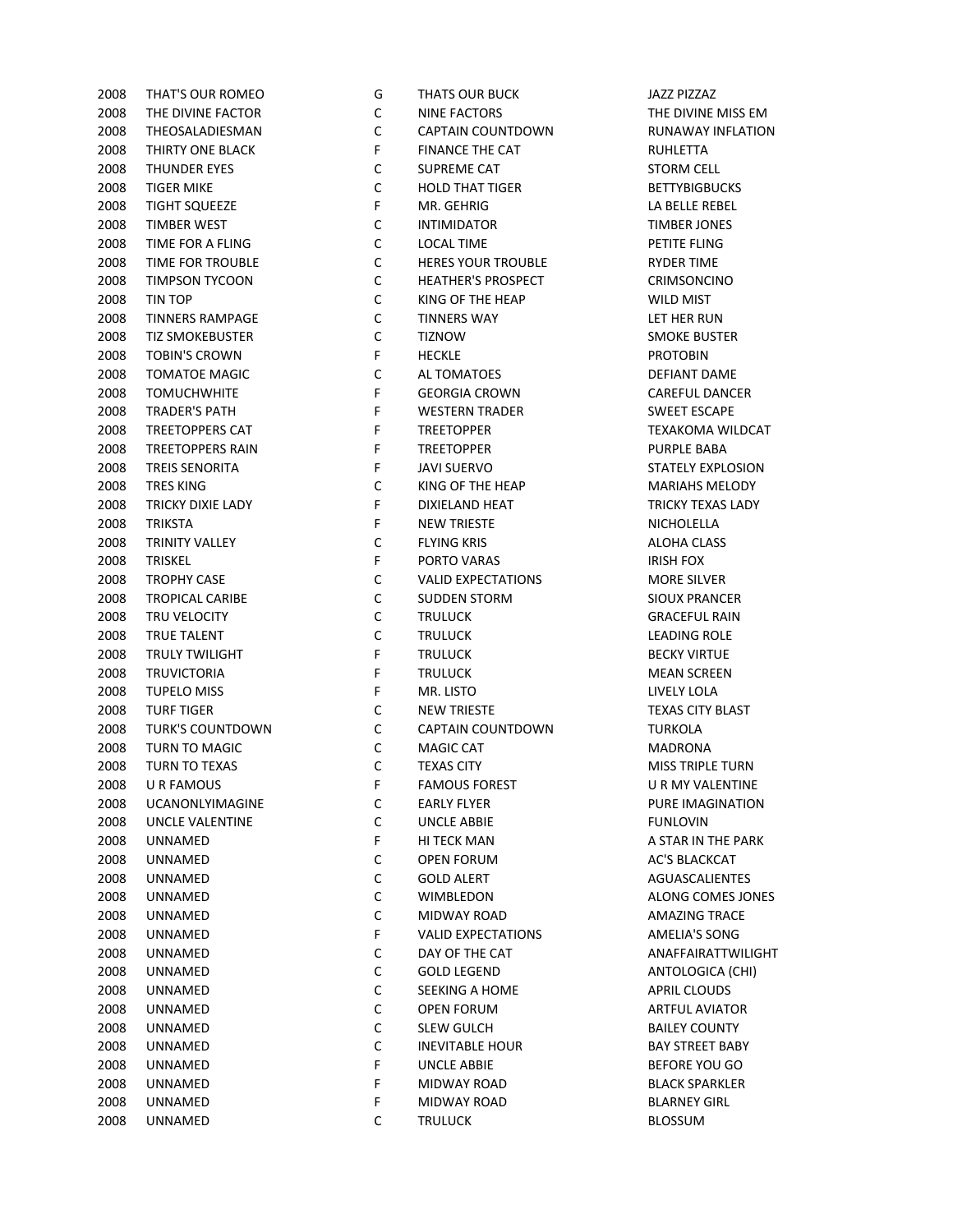| 2008   | UNNAMED         |
|--------|-----------------|
|        | 2008 UNNAMED    |
|        | 2008 UNNAMED    |
|        | 2008 UNNAMED    |
|        | 2008 UNNAMED    |
|        | 2008 UNNAMED    |
|        | 2008 UNNAMED    |
|        | 2008 UNNAMED    |
|        | 2008 UNNAMED    |
|        | 2008 UNNAMED    |
|        |                 |
|        | 2008 UNNAMED    |
|        | 2008 UNNAMED    |
|        | 2008 UNNAMED    |
|        | 2008 UNNAMED    |
|        | 2008 UNNAMED    |
|        | 2008 UNNAMED    |
|        | 2008 UNNAMED    |
|        | 2008 UNNAMED    |
|        | 2008 UNNAMED    |
|        | 2008 UNNAMED    |
|        | 2008 UNNAMED    |
|        | 2008 UNNAMED    |
|        | 2008 UNNAMED    |
|        | 2008 UNNAMED    |
|        | 2008 UNNAMED    |
|        | 2008 UNNAMED    |
|        | 2008 UNNAMED    |
|        | 2008 UNNAMED    |
|        | 2008 UNNAMED    |
|        | 2008 UNNAMED    |
|        |                 |
|        | 2008 UNNAMED    |
|        | 2008 UNNAMED    |
|        | 2008 UNNAMED    |
|        | 2008 UNNAMED    |
|        | 2008 UNNAMED    |
|        | 2008 UNNAMED    |
|        | 2008 UNNAMED    |
| 2008   | UNNAMED         |
| 2008   | UNNAMED         |
| 2008   | UNNAMED         |
| 2008   | UNNAMED         |
| 2008   | UNNAMED         |
| 2008   | UNNAMED         |
| 2008   | UNNAMED         |
| 2008   | UNNAMED         |
| 2008   | UNNAMED         |
| 2008   | UNNAMED         |
| 2008   | UNNAMED         |
| 2008   | UNNAMED         |
| 2008   | UNNAMED         |
| 2008   | UNNAMED         |
| 2008   | UNNAMED         |
|        |                 |
| 2008   | UNNAMED         |
| 2008   | UNNAMED         |
| 2008   | UNNAMED         |
| 2008 - | <b>IINNAMED</b> |

| 2008 | UNNAMED        | F           | DAY OF THE CAT            | <b>BLUSHING BELL</b>    |
|------|----------------|-------------|---------------------------|-------------------------|
| 2008 | UNNAMED        | F           | LA REINE'S TERMS          | BY INVITATION O         |
| 2008 | UNNAMED        | C           | <b>CITY STREET</b>        | <b>CAMSHAFT</b>         |
| 2008 | UNNAMED        | F           | LANZA GOLD                | <b>CANCITO GIRL</b>     |
| 2008 | UNNAMED        | $\mathsf C$ | <b>OLMODAVOR</b>          | <b>CHAMPAGNE DRI</b>    |
| 2008 | UNNAMED        | F           | <b>EARLY FLYER</b>        | <b>CHANCE IN COUF</b>   |
| 2008 | UNNAMED        | F           | <b>EXCLUSIVE ZONE</b>     | <b>CHANCE OFF BES</b>   |
| 2008 | UNNAMED        | $\mathsf C$ | <b>FESTIVE</b>            | <b>CHRISSY'S SECRET</b> |
| 2008 | UNNAMED        | F           | <b>THATS OUR BUCK</b>     | CJ'S CADDIE             |
| 2008 | UNNAMED        | $\mathsf C$ | <b>VALID EXPECTATIONS</b> | <b>COMEDY AT THE</b>    |
| 2008 | UNNAMED        | F           | COMMANCHERO               | <b>CRAFTY SALLY</b>     |
| 2008 | UNNAMED        | $\mathsf C$ | <b>GOLDEN MISSILE</b>     | <b>CRYPTOROUGE</b>      |
| 2008 | UNNAMED        | F           | RAGE                      | DALEO'S ANGEL           |
| 2008 | UNNAMED        | F           | <b>ALL GONE</b>           | <b>DANCIN IMAGE</b>     |
| 2008 | UNNAMED        | $\mathsf C$ | ALL GONE                  | DANS MISS               |
| 2008 | UNNAMED        | F           | DIXIELAND HEAT            | DANZWITHMEAG            |
| 2008 | UNNAMED        | $\mathsf C$ | <b>ORATORY</b>            | DAWAYTOGOLD             |
| 2008 | UNNAMED        | $\mathsf C$ | <b>CAME HOME</b>          | <b>DIAKI</b>            |
| 2008 | UNNAMED        | F           | <b>LION HEART</b>         | <b>DISTANT DRUMS</b>    |
| 2008 | UNNAMED        | $\mathsf C$ | <b>PARADE GROUND</b>      | DOUBLE COMMC            |
| 2008 | UNNAMED        | $\mathsf C$ | ZAP                       | <b>ELISE'S NOTEBOC</b>  |
| 2008 | UNNAMED        | $\mathsf C$ | <b>GOLD ALERT</b>         | ERINDALE WILD           |
| 2008 | UNNAMED        | F           | <b>WIMBLEDON</b>          | <b>EXPECT A STAR</b>    |
| 2008 | UNNAMED        | F           | MIDWAY ROAD               | <b>FINAL CUT</b>        |
| 2008 | UNNAMED        | F           | <b>VALID EXPECTATIONS</b> | <b>FIRST ATTRACTIO</b>  |
| 2008 | UNNAMED        | F           | TEXAS WILD JAZZ           | FLYING DERVISH          |
| 2008 |                | $\mathsf C$ | EL LEOPARDO               | <b>FOREST FABLE</b>     |
|      | UNNAMED        | F           |                           |                         |
| 2008 | UNNAMED        |             | <b>MAGIC CAT</b>          | <b>FORMAL LEGEND</b>    |
| 2008 | UNNAMED        | $\mathsf C$ | <b>GOLDEN MISSILE</b>     | <b>FREEDOM COME</b>     |
| 2008 | UNNAMED        | F           | DIXIELAND HEAT            | <b>GENTILLY</b>         |
| 2008 | UNNAMED        | $\mathsf C$ | <b>VALUE PLUS</b>         | <b>GOLDEN TRUST</b>     |
| 2008 | UNNAMED        | $\mathsf C$ | <b>DEVILS PULPIT</b>      | <b>GOLDER RYDER</b>     |
| 2008 | UNNAMED        | F           | <b>EARLY FLYER</b>        | <b>HATTIE DANCER</b>    |
| 2008 | UNNAMED        | $\mathsf C$ | MIDWAY ROAD               | <b>HEAD FOR THE SH</b>  |
| 2008 | UNNAMED        | $\mathsf C$ | <b>NORTH LIGHT (IRE)</b>  | <b>HUNTING JADE</b>     |
| 2008 | UNNAMED        | F           | <b>TOUCH GOLD</b>         | I DON'T KNOW W          |
| 2008 | <b>UNNAMED</b> | F           | OFFLEE WILD               | <b>ISLAND GREETING</b>  |
| 2008 | UNNAMED        | F.          | <b>INTIMIDATOR</b>        | JENNY BET HER B         |
| 2008 | UNNAMED        | C           | MIDWAY ROAD               | JOY N SPIRIT            |
| 2008 | <b>UNNAMED</b> | F           | A.P JETTER                | <b>JUST LIKE ROYALT</b> |
| 2008 | UNNAMED        | F           | MIGUEL CERVANTES          | <b>KEENE KAT</b>        |
| 2008 | UNNAMED        | F           | LITTLEEXPECTATIONS        | KEEPTHENAME             |
| 2008 | UNNAMED        | С           | <b>SAND RIDGE</b>         | LA DEFIANCE             |
| 2008 | <b>UNNAMED</b> | C           | MIGUEL CERVANTES          | LADY MINISTER           |
| 2008 | UNNAMED        | $\mathsf C$ | DAY OF THE CAT            | <b>LIGHT THE CROW</b>   |
| 2008 | UNNAMED        | $\mathsf C$ | <b>EVANSVILLE SLEW</b>    | LIL DELAIRE             |
| 2008 | UNNAMED        | $\mathsf C$ | MR. LISTO                 | LIL MS. B               |
| 2008 | UNNAMED        | $\mathsf C$ | SWAMP                     | LITTLE MAGNOLI          |
| 2008 | UNNAMED        | $\mathsf C$ | <b>JUSTA RED BIRD</b>     | <b>LOST HER RANK</b>    |
| 2008 | UNNAMED        | $\mathsf C$ | <b>UNCLE ABBIE</b>        | <b>LUCKY DAME</b>       |
| 2008 | UNNAMED        | F           | <b>VALID EXPECTATIONS</b> | <b>LUXURY OF TIME</b>   |
| 2008 | UNNAMED        | F           | TOUCH GOLD                | MARINA LIGHT            |
| 2008 | UNNAMED        | C           | <b>KIPLING</b>            | <b>MISS PHOTOGEN</b>    |
| 2008 | UNNAMED        | С           | <b>BOONE'S MILL</b>       | MISS SECRET RYD         |
| 2008 | UNNAMED        | F           | <b>OPEN FORUM</b>         | MISS SPOT CLUB          |
| 2008 | UNNAMED        | F           | <b>RUNNING STAG</b>       | <b>MOST STUDIOUS</b>    |

BY INVITATION ONLY **CANCITO GIRL** CHAMPAGNE DREAM CHANCE IN COURT CHANCE OFF BEST CHRISSY'S SECRET COMEDY AT THE MET **CRAFTY SALLY** CRYPTOROUGE DALEO'S ANGEL DANCIN IMAGE DANZWITHMEAGGIE DAWAYTOGOLD DISTANT DRUMS DOUBLE COMMOTION **ELISE'S NOTEBOOK** ERINDALE WILD **EXPECT A STAR FIRST ATTRACTION** FLYING DERVISH **FOREST FABLE** FORMAL LEGEND FREEDOM COME **GOLDEN TRUST GOLDER RYDER** HATTIE DANCER HEAD FOR THE SHED HUNTING JADE **I DON'T KNOW WHO ISLAND GREETINGS** JENNY BET HER BOOT JOY N SPIRIT JUST LIKE ROYALTY KEEPTHENAME LA DEFIANCE LADY MINISTER LIGHT THE CROWN LITTLE MAGNOLIA LOST HER RANK LUCKY DAME LUXURY OF TIME **MARINA LIGHT MISS PHOTOGENIC** MISS SECRET RYDER MISS SPOT CLUB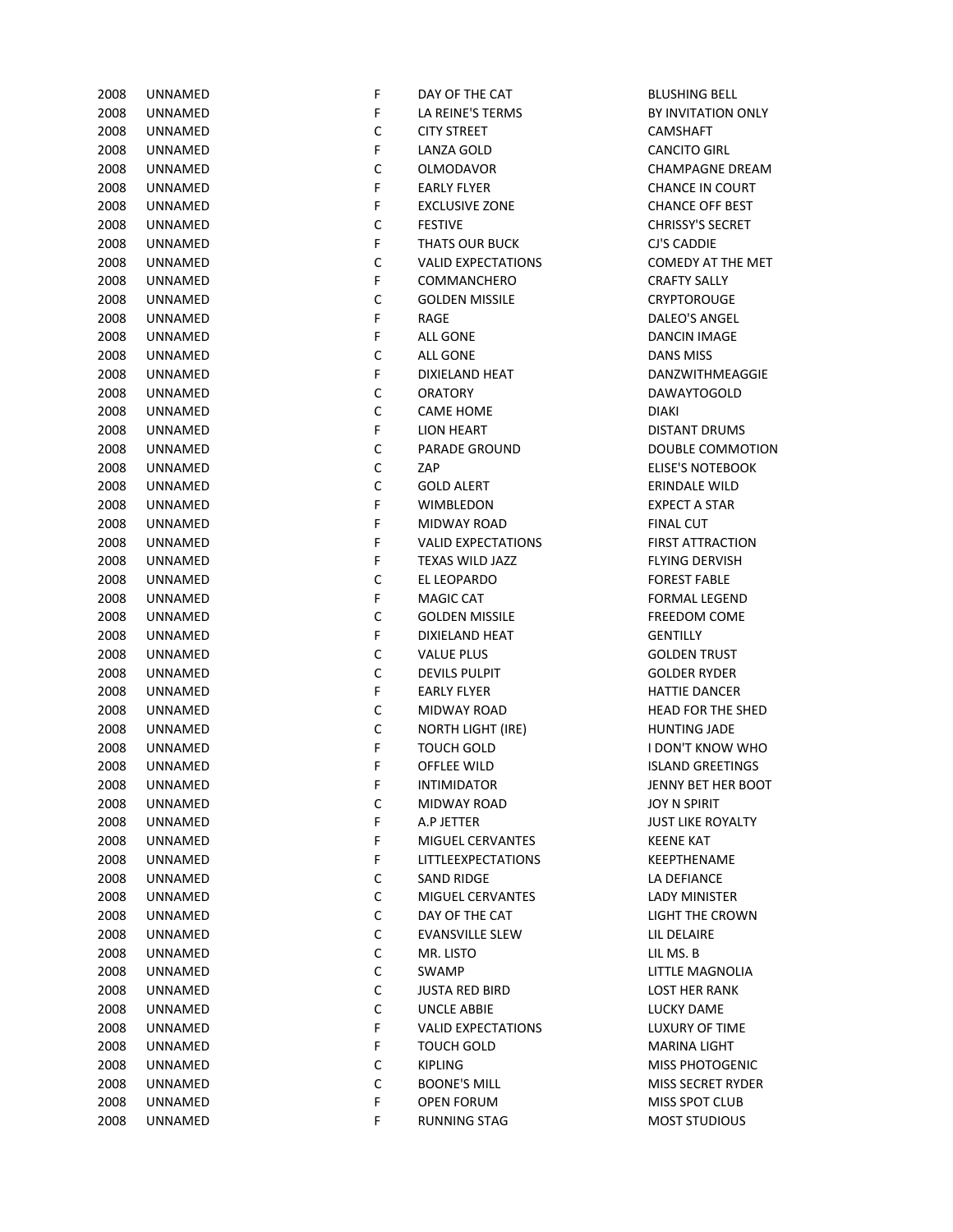| 2008 | UNNAMED                 | F | SUPREME CAT                   | MY GIRL KELLY        |
|------|-------------------------|---|-------------------------------|----------------------|
| 2008 | UNNAMED                 | С | <b>HALOS AND HORNS</b>        | MY GIRL MELIS        |
| 2008 | UNNAMED                 | F | HI TECK MAN                   | NIGHT RUSH           |
| 2008 | UNNAMED                 | C | HI TECK MAN                   | NIGHTS DOUB          |
| 2008 | UNNAMED                 | F | <b>SAND RIDGE</b>             | OLGIATA              |
| 2008 | UNNAMED                 | F | MIDWAY ROAD                   | <b>OPEN AIR</b>      |
| 2008 | UNNAMED                 | C | <b>VALID EXPECTATIONS</b>     | <b>OUTOFNOWH</b>     |
| 2008 | UNNAMED                 | C | <b>WELL NOTED</b>             | <b>PAM'S RUCKU</b>   |
| 2008 | UNNAMED                 | C | <b>SUDDEN STORM</b>           | PANISHE              |
| 2008 | UNNAMED                 | C | HI TECK MAN                   | PENNY'S PRING        |
| 2008 | UNNAMED                 | F | MIDWAY ROAD                   | PERFECT PASS         |
| 2008 | UNNAMED                 | F | <b>RUNNING STAG</b>           | POQUITA ASU          |
| 2008 | UNNAMED                 | C | <b>MARQUETRY</b>              | PRINCESS COR         |
| 2008 | UNNAMED                 | C | <b>CITY STREET</b>            | <b>PURDY DANCII</b>  |
| 2008 | UNNAMED                 | F | <b>WIMBLEDON</b>              | <b>RAGTIME TUN</b>   |
| 2008 | UNNAMED                 | F | <b>CAT THIEF</b>              | RAINFALL             |
| 2008 | UNNAMED                 | F | <b>VALID EXPECTATIONS</b>     | ROLPHS WAY           |
| 2008 | UNNAMED                 | F | <b>HI TECK MAN</b>            | <b>RUNAWAY BA</b>    |
| 2008 | UNNAMED                 | F | <b>DESERT DARBY</b>           | RUNAWAY NA           |
| 2008 | UNNAMED                 | F | EL LEOPARDO                   | SCANDALIZE           |
| 2008 | UNNAMED                 | F | BOWMAN'S BAND                 | <b>SERGEANT MII</b>  |
| 2008 | UNNAMED                 | C | WILD REX                      | SHOW ME MIL          |
| 2008 | UNNAMED                 | C | <b>INNER HARBOUR</b>          | <b>SILVER INDIAN</b> |
| 2008 | UNNAMED                 | F | OFFLEE WILD                   | SISTER'S SHAN        |
| 2008 | UNNAMED                 | F | QUEST                         | <b>SKITTER</b>       |
| 2008 | UNNAMED                 | F | <b>INDIAN PROSPECTOR (FR)</b> | <b>SLEW MARKEF</b>   |
| 2008 | UNNAMED                 | C | <b>CITY STREET</b>            | <b>SMOKE PIT</b>     |
| 2008 | UNNAMED                 | C | <b>VALID EXPECTATIONS</b>     | <b>SMOKIN N JOK</b>  |
| 2008 | UNNAMED                 | C | DAY OF THE CAT                | <b>SMOKING MEI</b>   |
| 2008 | UNNAMED                 | C | <b>WIMBLEDON</b>              | SO COOL IT           |
| 2008 | UNNAMED                 | F | DAY OF THE CAT                | SONYA'S SMIL         |
| 2008 | UNNAMED                 | F | <b>SAND RIDGE</b>             | SPECTACULAR          |
| 2008 | UNNAMED                 | C | COMMANCHERO                   | <b>SPRING CHICK</b>  |
| 2008 | UNNAMED                 | F | <b>MIDWAY ROAD</b>            | <b>SUGAR CANDY</b>   |
| 2008 | UNNAMED                 | F | <b>LOCAL TIME</b>             | <b>TAMRA'S GEM</b>   |
| 2008 | UNNAMED                 | F | SHAQUIN                       | <b>TERRIFIC SPEE</b> |
| 2008 | UNNAMED                 | C | <b>EVEN THE SCORE</b>         | THE GRAY SPU         |
| 2008 | UNNAMED                 | С | <b>CHIEF THREE SOX</b>        | <b>TREASURE GAI</b>  |
| 2008 | UNNAMED                 | С | <b>FESTIVE</b>                | WEALTHY WIN          |
| 2008 | UNNAMED                 | с | CAPTAIN COUNTDOWN             | <b>WEAR IT WELL</b>  |
| 2008 | UNNAMED                 | F | <b>GOLD LEGEND</b>            | WILD DITTY           |
| 2008 | UNNAMED                 | F | <b>PARADE GROUND</b>          | YOU CAN WISH         |
| 2008 | UNNAMED                 | с | EL LEOPARDO                   | ZOLENA               |
| 2008 | UNO MAYA WHIZ           | с | <b>VALID EXPECTATIONS</b>     | <b>BLACK TIE DIA</b> |
| 2008 | <b>VALID CARMEN</b>     | F | <b>VALID EXPECTATIONS</b>     | <b>CROSSWICKS O</b>  |
| 2008 | <b>VALID HI TECK</b>    | с | <b>HI TECK MAN</b>            | PLAYINGWITH          |
| 2008 | <b>VALID SPECTACLE</b>  | G | <b>HECKLE</b>                 | <b>VALID OBSESS</b>  |
| 2008 | <b>VELOCITY SPLURGE</b> | F | <b>SKIMMING</b>               | DANZADAR CA          |
| 2008 | <b>VICTRESS GOLD</b>    | F | <b>GOLD ALERT</b>             | YVONS VICTRE         |
| 2008 | <b>VIENTE</b>           | F | MENHAL                        | <b>ALTA'S PRINCE</b> |
| 2008 | <b>VISTA RIDGE</b>      | с | <b>AUTHENTICATE</b>           | SUZE                 |
| 2008 | <b>VOLTURI</b>          | G | <b>MAGIC CAT</b>              | PLEASURETOH          |
| 2008 | <b>VOYAGERS LADY</b>    | F | <b>VOYAGERS QUEST</b>         | CRYPTOSHOO           |
| 2008 | <b>WACO PARTY</b>       | С | MUST BE WAR                   | <b>PATTY PERFEC</b>  |
| 2008 | WAGER N WIN             | F | <b>LIMEHOUSE</b>              | <b>TONIGHT'S WA</b>  |
| 2008 | <b>WAMPAS KITTY</b>     | F | CAPTAIN COUNTDOWN             | MS. WINFREY          |
|      |                         |   |                               |                      |

| 2008 | <b>UNNAMED</b>          | F           | SUPREME CAT                   | MY GIRL KELLY             |
|------|-------------------------|-------------|-------------------------------|---------------------------|
| 2008 | UNNAMED                 | $\mathsf C$ | <b>HALOS AND HORNS</b>        | MY GIRL MELISSA           |
| 2008 | UNNAMED                 | F           | <b>HI TECK MAN</b>            | <b>NIGHT RUSH</b>         |
| 2008 | UNNAMED                 | $\mathsf C$ | <b>HI TECK MAN</b>            | NIGHTS DOUBLE FAPP        |
| 2008 | UNNAMED                 | F           | <b>SAND RIDGE</b>             | <b>OLGIATA</b>            |
| 2008 | UNNAMED                 | F           | MIDWAY ROAD                   | <b>OPEN AIR</b>           |
| 2008 | UNNAMED                 | С           | <b>VALID EXPECTATIONS</b>     | <b>OUTOFNOWHERE</b>       |
| 2008 | UNNAMED                 | $\mathsf C$ | <b>WELL NOTED</b>             | <b>PAM'S RUCKUS</b>       |
| 2008 | UNNAMED                 | $\mathsf C$ | <b>SUDDEN STORM</b>           | <b>PANISHE</b>            |
| 2008 | UNNAMED                 | $\mathsf C$ | <b>HI TECK MAN</b>            | PENNY'S PRINCESS          |
| 2008 | UNNAMED                 | F           | MIDWAY ROAD                   | PERFECT PASS              |
| 2008 | UNNAMED                 | F           | <b>RUNNING STAG</b>           | POQUITA ASUCAR            |
| 2008 | UNNAMED                 | С           | <b>MARQUETRY</b>              | PRINCESS CORDELIA         |
| 2008 | UNNAMED                 | $\mathsf C$ | <b>CITY STREET</b>            | PURDY DANCIN GIRL         |
| 2008 | UNNAMED                 | F           | <b>WIMBLEDON</b>              | <b>RAGTIME TUNE</b>       |
| 2008 | UNNAMED                 | F           | <b>CAT THIEF</b>              | RAINFALL                  |
| 2008 | <b>UNNAMED</b>          | F           | <b>VALID EXPECTATIONS</b>     | <b>ROLPHS WAY</b>         |
| 2008 | <b>UNNAMED</b>          | F           | <b>HI TECK MAN</b>            | <b>RUNAWAY BABY</b>       |
| 2008 | <b>UNNAMED</b>          | F           | <b>DESERT DARBY</b>           | <b>RUNAWAY NANCY</b>      |
| 2008 | <b>UNNAMED</b>          | F           | EL LEOPARDO                   | SCANDALIZE                |
| 2008 | <b>UNNAMED</b>          | F           | <b>BOWMAN'S BAND</b>          | <b>SERGEANT MIMI</b>      |
| 2008 | <b>UNNAMED</b>          | С           | <b>WILD REX</b>               | <b>SHOW ME MILLIONS</b>   |
| 2008 | <b>UNNAMED</b>          | $\mathsf C$ | <b>INNER HARBOUR</b>          | <b>SILVER INDIAN</b>      |
| 2008 | <b>UNNAMED</b>          | F           | <b>OFFLEE WILD</b>            | <b>SISTER'S SHAMROCK</b>  |
| 2008 | UNNAMED                 | F           | <b>QUEST</b>                  | <b>SKITTER</b>            |
| 2008 | UNNAMED                 | F           | <b>INDIAN PROSPECTOR (FR)</b> | <b>SLEW MARKER</b>        |
| 2008 | UNNAMED                 | С           | <b>CITY STREET</b>            | <b>SMOKE PIT</b>          |
| 2008 | UNNAMED                 | $\mathsf C$ | <b>VALID EXPECTATIONS</b>     | <b>SMOKIN N JOKIN</b>     |
| 2008 | UNNAMED                 | $\mathsf C$ | DAY OF THE CAT                | <b>SMOKING MEMO</b>       |
| 2008 | UNNAMED                 | $\mathsf C$ | <b>WIMBLEDON</b>              | SO COOL IT                |
| 2008 | UNNAMED                 | F           | DAY OF THE CAT                | SONYA'S SMILE             |
| 2008 | UNNAMED                 | F           | <b>SAND RIDGE</b>             | SPECTACULARDREAMER        |
| 2008 | <b>UNNAMED</b>          | C           | COMMANCHERO                   | <b>SPRING CHICK</b>       |
| 2008 | <b>UNNAMED</b>          | F           | MIDWAY ROAD                   | <b>SUGAR CANDY</b>        |
| 2008 | UNNAMED                 | F           | <b>LOCAL TIME</b>             | <b>TAMRA'S GEM</b>        |
| 2008 | UNNAMED                 | F           | SHAQUIN                       | <b>TERRIFIC SPEED</b>     |
| 2008 | UNNAMED                 | С           | <b>EVEN THE SCORE</b>         | THE GRAY SPUR             |
| 2008 | UNNAMED                 | $\mathsf C$ | <b>CHIEF THREE SOX</b>        | <b>TREASURE GALORE</b>    |
| 2008 | UNNAMED                 | С           | <b>FESTIVE</b>                | <b>WEALTHY WINNER</b>     |
| 2008 | UNNAMED                 | С           | CAPTAIN COUNTDOWN             | WEAR IT WELL              |
| 2008 | UNNAMED                 | F           | <b>GOLD LEGEND</b>            | WILD DITTY                |
| 2008 | UNNAMED                 | F           | <b>PARADE GROUND</b>          | YOU CAN WISH              |
| 2008 | UNNAMED                 | C           | EL LEOPARDO                   | ZOLENA                    |
| 2008 | UNO MAYA WHIZ           | C           | <b>VALID EXPECTATIONS</b>     | <b>BLACK TIE DIAMOND</b>  |
| 2008 | <b>VALID CARMEN</b>     | F           | <b>VALID EXPECTATIONS</b>     | <b>CROSSWICKS CREEK</b>   |
| 2008 | <b>VALID HI TECK</b>    | C           | HI TECK MAN                   | PLAYINGWITHVAL            |
| 2008 | <b>VALID SPECTACLE</b>  | G           | <b>HECKLE</b>                 | <b>VALID OBSESSION</b>    |
| 2008 | <b>VELOCITY SPLURGE</b> | F           | SKIMMING                      | DANZADAR CAT              |
| 2008 | <b>VICTRESS GOLD</b>    | F           | <b>GOLD ALERT</b>             | <b>YVONS VICTRESS</b>     |
| 2008 | <b>VIENTE</b>           | F           | MENHAL                        | <b>ALTA'S PRINCESS</b>    |
| 2008 | VISTA RIDGE             | C           | <b>AUTHENTICATE</b>           | <b>SUZE</b>               |
| 2008 | VOLTURI                 | G           | MAGIC CAT                     | PLEASURETOHAVE            |
| 2008 | <b>VOYAGERS LADY</b>    | F           | <b>VOYAGERS QUEST</b>         | <b>CRYPTOSHOOTINGSTAR</b> |
| 2008 | WACO PARTY              | C           | <b>MUST BE WAR</b>            | PATTY PERFECT             |
| 2008 | WAGER N WIN             | F           | <b>LIMEHOUSE</b>              | <b>TONIGHT'S WAGER</b>    |
| ∘∩∩מ | WARADAC VITTY           |             | CADTAIN COUNTDOMM             | MC MUNIFOLV               |